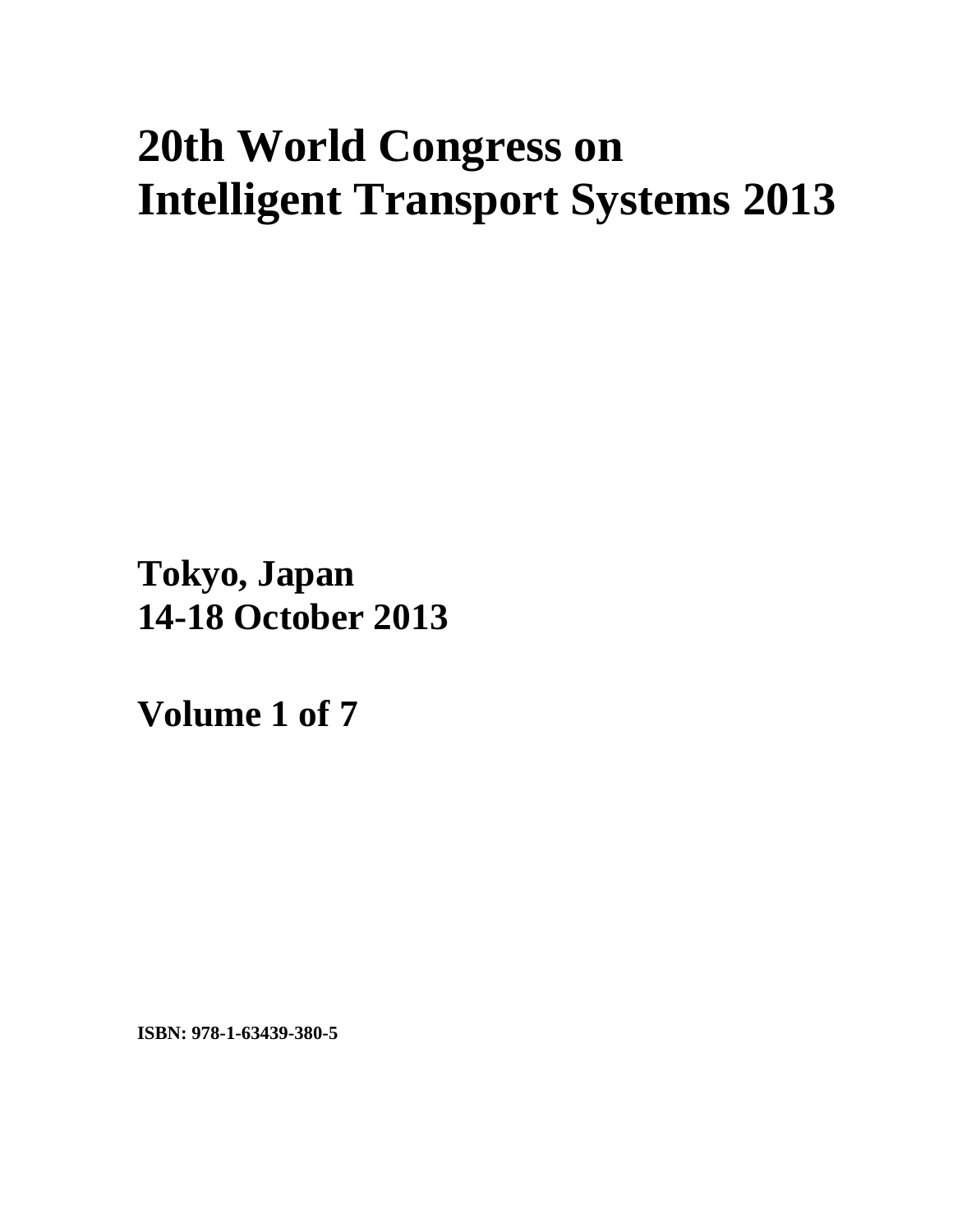**Printed from e-media with permission by:** 

Curran Associates, Inc. 57 Morehouse Lane Red Hook, NY 12571



**Some format issues inherent in the e-media version may also appear in this print version.** 

Copyright© (2013) by the Intelligent Transportation Society of Japan All rights reserved.

Printed by Curran Associates, Inc. (2014)

For permission requests, please contact the Intelligent Transportation Society of Japan at the address below.

Intelligent Transportation Society of Japan Nihon Joshikaikan Building 2-6-8, Shibakouen Minata-ku, Tokyo 105-0011 Japan

Phone: +81-3-5777-1013 Fax: +81-3-3434-1755

Its-jp.org

#### **Additional copies of this publication are available from:**

Curran Associates, Inc. 57 Morehouse Lane Red Hook, NY 12571 USA Phone: 845-758-0400 Fax: 845-758-2634 Email: curran@proceedings.com Web: www.proceedings.com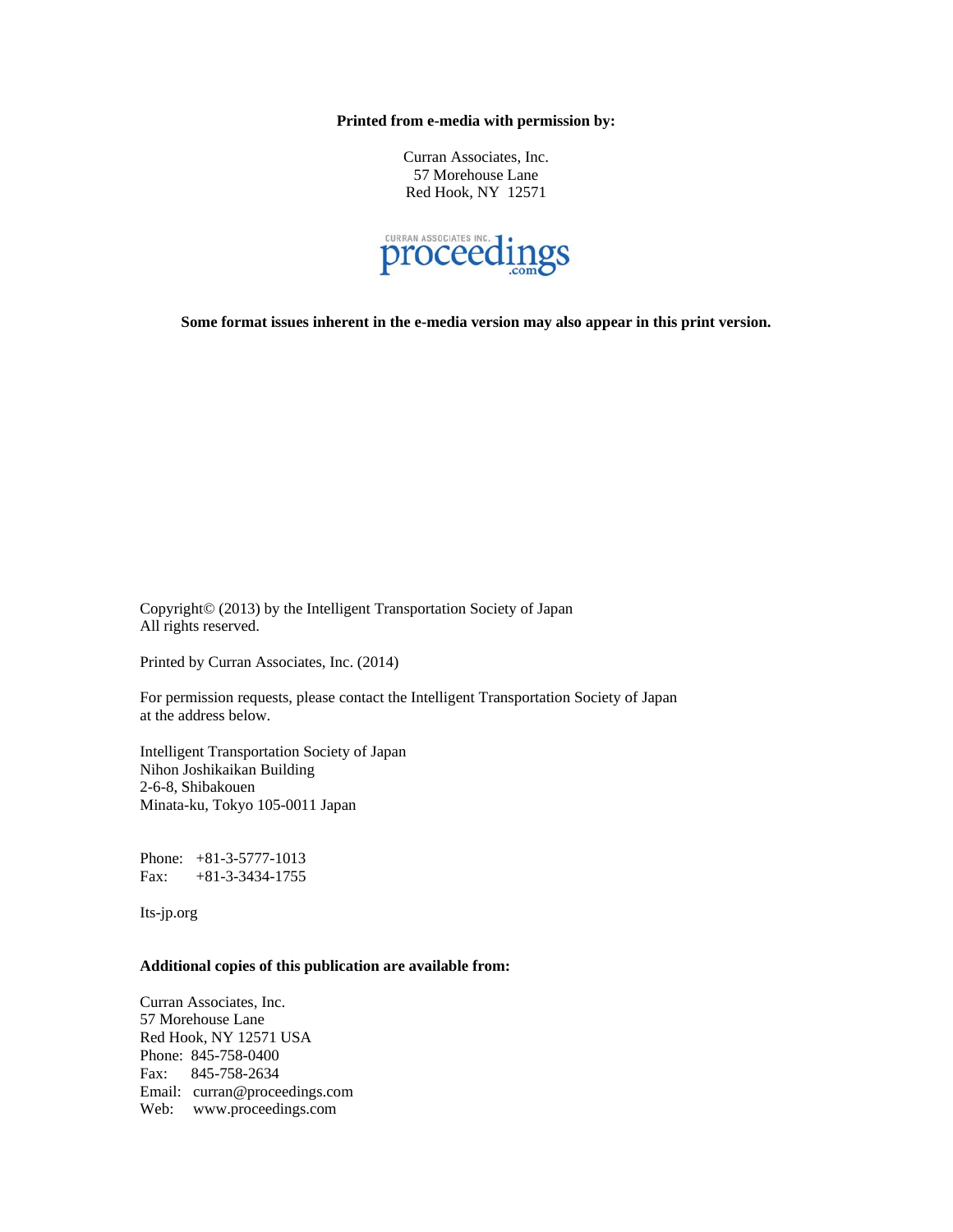# **TABLE OF CONTENTS**

### **VOLUME 1**

| H. Onishi, F. Mlinarsky, F. Watanabe, C. Velasquez                                                           |  |
|--------------------------------------------------------------------------------------------------------------|--|
| APPROACHING VEHICLE CYBER SECURITY BY APPLYING THE FUNCTIONAL SAFETY                                         |  |
|                                                                                                              |  |
| H. Onishi                                                                                                    |  |
| H. Onishi, F. Mlinarsky                                                                                      |  |
| P. Lemonnier                                                                                                 |  |
| ENSURING AND QUANTIFYING ITS RETURN ON INVESTMENT THROUGH THE                                                |  |
| D. Jensen, B. Koeberlein, E. Bala, P. Bridge<br>P. Bridge, W. Lupton                                         |  |
| BIRTH, GROWTH AND REPRODUCTION OF THE CLEARING HOUSE MODEL FOR                                               |  |
| N/A<br>AN APPROACH FOR INTEGRATING DSRC TECHNOLOGIES WITH PTC FOR ROAD RAIL                                  |  |
|                                                                                                              |  |
| H. Verma, A. Baindur, J. Felts<br>C. Schweiger                                                               |  |
| USING CLOUD COMPUTING TO INCREASE EFFICIENCY IN TRANSPORTATION                                               |  |
|                                                                                                              |  |
| N. Chanchareon, A. Mohideen                                                                                  |  |
|                                                                                                              |  |
| S. Dayan, S. Yoo, C.-S. Chou, A. Nichols                                                                     |  |
| RECENT ADVANCES IN HIGH ACCURACY GNSS FOR AUTOMOTIVE APPLICATIONS  101<br>M. Nichols, G. Wallace             |  |
|                                                                                                              |  |
| E. Wurmser, J.-M. Gautier, P. Lemonnier                                                                      |  |
|                                                                                                              |  |
| R Brewer, R. Starr                                                                                           |  |
| <b>AUTOMATED TEST PLATFORM TO EVALUATE CONFORMANCE OF INTELLIGENT</b>                                        |  |
|                                                                                                              |  |
| A. Leal, H. Puhlmann                                                                                         |  |
| PROCESSES, PROCEDURES, AND TOOLS FOR PERFORMING STRUCTURED                                                   |  |
| QUALIFICATION AND CERTIFICATION TESTING OF CONNECTED VEHICLE DEVICES  136<br>M. Brown, P. Chuang, R. Roebuck |  |
|                                                                                                              |  |
| M. Brown, R. McDonough, T. Richter                                                                           |  |
| ADAPTIVE TRAFFIC SIGNAL CONTROL PILOT PROJECT FOR THE CITY OF SURREY,                                        |  |
|                                                                                                              |  |
| J. Lam, P. Craig                                                                                             |  |
| DEEPENING THE USE OF SOCIAL MEDIA IN ITS: IDAHO'S CARS-VOX "CITIZEN                                          |  |
|                                                                                                              |  |
| P. Davies, K. Virshbo                                                                                        |  |
|                                                                                                              |  |
| D. Benhammou, T. Birgen                                                                                      |  |
| D. Benhammou, R. Helt                                                                                        |  |
|                                                                                                              |  |
| P. Sturgeon II, S. Dellenback, D. Parish                                                                     |  |
| A SHORT RANGE VEHICLE TO INFRASTRUCTURE SYSTEM AT WORK ZONES AND                                             |  |
|                                                                                                              |  |

*F. Qiao, J. Jia, L. Yu*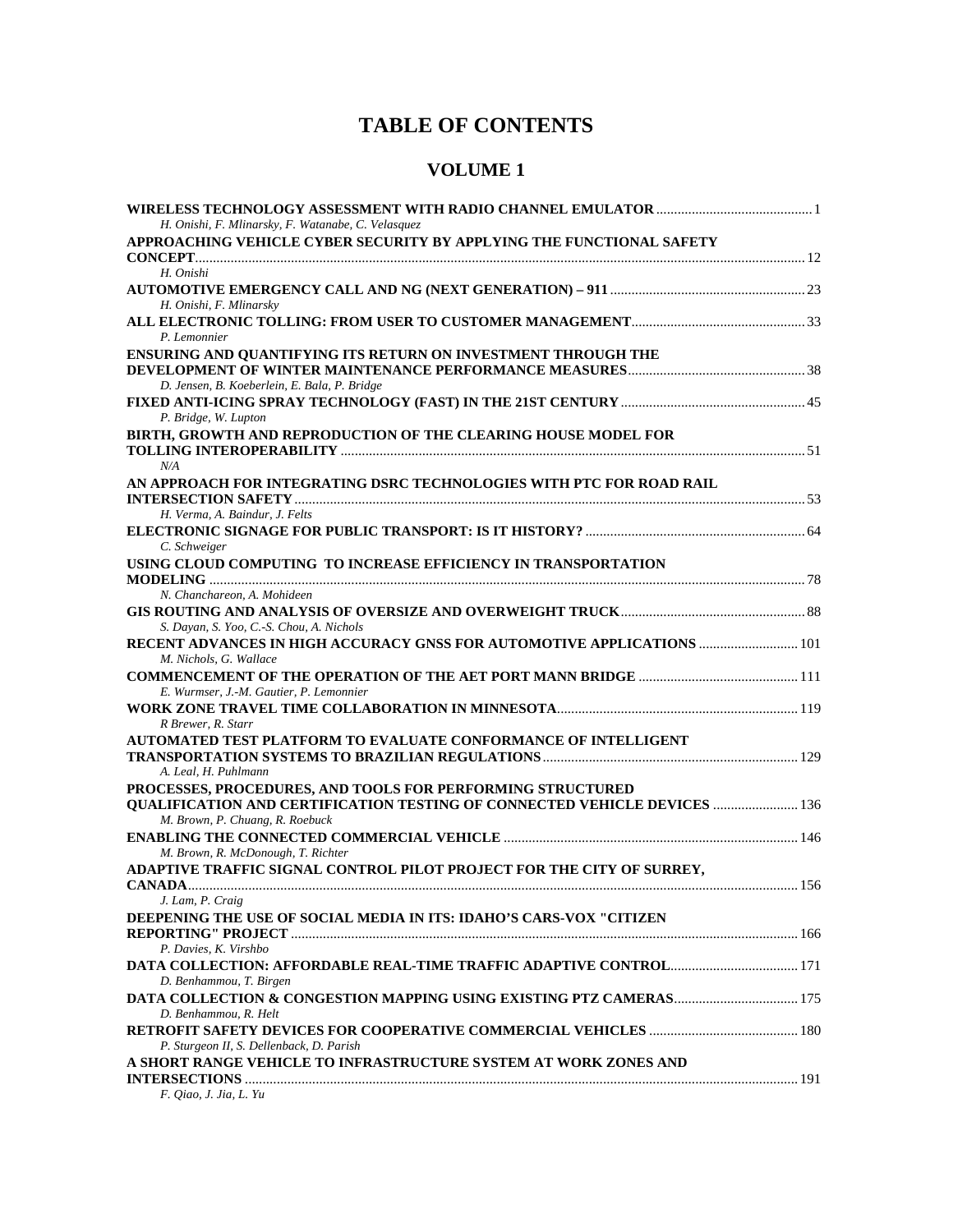| G. Bansa, H. Lu, J. Kenney, C. Poellabauer<br>TRANSFORMING ITS BUSINESS STRATEGY INTO AN INFORMATION SECURITY         |  |
|-----------------------------------------------------------------------------------------------------------------------|--|
|                                                                                                                       |  |
| M. Bertram                                                                                                            |  |
| A CALIBRATION ALGORITHM FOR VEHICLE EMISSION ESTIMATION USING DRIVING                                                 |  |
|                                                                                                                       |  |
| Z. Li, F. Qiao, L. Yu                                                                                                 |  |
| HIBRIC WIRELESS NOMOHI NETWORKS, IEEE 802.11 AND ULTRA WIDEBAND IEEE                                                  |  |
| 802.15.3 WORKING TOGETHER TO SUPPORT EMERGENCY INTER-VEHICLE                                                          |  |
| J. Castillo, K. Rodriguez, I. Salazar                                                                                 |  |
| ACOUSTIC TRAFFIC DETECTION, A RELIABLE STANDALONE TOOL AND A CRUCIAL                                                  |  |
|                                                                                                                       |  |
| M. Meneses                                                                                                            |  |
| <b>DEMONSTRATIVE EXPERIMENT ON OPTIMUM CHARGING AND POWER DEMAND</b>                                                  |  |
| A. Yokoyama, T. Shimizu, K. Sato, K. Kumita                                                                           |  |
| <b>DEVELOPMENTS IN WEATHER RESPONSIVE TRAFFIC MANAGEMENT STRATEGIES 246</b>                                           |  |
| N/A                                                                                                                   |  |
| <b>EVALUATION OF INSYNC ADAPTIVE TRAFFIC SIGNAL CONTROL IN</b>                                                        |  |
|                                                                                                                       |  |
| A. Stevanovic, M. Zlatkovic                                                                                           |  |
| B. Sowell, R. Hranac                                                                                                  |  |
| THE VALUE OF VIDEO DETECTION AND FULLY ADAPTIVE TRAFFIC MANAGEMENT 259                                                |  |
| W. Sowell                                                                                                             |  |
| A SYSTEMATIC GENETIC ALGORITHM BASED FRAMEWORK TO OPTIMIZE                                                            |  |
|                                                                                                                       |  |
| G. Zou, R. Kulkarni                                                                                                   |  |
| P. von Heidenstam, L. Bidar                                                                                           |  |
|                                                                                                                       |  |
| S. Sprouffske                                                                                                         |  |
|                                                                                                                       |  |
| M. Abdel-Aty, R. Yu                                                                                                   |  |
|                                                                                                                       |  |
| A. Norouzi, A. Haghani, M. Hamedi, K. Ghoseiri<br>AN EVALUATION OF THE VISUAL DEMANDS OF PORTABLE TELEMATICS IN YOUNG |  |
|                                                                                                                       |  |
| Y. Zhang, B. Reimer, B. Mehler, J. Dobres, S. Pala, L. Angell, S. Ifushi                                              |  |
| UNIVERSAL DESIGN IN PUBLIC TRANSPORT INFORMATION SERVICES - ASSISTING                                                 |  |
|                                                                                                                       |  |
| O. Tveit, S. Simonsen                                                                                                 |  |
| $A.-M.$ Fon                                                                                                           |  |
|                                                                                                                       |  |
| R. Bauducco                                                                                                           |  |
|                                                                                                                       |  |
| S. Koskinen                                                                                                           |  |
| WEATHER APPLICATIONS AND SERVICES IN FIELD OPERATIONAL TESTS -                                                        |  |
| P. Nurmi, E. Atlaskin, T. Sukuvaara                                                                                   |  |
| <b>VALIDATION RESULTS OF DRIVER BEHAVIOR PREDICTION IN A COOPERATIVE</b>                                              |  |
|                                                                                                                       |  |
| P. Themann, L. Eckstein                                                                                               |  |
| POSSIBILITIES OF SYSTEM INTEGRATION IN THE DEVELOPMENT OF OPERATIONS IN                                               |  |
| S. Luoma, M. Jaatinen                                                                                                 |  |
|                                                                                                                       |  |
| T. Norbech                                                                                                            |  |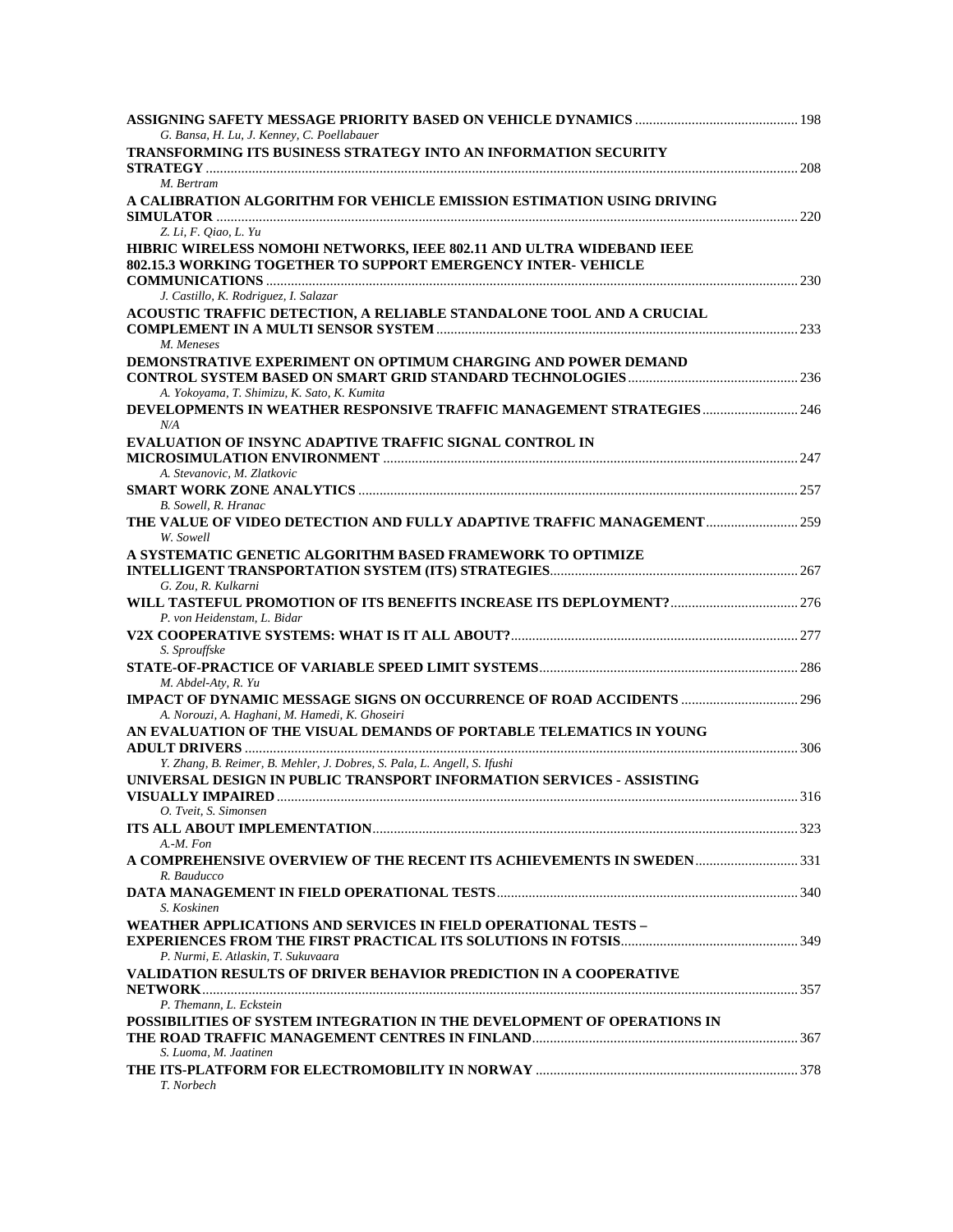| ETC AND EETS IN POLAND - TECHNICAL FEASIBILITY AND THE WAY FORWARD  382<br>M. Gschnitzer, A. Wlostowska, T. Stranner, W. Kowalski, G. Konzett |  |
|-----------------------------------------------------------------------------------------------------------------------------------------------|--|
| USE OF MODEL BASED SIGNAL CONTROL SYSTEMS AND OTHER SIGNAL CONTROL                                                                            |  |
|                                                                                                                                               |  |
| T. Otto, T. Wietholt                                                                                                                          |  |
| STUDY ON CO <sub>2</sub> BENEFIT THROUGH COOPERATIVE SYSTEMS DR. PHILIPP GILKA 402                                                            |  |
| P. Gilka                                                                                                                                      |  |
| <b>DEPLOYMENT OF CO-OPERATIVE MOBILITY SERVICES OF THE FUTURE WORLD</b>                                                                       |  |
|                                                                                                                                               |  |
|                                                                                                                                               |  |
| P. Eloranta, L. Riihentupa                                                                                                                    |  |
|                                                                                                                                               |  |
| L. Gomme, T. Kerselaers                                                                                                                       |  |
| THE ISSUE: TRAFFIC, HEALTH, ENVIRONMENT; INTELLIGENT SOLUTIONS SUSTAINING                                                                     |  |
| J. Bouffier, A. Wells, S. Dibnah, A. Ciolokosz-Styk, F. Spallone, L. Khoudour, E. Goodyer, C. Edwards, S. Anaud,                              |  |
| D. Convers                                                                                                                                    |  |
|                                                                                                                                               |  |
| A. Virtanen, J. Jankkari                                                                                                                      |  |
|                                                                                                                                               |  |
| VALIDATION OF A MULTI-OBJECTIVE, PREDICTIVE URBAN TRAFFIC MODEL  443<br>I. Wilmink, P. van den Haak, Z. Woldeab, J. Vreeswijk                 |  |
| DO WATER UNDERPASS TUNNELS POSE SPECIFIC CHALLENGES IN THE ITS SAFETY                                                                         |  |
|                                                                                                                                               |  |
| R. Benedik                                                                                                                                    |  |
|                                                                                                                                               |  |
| STANDARDIZATION AND UPGRADE OF HA COMMUNICATIONS INFRASTRUCTURE BY                                                                            |  |
|                                                                                                                                               |  |
| G. Ozique, D. Bradbrook, M. Baker                                                                                                             |  |
|                                                                                                                                               |  |
| A. Virtanen                                                                                                                                   |  |
|                                                                                                                                               |  |
| F. Fahrenkrog, M. Van Noort, A. Varhelyi, J. Dobberstein                                                                                      |  |
| HOW THE "RAILREADER MAINTENANCE SUPPORT" ENSURES A HIGH LEVEL OF                                                                              |  |
|                                                                                                                                               |  |
| M. Novak, A. Chloupek                                                                                                                         |  |
|                                                                                                                                               |  |
| M. Tarkiainen, H. Peltola, S. Koskinen, S. Salenius, J. Kiuru                                                                                 |  |
| ITS INNOVATION STOCKHOLM KISTA - STIMULATING INNOVATIVE ITS SOLUTIONS IN                                                                      |  |
|                                                                                                                                               |  |
| Jens Lofgren                                                                                                                                  |  |
|                                                                                                                                               |  |
| A. Lattunen, K. Arvonen, A. Katasonov, V. Mikkonen                                                                                            |  |
| FIX FOR THE MISSING LINK IN PARKING GUIDANCE - TWO-WAY PEDESTRIAN                                                                             |  |
|                                                                                                                                               |  |
| A. Lattunen, T. Koivuniemi, M. Eriksson                                                                                                       |  |
|                                                                                                                                               |  |
| I. Patey, P. Marsh, L. Wickham                                                                                                                |  |
| THE INTEGRATED OBJECT RECOGNITION APPROACH OF THE NOVEL MINIFAROS                                                                             |  |
|                                                                                                                                               |  |
| N. Floudas, M. Tsogas, P. Lytrivis, I. Karaseitanidis, A. Amditis                                                                             |  |
| OBJECT PERCEPTION ALGORITHMS FOR MULTIPLE HOMOGENEOUS SENSORS WITH                                                                            |  |
|                                                                                                                                               |  |
| N. Floudas, M. Tsogas, P. Lytrivis, A. Amditis                                                                                                |  |
| IMPROVED ROAD GEOMETRY ESTIMATION BY FUSING MULTIPLE SOURCES OF                                                                               |  |
|                                                                                                                                               |  |
| M. Tsogas, N. Floudas, P. Lytrivis, I. Karaseitanidis, A. Amditis                                                                             |  |
| TOMORROW'S TRANSPORT INFRASTRUCTURE: FROM STATIC TO ELASTIC MOBILITY  563                                                                     |  |
| A. Amditis, P. Lytrivis, I. Karaseitanidis, M. Prandtstetter, I. Radusch                                                                      |  |
|                                                                                                                                               |  |
| L. Khoudour, S. Romon, C. Barbier, L. Ojeda, F. Petit, C. Chauvel, T. Ernst, J.-D. Demond, J.-H. Wilbrod                                      |  |
|                                                                                                                                               |  |
| J. Vogt, M. Funfrocken, H. Wieker                                                                                                             |  |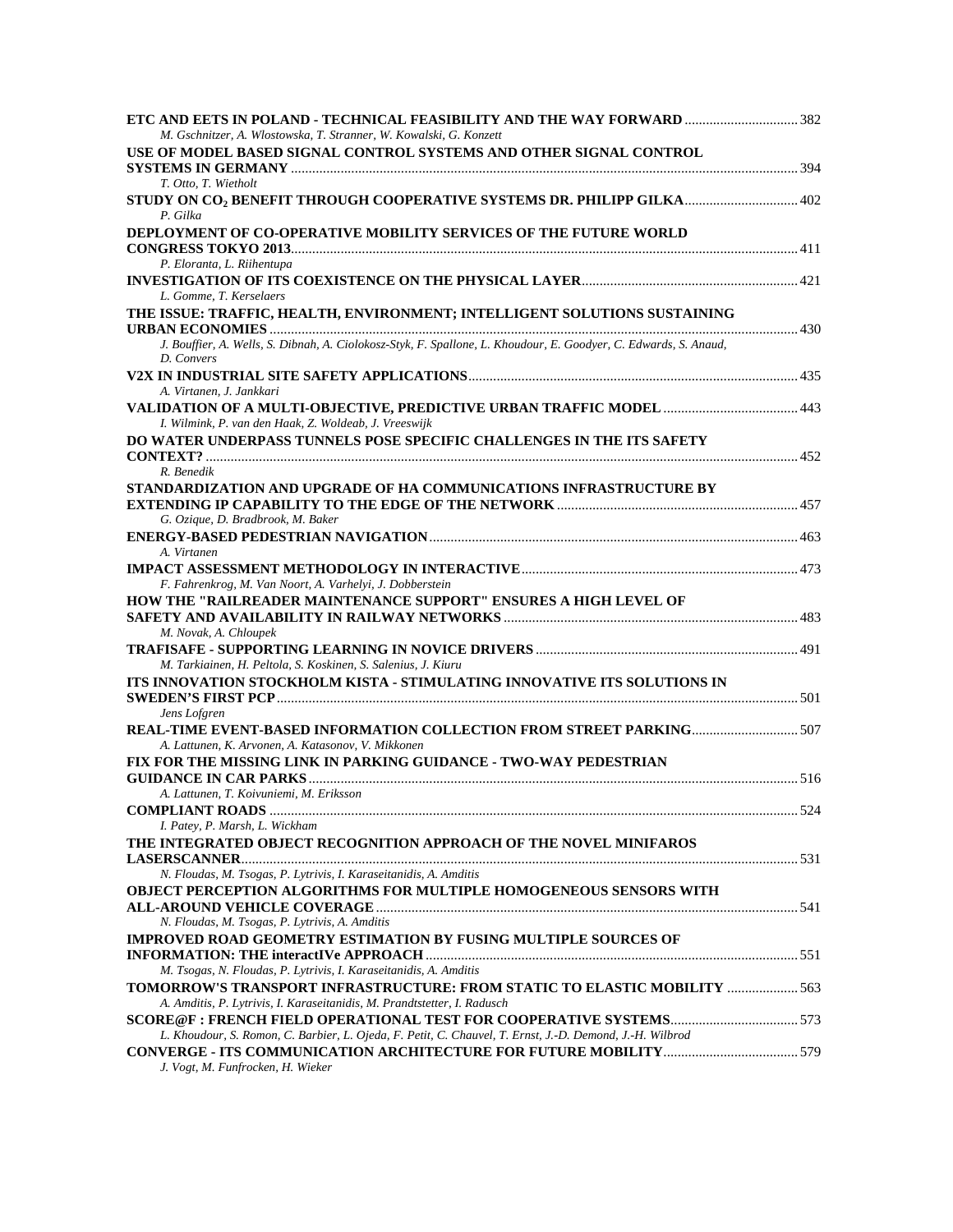| L. Khoudour, Y. Ruichek, H. Salmane, C. Meurie, M. Heddebaut, F. Boukour, J.-L. Bruyelle, A. Flancquart, J.-P.                                 |  |
|------------------------------------------------------------------------------------------------------------------------------------------------|--|
| Ghys, S. Collaert-Dutilleul, J. Dereux, J.-F. Mendes<br>UR:BAN MV HUMAN FACTORS IN TRAFFIC – A GERMAN RESEARCH PROJECT TO                      |  |
|                                                                                                                                                |  |
| K. Bengler, F. Busch, B. Farber, C. Lehsing, A. Neukum, I. Petermann-Stock, T. Schendzielorz                                                   |  |
|                                                                                                                                                |  |
| U. Lages, R. Katz, R. Schulz, M. Krahling                                                                                                      |  |
| FAHRE - CONCEPTS FOR MULTIMODAL MICRO MOBILITY USING LOCAL RENEWABLE                                                                           |  |
| S. Bauer, G. Wanielik                                                                                                                          |  |
|                                                                                                                                                |  |
| J. Rudolf, R. Guner                                                                                                                            |  |
|                                                                                                                                                |  |
| L. Lin, Y. Kobayashi, M. Lenardi, W. Klaudel, H. Inhuelsen, M. Bianconi, D. Roiu, J. Keiser, N. El Sayed, J.                                   |  |
| Maisonobe                                                                                                                                      |  |
| N. Johansson                                                                                                                                   |  |
| AN INTEGRATED COMMUNICATIONS AND CONTROL FRAMEWORK FOR ELECTRIC                                                                                |  |
|                                                                                                                                                |  |
| A. Amditis, T. Theodoropoulos, E. Portouli, P. Lytrivis, R. Schmidt, A. Calvedilla, A. Ankou                                                   |  |
| <b>ESTIMATION OF VEHICLE EMISSIONS OF IMPROVED TRAFFIC MANAGEMENT</b>                                                                          |  |
|                                                                                                                                                |  |
| O. Czogalla, A. Herrmann                                                                                                                       |  |
| T. Vaa                                                                                                                                         |  |
| METHODOLOGY AND FRAMEWORK ARCHITECTURE FOR THE EVALUATION OF                                                                                   |  |
|                                                                                                                                                |  |
| E. Jonkers, G. Klunder, M. Mahmod, T. Benz                                                                                                     |  |
|                                                                                                                                                |  |
| J. Nilsson, L. Stranden, C. Englund                                                                                                            |  |
| V. Zyryanov, A. Mironchuk                                                                                                                      |  |
|                                                                                                                                                |  |
| J. Zeihe, F. Wolf, D. Wessling                                                                                                                 |  |
| A PROOF-OF-CONCEPT FOR TOKEN-BASED AUTHENTICATION FOR SECURE EV                                                                                |  |
| R. Schmidt, D. Fuhrmann, H. Lenz, J. d'Annoville                                                                                               |  |
| <b>COOPERATIVE SERVICES: USER ACCEPTANCE ASSESSMENT IN THE AUSTRIAN FOT</b>                                                                    |  |
|                                                                                                                                                |  |
| D. Bankosegger, W. Schildorfer, A. Frotscher, R. Ebner                                                                                         |  |
| SECURITY EVALUATION OF MOBILE DEVICE INTEGRATION WITH V2X                                                                                      |  |
|                                                                                                                                                |  |
| T. Leinmueller, B. Atanassow, S. Diewald, L.-P. Brever, M. Kranz<br>KEY FINDINGS FROM THE DEVELOPMENT OF A V2X DATA VISUALIZATION SOLUTION 726 |  |
| S. Diewald, B. Atanassow, T. Leinmueller, L.-P. Breyer, M. Kranz                                                                               |  |
| SECURE TRAFFIC NETWORKS - A METHOD FOR MODEL BASED SECURITY TESTS IN                                                                           |  |
|                                                                                                                                                |  |
| F. Wolf, J. Krause                                                                                                                             |  |
| DIFFERENTIATING REAL TIME TRAFFIC INFORMATION FROM TRAFFIC INFORMATION                                                                         |  |
| O. Avni                                                                                                                                        |  |
| <b>EFFICIENT ITS ORGANISATION STRUCTURES AS FRAMEWORK FOR COLLABORATIVE</b>                                                                    |  |
|                                                                                                                                                |  |
| <b>B.</b> Engleder                                                                                                                             |  |
| AN INTELLIGENT TRANSPORT SYSTEM FOR INTERMODAL FREIGHT TRANSPORT  760                                                                          |  |
| M. Haberstroh, M. Klingender, A. Solvay, D. Schilberg, S. Jeschke                                                                              |  |
| <b>TAKING BETTER ADVANTAGE OF ROAD WEATHER INFORMATION - DIFFERENT</b>                                                                         |  |
| E. Pilli-Sihvola, R. Hautala                                                                                                                   |  |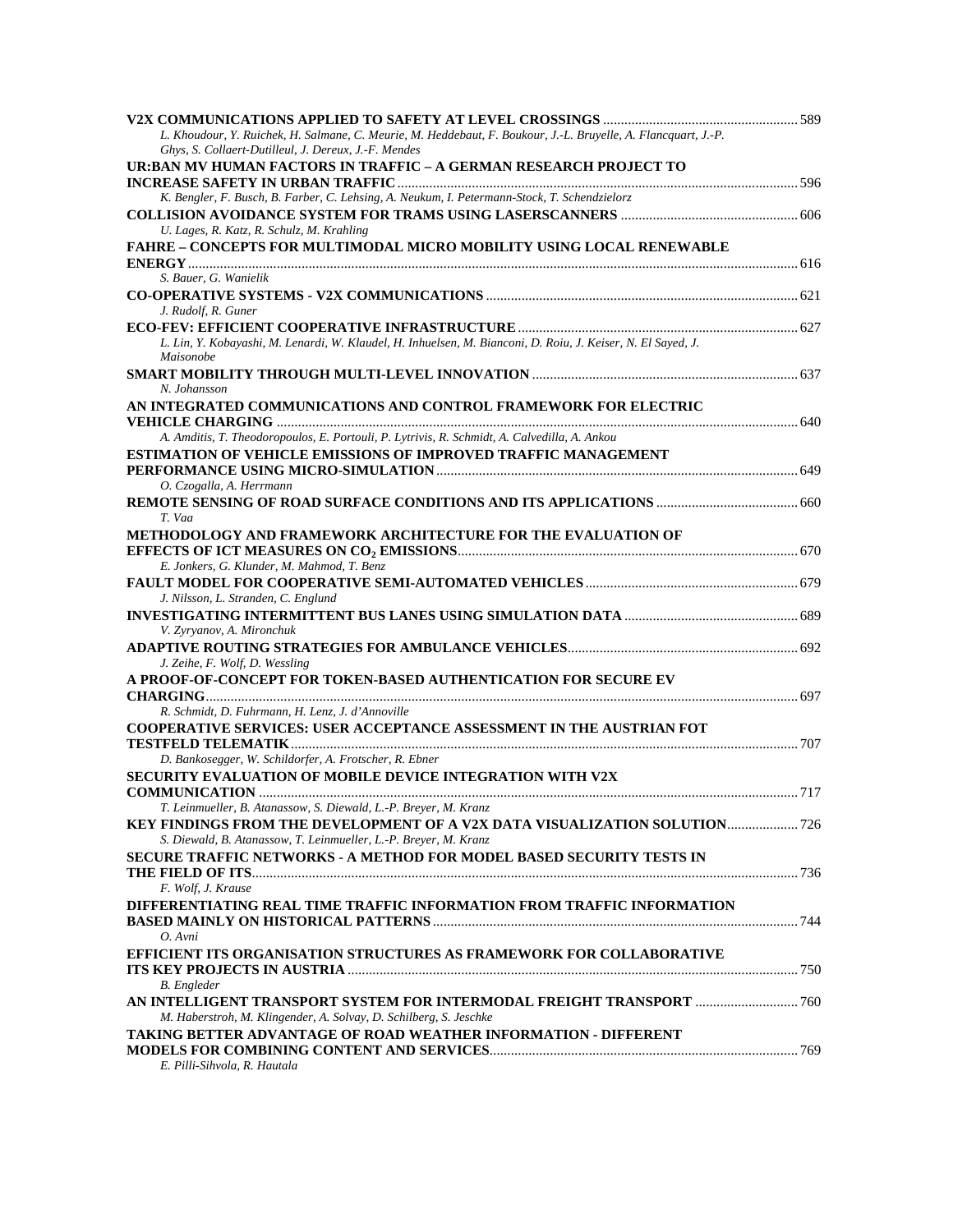| HOW OPEN DATA WILL BRING TRAFFIC INFORMATION TO THE NEXT LEVEL IN THE                                                                                                                                                                                                                                                                           |  |
|-------------------------------------------------------------------------------------------------------------------------------------------------------------------------------------------------------------------------------------------------------------------------------------------------------------------------------------------------|--|
| H. Nobbe                                                                                                                                                                                                                                                                                                                                        |  |
|                                                                                                                                                                                                                                                                                                                                                 |  |
| C. Levy-Bencheton, C. Guiomar                                                                                                                                                                                                                                                                                                                   |  |
|                                                                                                                                                                                                                                                                                                                                                 |  |
| V.-B. Ta, J. Besnier, L. Simon                                                                                                                                                                                                                                                                                                                  |  |
| <b>MULTIMODAL TRAVELLER INFORMATION - FROM A LOCAL APPROACH TO</b>                                                                                                                                                                                                                                                                              |  |
|                                                                                                                                                                                                                                                                                                                                                 |  |
| M. Bohm. G. Menzel                                                                                                                                                                                                                                                                                                                              |  |
| <b>MACRO EMISSION MODULE FOR ASSESSING ITS WITH MACROSCOPIC TRAFFIC</b>                                                                                                                                                                                                                                                                         |  |
|                                                                                                                                                                                                                                                                                                                                                 |  |
| G. Klunder, U. Stelwagen, Z. Woldeab                                                                                                                                                                                                                                                                                                            |  |
|                                                                                                                                                                                                                                                                                                                                                 |  |
| J. Neugebauer, U. Haspel                                                                                                                                                                                                                                                                                                                        |  |
| <b>BAYERNINFO - TRAVELLER INFORMATION SERVICES AS A MEANS FOR FOSTERING</b>                                                                                                                                                                                                                                                                     |  |
|                                                                                                                                                                                                                                                                                                                                                 |  |
| U. Haspel, A. von Dobschutz                                                                                                                                                                                                                                                                                                                     |  |
| INTEROPERABILITY AND MULTI-APPLICATION SUPPORT IN DEDICATED SHORT                                                                                                                                                                                                                                                                               |  |
|                                                                                                                                                                                                                                                                                                                                                 |  |
| C. Carlsson                                                                                                                                                                                                                                                                                                                                     |  |
| <b>QUALITY ASSESSMENT OF GREEN WAVES USING PROCESS DATA OF TRAFFIC LIGHTS</b>                                                                                                                                                                                                                                                                   |  |
|                                                                                                                                                                                                                                                                                                                                                 |  |
| F. Rudolph, R. Hoyer                                                                                                                                                                                                                                                                                                                            |  |
| ON-BOARD REAL TIME DRIVER INFORMATION USING BIDIRECTIONAL DATA                                                                                                                                                                                                                                                                                  |  |
|                                                                                                                                                                                                                                                                                                                                                 |  |
| F. Rudolph, C. Leitzke, R. Hoyer                                                                                                                                                                                                                                                                                                                |  |
| URBAN ELECTRIC MOBILITY IMPACTS ON ROAD POLLUTANT EMISSIONS: THE ROLE                                                                                                                                                                                                                                                                           |  |
|                                                                                                                                                                                                                                                                                                                                                 |  |
| S. Carrese, S. La Spada                                                                                                                                                                                                                                                                                                                         |  |
| <b>REAL-TIME BICYCLE RECOGNITION FOR INTELLIGENT REAR COLLISION WARNING</b>                                                                                                                                                                                                                                                                     |  |
|                                                                                                                                                                                                                                                                                                                                                 |  |
| $\mathbf{D}$ , $\mathbf{G}$ , $\mathbf{L}$ , $\ldots$ $\mathbf{D}$ , $\mathbf{T}$ , $\mathbf{L}$ , $\mathbf{L}$ , $\mathbf{L}$ , $\mathbf{L}$ , $\mathbf{L}$ , $\mathbf{L}$ , $\mathbf{L}$ , $\mathbf{L}$ , $\mathbf{L}$ , $\mathbf{L}$ , $\mathbf{L}$ , $\mathbf{L}$ , $\mathbf{L}$ , $\mathbf{L}$ , $\mathbf{L}$ , $\mathbf{L}$ , $\mathbf{L$ |  |

*R. Shirvany, D. Tsishkou, C. Vestri, F. Abad, S. Bougnoux, R. Bendahan* 

| J. Kostiainen, Z. Zulkarnain, P. Leviakangas, R. Hautala                      |  |
|-------------------------------------------------------------------------------|--|
| SIGNALIZATION SAFETY AND DRIVER BEHAVIOR STUDY WITH FLASHING GREEN AND        |  |
|                                                                               |  |
| E. Pehlivan, S. Oktav, R. Gunav                                               |  |
| NEW ELECTRIC BUS SYSTEM WITH WIRELESS UNDERGROUND POWER SUPPLY AND            |  |
|                                                                               |  |
| E. Pucher, C. Koebel, C. Vana, T. Wolbank, A. Lengheim                        |  |
| MOBI-ROMA DEVELOPING MOBILE OBSERVATION METHODS FOR ROAD                      |  |
|                                                                               |  |
| P. Saarikivi, M. Andersson, S. Muller                                         |  |
| IN-VEHICLE SYSTEMS - A CHALLENGE OR PANACEA FOR NETWORK OPERATORS?  902       |  |
| I. Patey, I. Canaway                                                          |  |
| <b>CLOUDLOGISTIC - A FORMAL DESCRIPTION OF EXCLUSIVE FREIGHT ROUTES BASED</b> |  |
|                                                                               |  |
| C. Tummel, E. Hauck, S. Jeschke                                               |  |
| AN ANALYSIS OF THE USE OF QUICK CHARGERS FOR ELECTRIC VEHICLE                 |  |
|                                                                               |  |
| Y. Hubner, P. Blythe, G. Hill, J. Wardle, C. Herron, L. Gray, J. Austin       |  |
| SPANISH INITIATIVE TO DEVELOP A PRT SYSTEM IN THE SAN SEBASTIAN               |  |
|                                                                               |  |
| J. Larrauri, A. Gonzalez, J. Comyn, M. Vizcaya, C. Villalonga                 |  |
|                                                                               |  |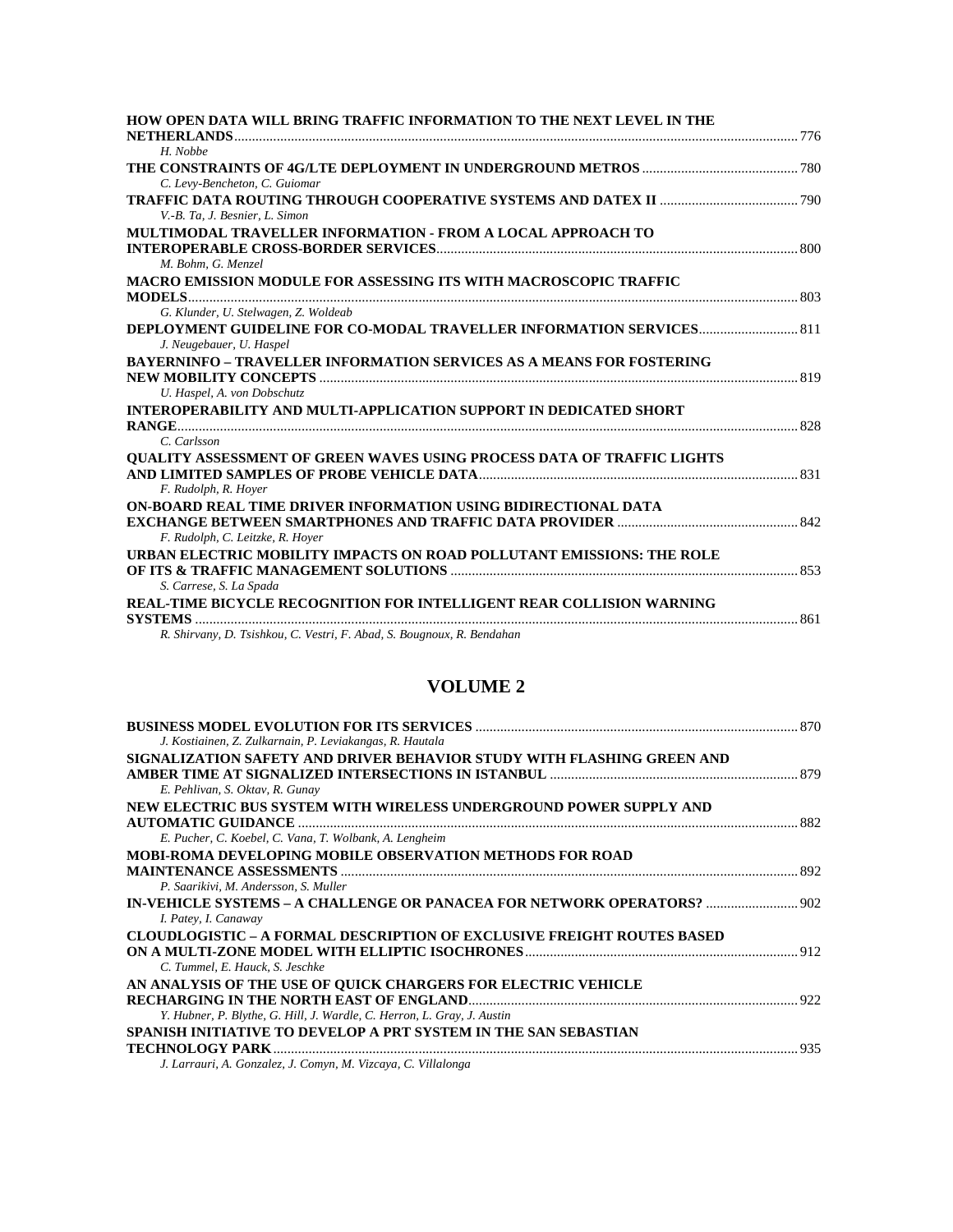| UNDERSTANDING ELECTRIC VEHICLES USAGE AND THE ROLE OF ITS: THE NORTH                |  |
|-------------------------------------------------------------------------------------|--|
| Y. Hubner, P. Blythe, G. Hill, M. Neaimeh, C. Herron, J. Wardle, J. Austin, L. Gray |  |
|                                                                                     |  |
| J. Hernandez, S. Didarzadeh, V. Pascual, C. Bustamante, X. Sellart, A. Arrue        |  |
|                                                                                     |  |
| J. Ortega, C. Bustamante, A. Arrue                                                  |  |
| VIRTUAL STOP LINE STRATEGY TO REDUCE FUEL CONSUMPTION OF VEHICLES AT                |  |
|                                                                                     |  |
|                                                                                     |  |
| Z. Woldeab, J. Vreeswijk, J. Bie                                                    |  |
|                                                                                     |  |
| N/A                                                                                 |  |
|                                                                                     |  |
| N. Schindler                                                                        |  |
|                                                                                     |  |
| M. Kulmala, A. Lumiaho                                                              |  |
| INNOVATION AND TALENT MANAGEMENT: STRATEGIC CHALLENGES FOR ITS                      |  |
|                                                                                     |  |
| P. Wagner-Luptacik, G. Oberzaucher                                                  |  |
| STAY ACTIVE, STAY SAFE: DRIVERS' PERCEPTIONS OF AN INTELLIGENT SPEED                |  |
|                                                                                     |  |
| W. Guo, P. Blythe, D. Brennan, K. Pavkova                                           |  |
|                                                                                     |  |
| A. Lumiaho, A. Borin, K. Hanski, T. Lumiaho                                         |  |
| SUSTAINABLE FREIGHT TRANSPORT SYSTEMS THROUGH STRENGTHENING CLUSTER                 |  |
|                                                                                     |  |
| $M.$ Lu                                                                             |  |
|                                                                                     |  |
| T. Gammons, P. Hill, C. Wilson                                                      |  |
| MEASURING THE PAVEMENT SURFACE ROUGHNESS USING A SMARTPHONE DEVICES 1058            |  |
| B. Jovanovic, M. Sevrovic, K. Vidovic, D. Skaro                                     |  |
| DETECTION OF UNNECESSARY TRAVERSING OF TRAFFIC FLOWS USING HISTORICAL               |  |
|                                                                                     |  |
| I. Dadic, M. Sevrovic, M. Sostaric, M. Jurcevic                                     |  |
|                                                                                     |  |
| T. Chiba, Y. Ino, T. Saito, T. Kizaki                                               |  |
| TOWARDS A NEW TRANSPORT POLICY - INTELLIGENCE IN TRANSPORT AND WISDOM               |  |
|                                                                                     |  |
| M. Forsblom                                                                         |  |
| <b>COMPARISON STUDY OF SOFTWARE TOOLS FOR ONLINE TRAFFIC SIMULATION</b>             |  |
|                                                                                     |  |
| A. Pell, A. Meingast                                                                |  |
|                                                                                     |  |
| J. Vreeswijk, T. Thomas, E. van Berkum, B. van Arem                                 |  |
| EUROPEAN AND UNITED STATES SCENARIOS FOR ENERGY EFFICIENT TRAFFIC                   |  |
|                                                                                     |  |
| J. Vreeswijk, M. Barth                                                              |  |
|                                                                                     |  |
| D. Matheson, S. Duke                                                                |  |
| REAL-TIME BICYCLE DETECTION AT SIGNALIZED INTERSECTIONS USING THERMAL               |  |
|                                                                                     |  |
| R. Collaert                                                                         |  |
|                                                                                     |  |
| M. Deruytter, K. Anckaert                                                           |  |
|                                                                                     |  |
| M. Deruytter, W. Favoreel, D. Tsishkou, S. Bougnoux, R. Bendahan                    |  |
|                                                                                     |  |
| N. Zahariev, F. Alesiani                                                            |  |
| STANDARDIZATION OF PERFORMANCES OF GNSS-BASED POSITIONING TERMINALS                 |  |
|                                                                                     |  |
| F. Peyret                                                                           |  |
|                                                                                     |  |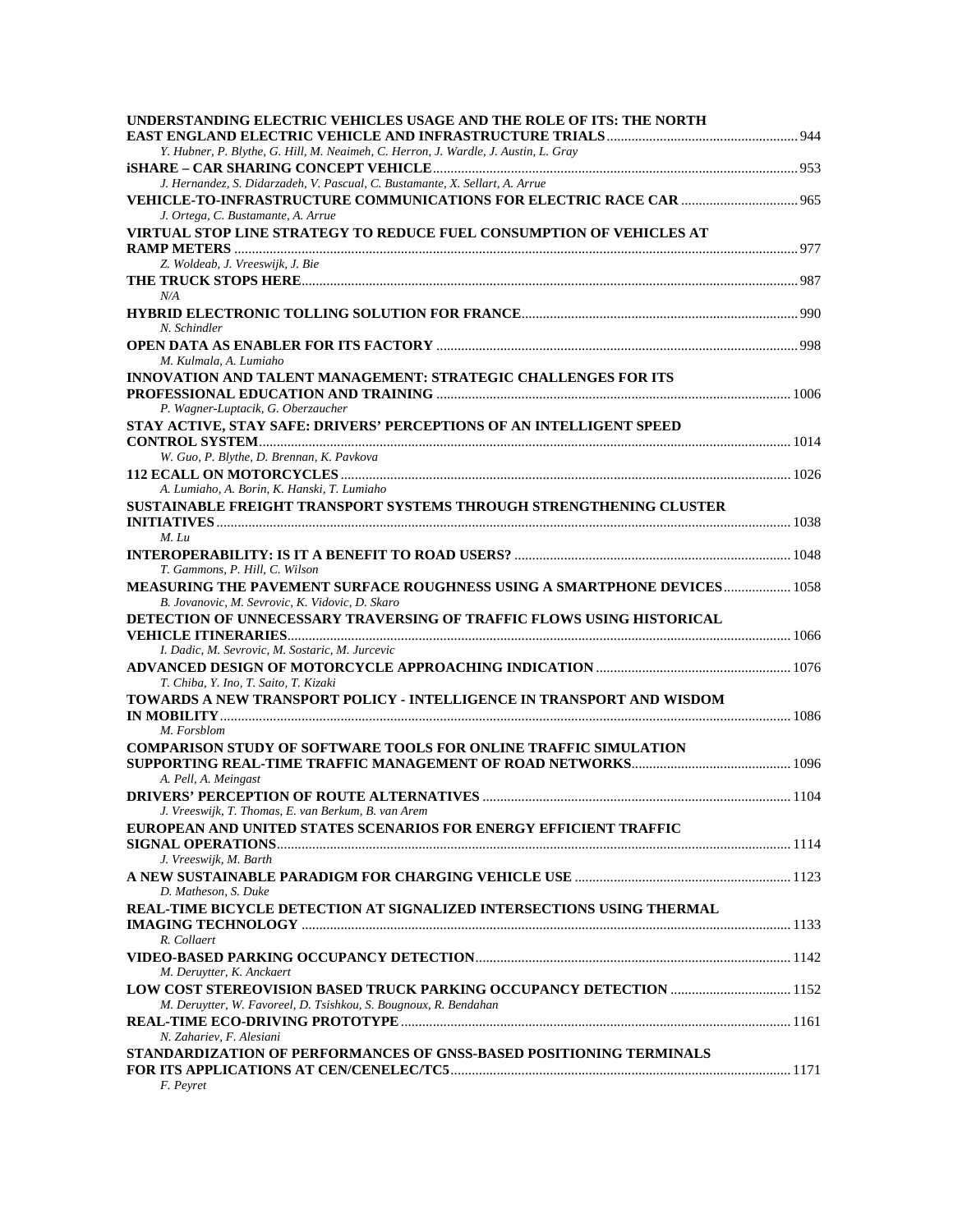| MONITORING, CONTROL AND MANAGEMENT OF DANGEROUS GOODS TRANSPORTS IN                                                                                   |  |
|-------------------------------------------------------------------------------------------------------------------------------------------------------|--|
| F. Reclus                                                                                                                                             |  |
| A SELECTION PROCESS FOR NEXT GENERATION COOPERATIVE DRIVER ASSISTANCE                                                                                 |  |
| O. Sawade, I. Radusch                                                                                                                                 |  |
| SPEECH INPUT PRE-PROCESSING FOR CAR DRIVER ROBUST AUTOMATIC SPEECH                                                                                    |  |
| S. Vrazic, I. Sugae, H. Inaba, Y. Murakami                                                                                                            |  |
| J. Talvi                                                                                                                                              |  |
| EU WIDE MULTIMODAL ITS SERVICES AND REGIONAL HIGH QUALITY DATA. IS THIS A<br><b>CONTRADICTION OR IS A COMBINATION POSSIBLE FOR THE BENEFIT OF THE</b> |  |
| A. Froetscher, L. reiser                                                                                                                              |  |
| I. Cihan                                                                                                                                              |  |
| L. Persson, P. Fransson, J. Hamrin                                                                                                                    |  |
|                                                                                                                                                       |  |
| S. Krautsack, G. Oberzaucher                                                                                                                          |  |
| APPLICATION OF SATELLITE TECHNOLOGIES BASED ON GLONASS/GPS FOR                                                                                        |  |
| V. Vozhzhov                                                                                                                                           |  |
| R. Harris                                                                                                                                             |  |
| E. Yanar                                                                                                                                              |  |
| K. Wevers                                                                                                                                             |  |
|                                                                                                                                                       |  |
| R. Harris                                                                                                                                             |  |
| R. Harris                                                                                                                                             |  |
| AUTOMATED DETECTION AND CLASSIFICATION PROCESS FOR CRITICAL INCI-DENTS                                                                                |  |
| M. Benmimoun, L. Eckstein                                                                                                                             |  |
| ACHIEVING ENVIRONMENTAL SUSTAINABILITY OF THE EUROPEAN TRANSPORT                                                                                      |  |
|                                                                                                                                                       |  |
| C. Nikolova<br>THE CONTRIBUTION OF INTELLIGENT TRANSPORTATION SYSTEMS (ITS) TO                                                                        |  |
| SUSTAINABLE DEVELOPMENT OF AUSTRIA AS A BUSINESS LOCATION IN 2020 – A                                                                                 |  |
|                                                                                                                                                       |  |
| F. Stark, H. Hofmann-Prokopczyk                                                                                                                       |  |
|                                                                                                                                                       |  |
| M. Rifkat, A. Roza, S. Leonid, D. Renat<br>AUTOMATED TOOL CHAIN FOR EVALUATION OF REAL WORLD TESTS DEVELOPED                                          |  |
| P. Themann, F. Fahrenkrog, L. Eckstein                                                                                                                |  |
| DRIVER SUPPORT SYSTEMS AND ROAD SAFETY OUTCOMES: POTENTIAL EFFECTS ON                                                                                 |  |
| T. Vaa, T. Assum, R. Elvik                                                                                                                            |  |
| PROTOTYPE IMPLEMENTATION AND POSITIONING PERFORMANCE RESULTS OF THE                                                                                   |  |
| R. Streiter, M. Obst, C. Liberto                                                                                                                      |  |
|                                                                                                                                                       |  |
| M. Haltuf                                                                                                                                             |  |
| EFFECT OF DISCOMFORT GLARE ON SPEED DISCRIMINATION IN A SIMULATED                                                                                     |  |
| Y.-Y. Huang, M. Menozzi                                                                                                                               |  |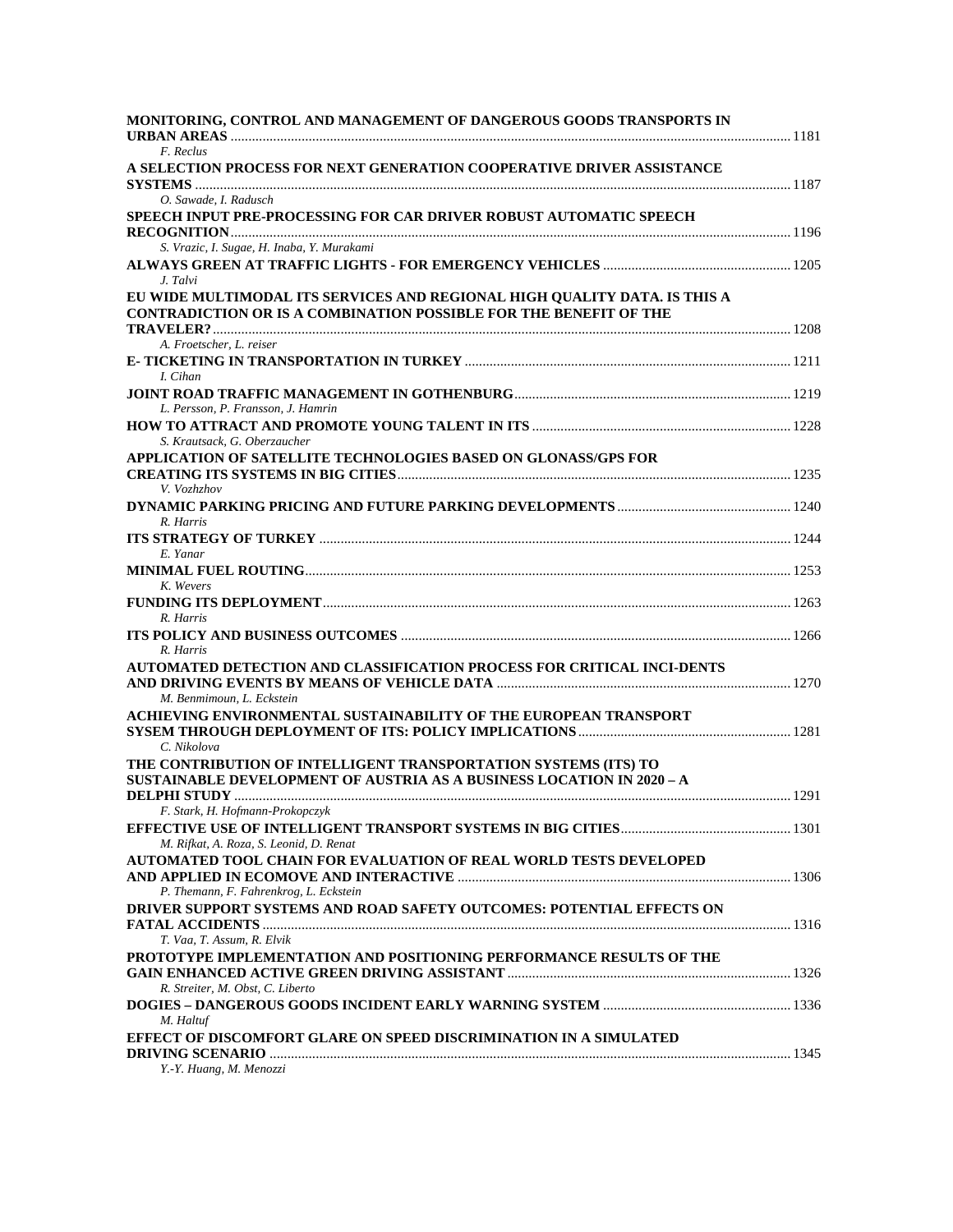| <b>AUTOMATIC CONSTRUCTION OF ITS ONTOLOGIES WITH STRUCTURAL AND</b>               |  |
|-----------------------------------------------------------------------------------|--|
|                                                                                   |  |
| N. Nakamura, S. Tamagawa, T. Morita, P. Pribyl, H. Kawashima, T. Yamaguchi        |  |
|                                                                                   |  |
| G. Segarra, A. Servel, S. Bai                                                     |  |
| FUSION AND ENRICHMENT OF TRAFFIC MESSAGE CHANNEL (TMC) MESSAGES WITH              |  |
|                                                                                   |  |
| A. Sauerlander-Biebl, D. Suske, R. Ebendt, G. Kuhns                               |  |
| LEAN AND RELIABLE DIGITAL SUPPLY CHAINS - T-SCALE PLATFORM CASE STUDY 1391        |  |
| M. Hajdul, S. Persi                                                               |  |
| REAL-TIME IN-CAR EMISSION MEASUREMENT OF A HYBRID VEHICLE FOR IMPROVED            |  |
|                                                                                   |  |
| E. Pucher, L. Cachon, A. Lengheim                                                 |  |
|                                                                                   |  |
| J. Horak, A. Cerovska                                                             |  |
|                                                                                   |  |
| B. Rutten, C. van de Weijer, T. van Woensel                                       |  |
| USER EVALUATION OF COOPERATIVE ITS: A STUDY OF TEN USE - CASES ON A               |  |
|                                                                                   |  |
| C. Barbier, R. Deborne, G. Segarra, J.-F. Forzy, J.-P. Alexander                  |  |
| <b>CONCEPTS FOR THE IMPROVEMENT OF SUPPLY CHAIN EFFICIENCY AND SECURITY  1438</b> |  |
| J. Scholliers, S. Toivonen, A. Permala, K. Rantasila, L. Hannola                  |  |
| QHM: THE QUANTITATIVE HIERARCHICAL MODEL, A SCALABLE FRAMEWORK FOR                |  |
|                                                                                   |  |
| J. Vrancken, Y. Wang, J. van Schuppen                                             |  |
| WHAT IS REQUIRED TO GUARANTEE DATA QUALITY FOR REGIONAL TRAFFIC                   |  |
|                                                                                   |  |
| P. Seelen, J. Vrancken                                                            |  |
|                                                                                   |  |
| B. Netten, L. Kester, H. Wedemeijer, I. Passchier, B. Driessen                    |  |
| EFFECTIVE, AUTOMATED TRAFFIC SIGNAL CONTROL AND RETIMING NEEDED TO                |  |
|                                                                                   |  |
|                                                                                   |  |
| E. Chang<br><b>HOW TO PROCEED WITH ADVANCED GREEN PORT DEVELOPMENT THROUGH</b>    |  |
|                                                                                   |  |
|                                                                                   |  |
| E. Chang                                                                          |  |
| <b>INTEGRATED TRAFFIC AND TRAVEL INFORMATION FOR THE END USER THROUGH</b>         |  |
| OPEN-ARCHITECTURE, PUBLIC-DOMAIN, CLOUD-COMPUTING INFORMATION                     |  |
|                                                                                   |  |
| J. Lin, L. Lin, C.-Y. Ho, J.-L Lin, E. Chang                                      |  |
|                                                                                   |  |
| R.-T. Juang                                                                       |  |
| DEVELOPMENT OF ECO-DRIVING SUPPORT FUNCTION THAT VISUALIZES THE POINTS            |  |
| TO BE IMPROVED IN CAR NAVIGATION SYSTEMS                                          |  |
| H. Mizuno                                                                         |  |
| METHOD OF PREDICTING SLOWING DOWN BEHAVIOR OF PRECEDING VEHICLE AT                |  |
|                                                                                   |  |
| S. Ono, T. Shimizu, K. Taguchi, H. Onuma                                          |  |
|                                                                                   |  |
| M. Yasugi, Y. Cao, M. Otani, H. Nishimura, T. Kishigami                           |  |
|                                                                                   |  |
| H. Yomo, H. Mukai, T. Morita, T. Kishigami, Y. Nakagawa                           |  |
| ROAD ORTHO-IMAGE GENERATION AND ROAD MARKING DETECTION USING                      |  |
|                                                                                   |  |
| J.-I. Meguro, H. Ishida, C. Guo, Y. Kojima                                        |  |
|                                                                                   |  |
| K. Ito                                                                            |  |
| <b>RESEARCH ON FUTURE PROVISION OF INFORMATION INFRASTRUCTURE FOR ROAD</b>        |  |
|                                                                                   |  |
| F. Ozawa, S. Koizumi                                                              |  |
|                                                                                   |  |
| T. Pholprasit, C. Saiprasert, W. Pattara-Atikom                                   |  |
|                                                                                   |  |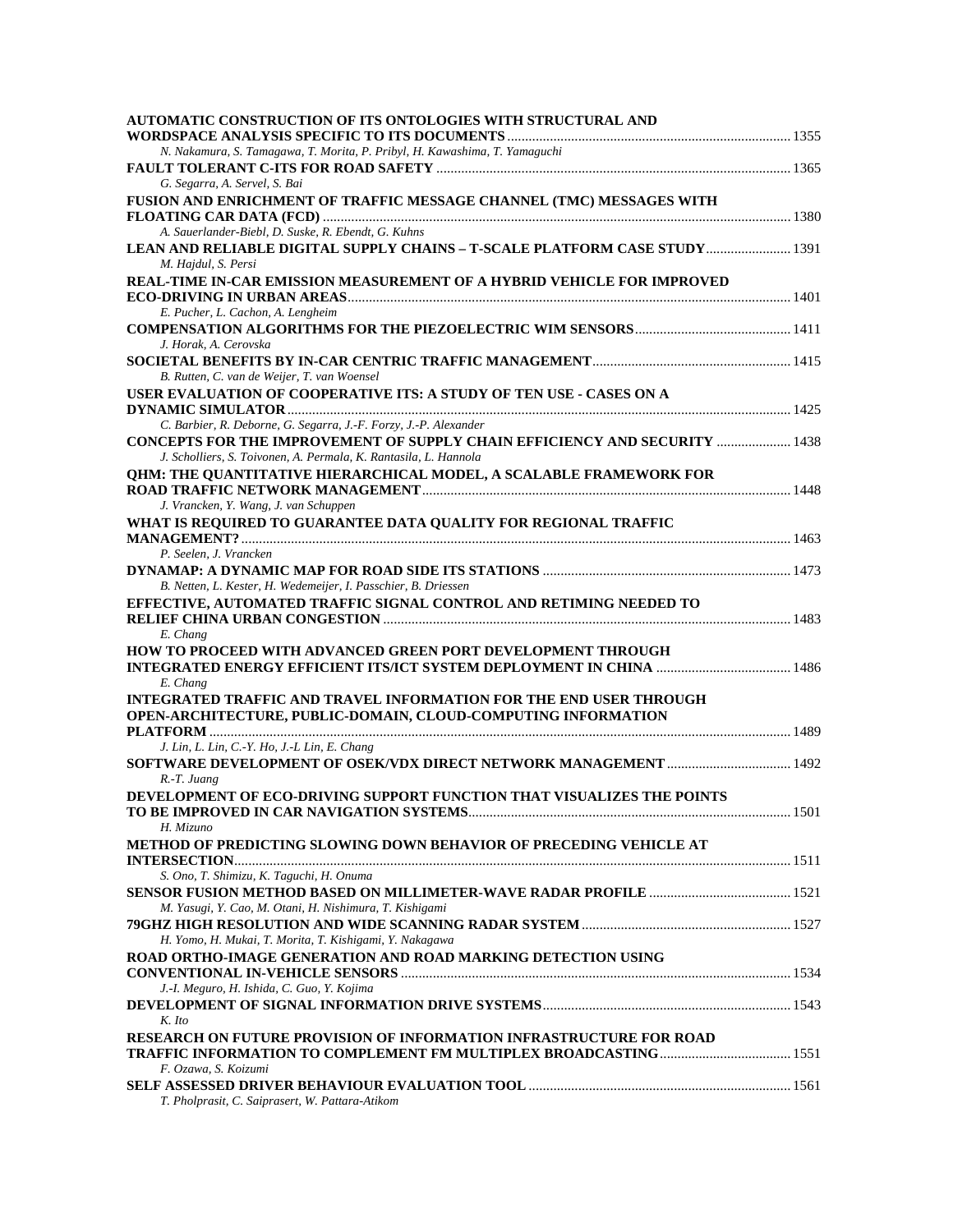| KNOWLEDGE DISCOVERY FROM TAXI PROBE INFORMATION IN TOKYO BY USING                                             |  |
|---------------------------------------------------------------------------------------------------------------|--|
| N. Mukai                                                                                                      |  |
| <b>VEHICLE DETECTION USING MILLIMETER-WAVE RADAR TRANSMITTING</b>                                             |  |
| T. Tokuhiro, M. Yokobori, N. Fukuda                                                                           |  |
| WIRELESS POWER CHARGINGTECHNIQUES AND ITS TECHNOLOGY FOR THE                                                  |  |
| T. Maeda, S.-I. Azuma, H. Takahashi, H. Koyama                                                                |  |
| A PROBE DATA-BASED APPROACH OF ENHANCING TRAFFIC FLOW OBSERVATION FOR                                         |  |
|                                                                                                               |  |
| T. Oda, M. Koga, S. Niikura                                                                                   |  |
| MULTI-HOP COMMUNICATION AND MULTI-PROTOCOL GATEWAY FOR DISASTER                                               |  |
|                                                                                                               |  |
| T. Ohyama, Y. Kaneko, K. Asano, M. Hamaguchi                                                                  |  |
| DEVELOPMENT OF PROBE DATA UTILIZATION SYSTEM TO FACILITATE ROAD                                               |  |
|                                                                                                               |  |
| F. Kanazawa, Y. Sawada, Y. Tanaka, H. Saji                                                                    |  |
| AN EXAMINATION OF VEHICLE-TO-PEDESTRIAN COMMUNICATION ACCESS METHOD  1619<br>Y. Kanai, K. Higuchi, K. Nakaoka |  |
| SIMULATION OF A PARK-AND-RIDE SYSTEM AND TRAIN SCHEDULING USING                                               |  |
|                                                                                                               |  |
| R. Miyashiro, Y. Miyamoto                                                                                     |  |
| <b>CONDUCTING THE FOT TO EVALUATE THE DRIVING PRACTICE FOR SMOOTH TRAFFIC</b>                                 |  |
| F. Kanazawa, K. Suzuki, K. Sakai, K. Iwatake                                                                  |  |
| A STUDY ON COMMUNICATION SYSTEM FOR PREVENTION OF BICYCLE/PEDESTRIAN                                          |  |
|                                                                                                               |  |
| Y. Sugiura, K. Aoki, T. Furuyama, M. Sawada, M. Katayama, T. Shimizu, M. Shimizu                              |  |
| MULTI-TYPE MULTI-MODAL SIMULATOR FOR TRANSIT SERVICE QUALITY                                                  |  |
|                                                                                                               |  |
| S. Itaya, N. Yoshinaga, R. Tanaka, T. Konishi, S. Doi, K. Yamada, P. Davis                                    |  |
| A. Kawaguchi, K. Yamazaki, M. Jinno                                                                           |  |
| DEVELOPMENT OF EV/PHEV CHARGING SYSTEM WITH COMMUNICATION                                                     |  |
|                                                                                                               |  |
| K. Hatanaka, T. Izumi, S. Ohashi, Y. Isoyama, H. Fujikawa                                                     |  |
|                                                                                                               |  |
| F. Kanazawa, J. Sawa, D. Watanabe, H. Sano                                                                    |  |
| ENHANCEMENT OF FUNCTIONS OF METROPOLITAN EXPRESSWAY TRAFFIC CONTROL                                           |  |
| S. Endo. H. Furusawa                                                                                          |  |

| A. Somers, T. McHugh<br>DETECTION OF EMERGENCY TELEPHONE INDICATORS USING INFRARED CAMERAS |
|--------------------------------------------------------------------------------------------|
|                                                                                            |
|                                                                                            |
|                                                                                            |
|                                                                                            |
| Z. Wang, M. Kagesawa, S. Ono, A. Banno, T. Oishi, K. Ikeuchi                               |
|                                                                                            |
| H. Fujii, K. Higuchi, T. Nakakuki                                                          |
| DEVELOPMENT OF RADIO & OPTICAL VEHICLE-TO-VEHICLE COMMUNICATION FOR                        |
|                                                                                            |
| T. Tezuka, S. Hoshina, M. Hamaguchi                                                        |
| <b>PRELIMINARY RESULT FROM THE EXPERIMENT TO INTEGRATE CAR-SENSOR DATA</b>                 |
| AND NEW POSITIONING TECHNIQUE USING AUGMENTATION SIGNALS FROM OZSS                         |
|                                                                                            |
| Y. Ohshima, H. Soga, S. Kawai, I. Kato, K. Mutoh, T. Osawa                                 |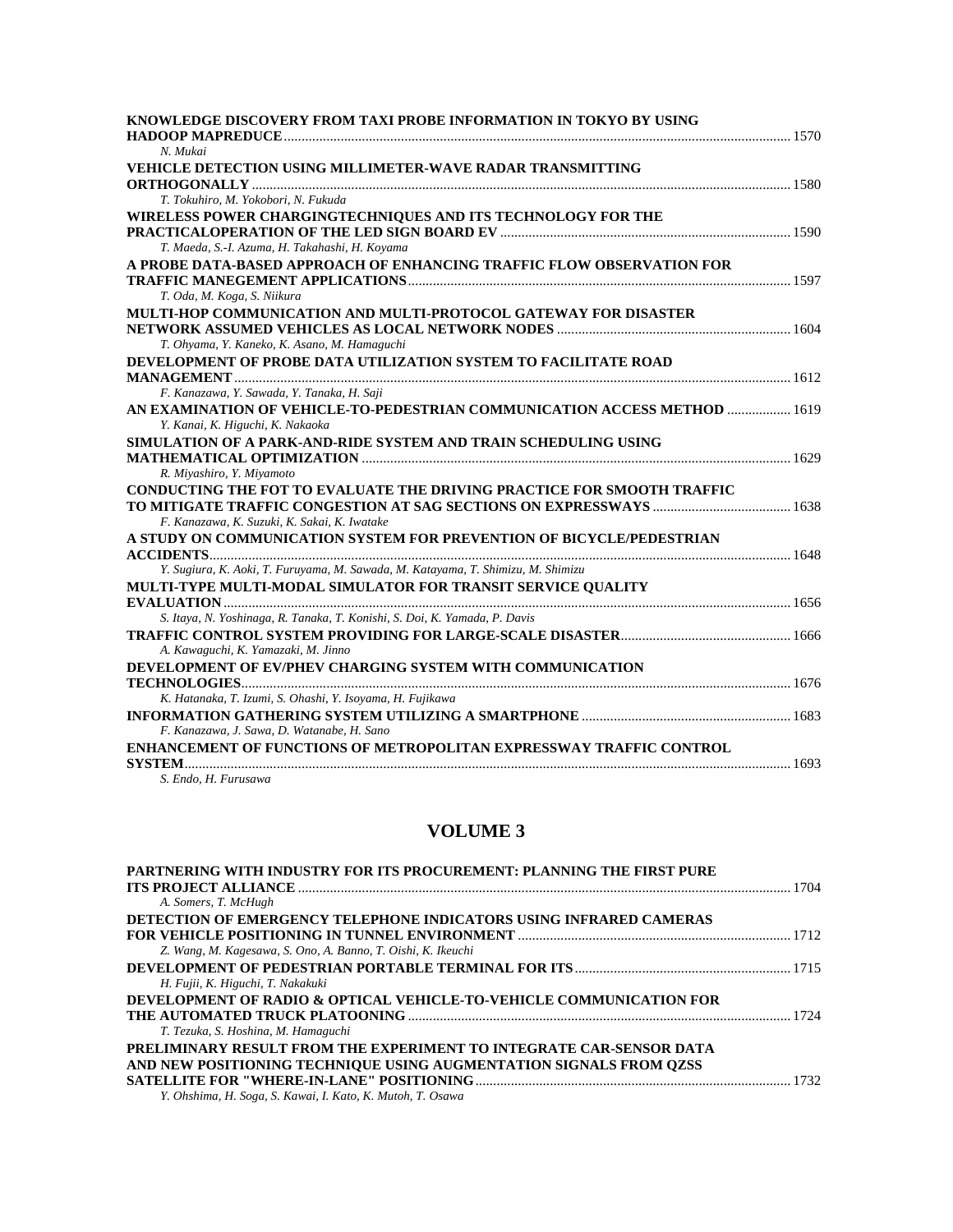| THE TRAFFIC SAFETY SELF-LEARNING SYSTEM ON THE INTERNET AND ITS                                                                                                 |  |
|-----------------------------------------------------------------------------------------------------------------------------------------------------------------|--|
| H. Ishizaki, T. Yasuda, T. Michishita, S. Tokunaga, T. Toritsuka, K. Ukena, N. Kasuga<br>ADAPTIVE TRAFFIC CONTROL IMPLICATIONS OF THE SCATS AND THE ENVIRONMENT |  |
| C. Chong-White, G. Millar, S. Shaw                                                                                                                              |  |
| A BROADCAST-BASED NOTIFICATION SCHEME OF UPDATED DIGITAL ROAD MAP DATA                                                                                          |  |
| T. Nakano, K. Joujima, S. Tagashira, T. Suzuta, Y. Arakawa, A. Fukuda                                                                                           |  |
| ANALYZING SLOWING-DOWN AND STOPPING BEHAVIOR TO CHECK THE<br>A. Karasudani, A. Yumoto, O. Nakayama                                                              |  |
| PLANNING AN APPLICATION PLATFORM FOR ELECTRIC VEHICLE ROUTE PLANNING 1777<br>S. Nishimura, K. Fukunaga, M. Nakajima                                             |  |
| A. Kasai, W. Nakata, H. Makino, T. Hirasawa                                                                                                                     |  |
| T. Shimoda, M. Ito, Y. Ando, K. Maema, R. Hiura, Y. Sakai                                                                                                       |  |
| PREDICTION METHOD OF CRUISING RANGE USING PROBE DATA FOR ELECTRIC                                                                                               |  |
| M. Ito, T. Shimoda, K. Maema                                                                                                                                    |  |
| S. Takimoto                                                                                                                                                     |  |
| T. Ariyoshi                                                                                                                                                     |  |
| EFFECTS AND FUTURE PLANS FOR SOPHISTICATED MPD TRAFFIC CONTROL SYSTEM /<br>K. Takahashi, H. Sakakibara, M. Naruse, M. Noda                                      |  |
| SIMULTANEOUS MEASUREMENT OF A DRIVER'S BEHAVIOR, GAZE AND DRIVING                                                                                               |  |
| F. Obayashi, S. Ozawa, K. Kozuka                                                                                                                                |  |
| T. Okuya, Y. Yoshikawa, I. Tanake                                                                                                                               |  |
| AUTOMATIC VEHICLE GUIDANCE CONTROL BY INFRASTRUCTURE USING                                                                                                      |  |
| M. Omae, T. Ogitsu, N. Hasejima, A. Harada, A. Takeno, M. Okuyama<br>DEVELOPMENT OF COMMUNICATION BASED INTERSECTION SAFETY SUPPORT                             |  |
| M. Park, S. Lee, Y. Kim, M. Kim, W. Ko, J. Kim, K. Yi                                                                                                           |  |
| S. Ieuji, K. Terasaka                                                                                                                                           |  |
| <b>OPTIMIZATION OF LOOK-AHEAD DISTANCE FOR A VISION-BASED VEHICLE  1878</b><br>A. Matsushima, S. Tsugawa                                                        |  |
| <b>DEVELOPMENT HISTORY OF TAINAN CITY DYNAMIC BUS INFORMATION SYSTEM  1886</b><br>M. Chang, T. Yu, H.-C. Chen                                                   |  |
| <b>EXPERIMENTAL REPORT OF THE PEDESTRIAN CONTROL USING VEHICLE ARRIVAL</b><br>T. Tayamachi, T. Yoshida, K. Kamata                                               |  |
| ESTIMATION OF REDUCTION IN ENVIRONMENTAL IMPACT BY ITS MEASURES WITH                                                                                            |  |
| F. Kanazawa, K. Sakai, K. Suzuki, K. Iwatake<br>A STUDY OF LANE KEEPING ASSISTANCE BY STEERING CONTROL BASED ON                                                 |  |
| H. Takahashi, T. Sugano, T. Okazaki                                                                                                                             |  |
| S. Hashimoto, M. Senga, M. Hayami, K. Yamazaki                                                                                                                  |  |
| MPD TRAFFIC CONTROL SYSTEM, ITS CONGESTION MONITORING AND                                                                                                       |  |
| S. Ohira, N. Ito, K. Masuda<br>DEVELOPMENT OF THE NOWCAST TRAFFIC SIMULATION SYSTEM FOR ROAD TRAFFIC                                                            |  |
| M. Kobayashi, H. Hanabusa, K. Koide, R. Horiguchi, T. Oguchi                                                                                                    |  |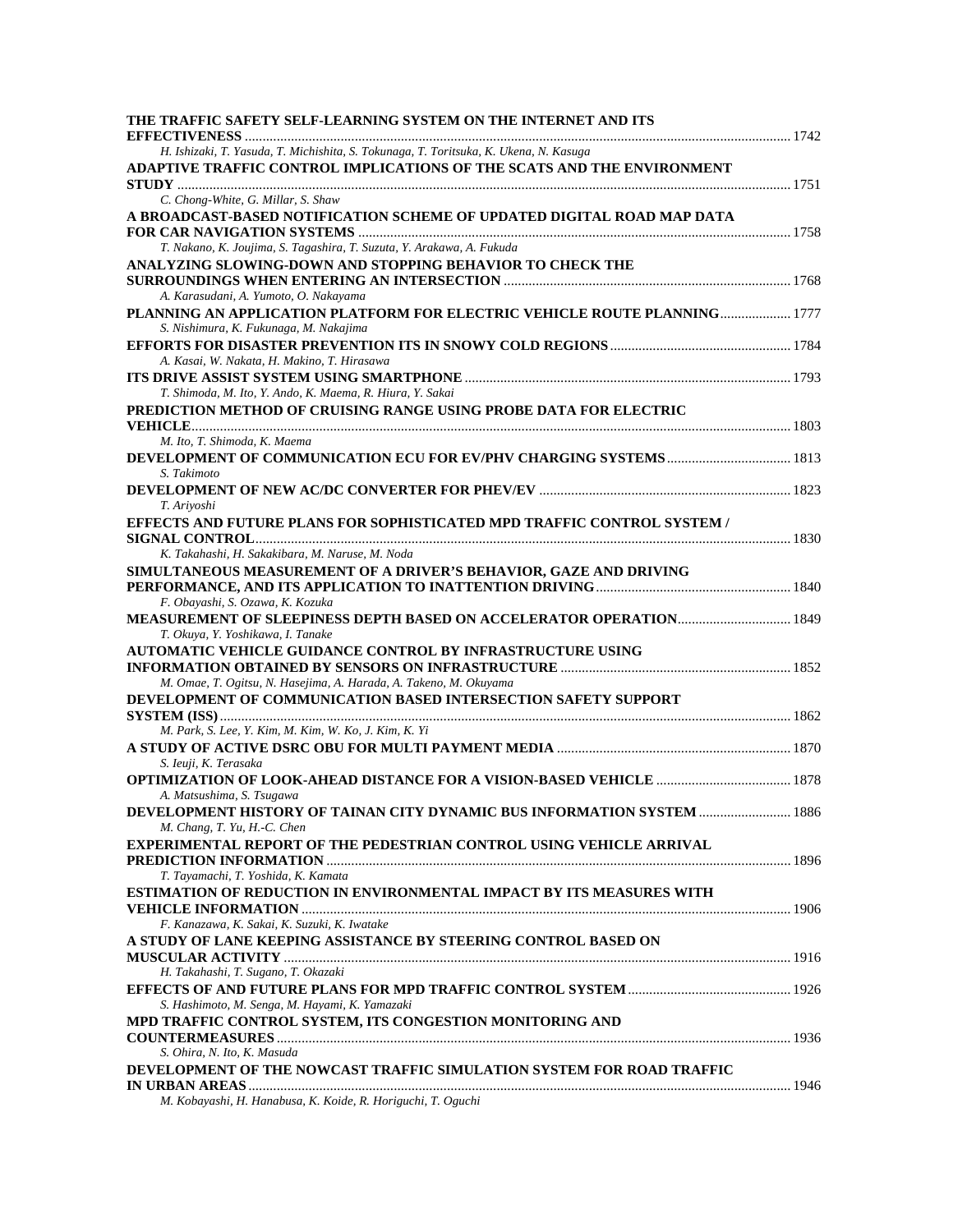| R. Niihara                                                                          |  |
|-------------------------------------------------------------------------------------|--|
| DEVELOPMENT OF A VALIDATION SCHEME FOR CO <sub>2</sub> EMISSION ESTIMATION          |  |
| D. Oshima, S. Tanaka, T. Shiraishi, T. Komiya, H. Hanabusa, S. Hayashi, H. Hirai    |  |
| <b>IMPROVEMENT OF MAINTENANCE SKILL AND TECHNOLOGY BY UTILIZING</b>                 |  |
|                                                                                     |  |
|                                                                                     |  |
| Y. Nasakak, K. Kimizuka                                                             |  |
| DEVELOPMENT OF AUTOMATED MULTIPLE OBJECTS MEASUREMENT CAR                           |  |
| ADVANCEMENT OF INSPECTION WORK ON EXPRESSWAY RADIO COMMUNICATION                    |  |
|                                                                                     |  |
| T. Omokawa, A. Uchiyama, T. Yamada                                                  |  |
| <b>OPTIMIZATION OF THE MONITORING BY ANALYSIS OF ROAD TRAFFIC INFORMATION  1989</b> |  |
| T. Tsugawa, I. Nomura, K. Yamada                                                    |  |
| PREDICTION OF TRAVEL TIME CONSIDERING TURNING BEHAVIOR AT                           |  |
|                                                                                     |  |
| Y. Ookubo, H. Miura                                                                 |  |
| REDUCING INACCURATE ACTIVATIONS OF WAKE-ON-DEMAND IN-VEHICLE                        |  |
|                                                                                     |  |
| T. Takahashi, S. Imata, N. Suzuki                                                   |  |
|                                                                                     |  |
|                                                                                     |  |
| C.-Y. Ho, L.-Y. Lin, J.-L. Liou, C.-C. Huang, S.-W. Wang                            |  |
| APPLICATION OF ADVANCED TRAVELER INFORMATION SYSTEMS – DEVELOPMENT                  |  |
|                                                                                     |  |
| C.-C. Huang, L.-Y. Lin, J.-L. Liou, C.-Y. Ho, S.-W. Wang, I.-T. Chen                |  |
| <b>COOPERATION ALGORITHM OF V2V COMMUNICATION AND AUTONOMOUS SENSOR</b>             |  |
|                                                                                     |  |
| T. Okuya, M. Matsumoto, K. Muto                                                     |  |
| MONITORING OF CONGESTION ON EXPRESSWAYS AND PROVISION OF INFORMATION                |  |
| USING PROBE DATA: AN INITIATIVE REGARDING THE REHABILITATION WORK                   |  |
|                                                                                     |  |
| K. Abe, S. Watanabe, Y. Kamata, T. Imai, Y. Hirai, H. Tsuda                         |  |
|                                                                                     |  |
| K.-I. Shibata, J. Anzai, S. Watanabe, K. Takeda                                     |  |
|                                                                                     |  |
|                                                                                     |  |
| H. Rostami, H. Ataeian, K. Hamzeh, S. Yousefi, H. Karimi                            |  |
| DETECTION OF DRIVER'S LOW VIGILANCE USING VEHICLE STEERING INFORMATION              |  |
|                                                                                     |  |
| J.-X. Liu, M.-K. Ko                                                                 |  |
| MERGING ASSISTANCE AT AN EXPRESSWAY RAMP WITH VEHICLE-TO-VEHICLE                    |  |
|                                                                                     |  |
| K. Sakakibara, S. Tsugawa                                                           |  |
| ROAD INFRASTRUCTURE PLANNING FOR CO <sub>2</sub> REDUCTION USING MATHEMATICAL       |  |
|                                                                                     |  |
| Y. Miyamoto, R. Miyashiro, K.-I. Tanaka, R. Onishi, A. Yoshioka                     |  |
| <b>DRIVER RECEPTIVITY EVALUATION OF VEHICLE-TO-VEHICLE COMMUNICATION</b>            |  |
|                                                                                     |  |
| T. Ashiki, K. Walters, T. Watanabe                                                  |  |
| UPGRADING OF THE PEDESTRIAN ACTUATED SIGNAL CONTROL BY DETECTING                    |  |
|                                                                                     |  |
|                                                                                     |  |
| T. Yamada, K. Matsumoto, Y. Ogishima                                                |  |
| <b>EXPERIMENTAL STUDY OF INFRASTRUCTURE RADAR MODULATION FOR VEHICLE</b>            |  |
|                                                                                     |  |
| T. Inaba, T. Muranaga, I. Jinbo, K. Hihara, S. Ogawa, M. Yamada, A. Kamemura        |  |
| FIELD STUDY FOR VELOCITY CONTROL EFFECT BY UTILIZING VISIBLE APPEARING              |  |
|                                                                                     |  |
| T. Matsushita, M. Imashiro, M. Iwatsuki                                             |  |
|                                                                                     |  |
| $C.-C.$ Tao, R.-J. Jian                                                             |  |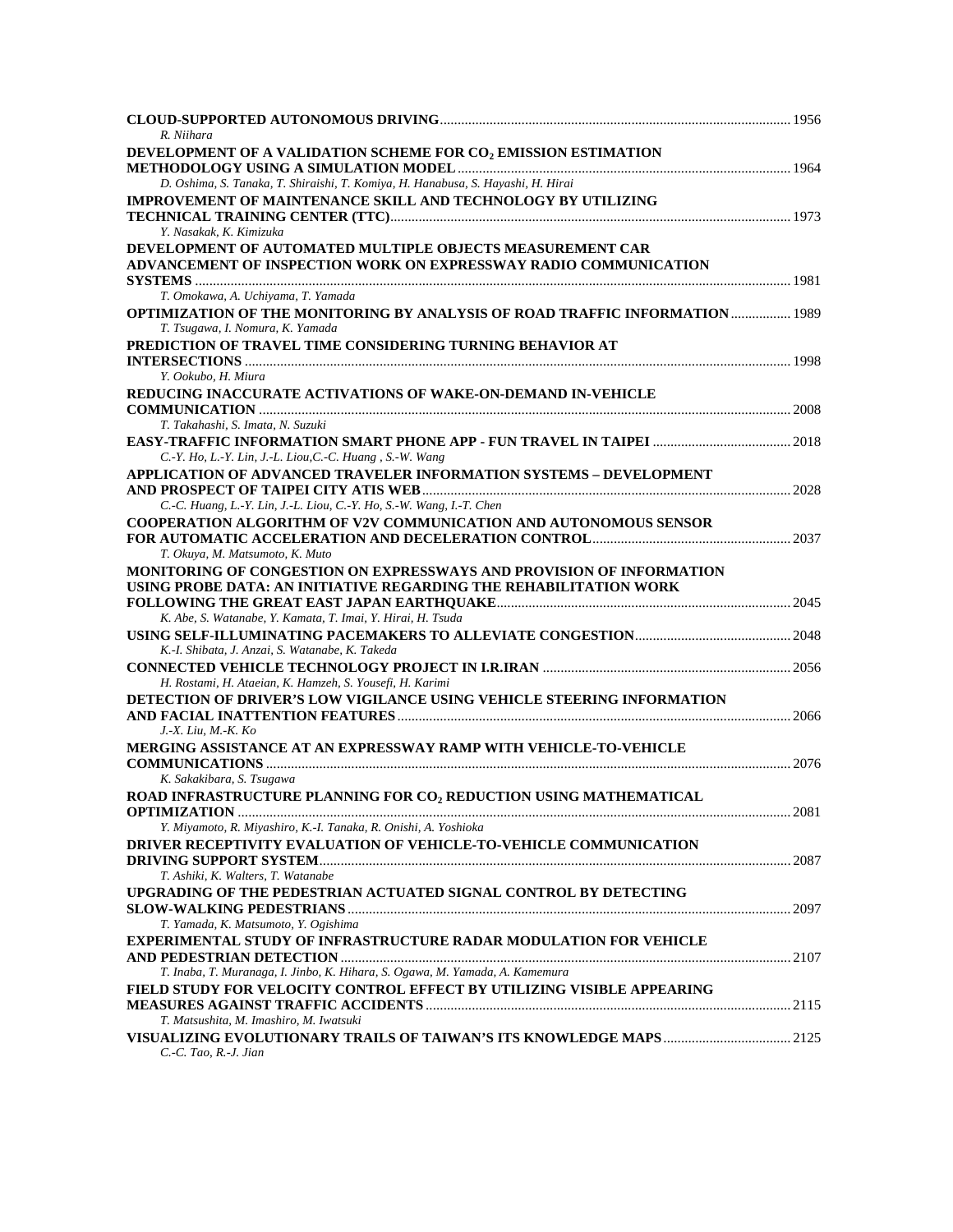| PROPOSAL FOR INTERSECTION PASSAGE SUPPORT SYSTEMS BASED ON VEHICLE-                |  |
|------------------------------------------------------------------------------------|--|
| INFRASTRUCTURE COOPERATION AND USING THE EXISTING TRAFFIC INFORMATION              |  |
|                                                                                    |  |
| N. Tsukada                                                                         |  |
| ANALYSIS OF TRAFFIC CONGESTION CATASTROPHE ON FREEWAY WITH LONG                    |  |
|                                                                                    |  |
| $T.-P. Hsu. Y.-J. Lin$                                                             |  |
| <b>VERIFICATION OF THE EFFECTS OF INDIVIDUALIZED INFORMATION PROVISION</b>         |  |
| F. Kanazawa, J. Sawa, S. Suzuki, D. Watanabe                                       |  |
| VARIABLE SPEED LIMIT CONTROL STRATEGY FOR ACCIDENT MANAGEMENT ON                   |  |
|                                                                                    |  |
| Y. Lee, C.-H. Wei, M.-S. Yeh                                                       |  |
| DEVELOPMENT OF THE SAFE DRIVING TRAINING SYSTEM WITH THE FUNCTION OF               |  |
|                                                                                    |  |
| K. Goshi, T. Fukushima, M. Hayashi, Y. Sumida, K. Matsunaga                        |  |
| APPLICABILITY OF PROBE DATA FOR INDENTIFYING INDIVIDUAL VEHICLES IN THE            |  |
|                                                                                    |  |
| F. Kanazawa, Y. Sawada, Y. Tanaka, H. Saji                                         |  |
| TIME SYNCHRONIZATION OF PLURAL ROADSIDE UNITS IN 700 MHZ BAND                      |  |
|                                                                                    |  |
| F. Saitou, H. Urayama, H. Shiranaga, M. Yamada                                     |  |
|                                                                                    |  |
| K. Ohguchi, M. Shono, T. Yamawaki, O. Isaji, M. Kishida, S. Sugiura                |  |
| DEVELOPMENT OF INTELLIGENT TRANSPORT SYSTEMS FOR PUBLIC TRANSPORT IN               |  |
|                                                                                    |  |
| A. Munawar, R. Utomo, H. Trisnanto                                                 |  |
| <b>MEMS FLOW VECTOR SENSOR FOR MEASURING VELOCITY AND DIRECTION OF WIND 2209</b>   |  |
| Y. Kanaoka, T. Maeyama                                                             |  |
| TRAFFIC CONTROL SUPPORT BY THE VIDEO ANALYSIS TECHNOLOGY WITH PAN-TILT-            |  |
|                                                                                    |  |
| T. Fujihashi, Y. Ogi, A. Yoneyama                                                  |  |
| S. Matsumoto, Y. Mizushima, H. Nagasaki                                            |  |
| ACTUATED SIGNAL CONTROL FOR RIGHT-TURN BY USING V2I COOPERATION SYSTEM  2233       |  |
| S. Umehara, M. Kobayashi, H. Kato                                                  |  |
| <b>MORE EFFICIENT INCREMENTAL MAP UPDATING SYSTEM FOR NAVIGATION SYSTEMS  2242</b> |  |
| K. Ohashi, T. Watanabe, T. Suzuki                                                  |  |
| SCENARIOS DEMONSTRATING CONGESTION MANAGEMENT POLICIES USING SCATS  2248           |  |
| C. Chong-White, G. Millar, J. Aydos                                                |  |
|                                                                                    |  |
| T.-H. Chang, C.-C. Hung, Y.-H. Chuang, C.-Y. Chiang, K.-R. Lo                      |  |
| SIMULATION FOR OPERATING ADDITIONAL BUSES BASED ON DEMAND IN TOYOTA                |  |
|                                                                                    |  |
| M. Kuwahara, A. Yoshioka, K. Shimazaki, T. Ikegami, J. Yamazaki, T. Hashimoto      |  |
|                                                                                    |  |
| J. Choi, S. Kim, T. Kim, H. Jung, S. Bae                                           |  |
| <b>INTRODUCTION OF PROFILE-BASED TRAFFIC SIGNAL CONTROL IN OKAYAMA</b>             |  |
|                                                                                    |  |
| T. Uchida, T. Mizuno, T. Saito, D. Mori                                            |  |
|                                                                                    |  |
| F. Kanazawa, Y. Sawada, T. Tsukiji, H. Sano                                        |  |
|                                                                                    |  |
| K. Suzuki                                                                          |  |
| <b>CALCULATION ALGORITHM OF STEERING CONTROL TARGET FOR AUTONOMOUS</b>             |  |
| T. Kanko, Y. Kuriyagawa, I. Kageyama                                               |  |
|                                                                                    |  |
| C. Keong, G. Hua, C. Choong, A. Huat                                               |  |
| ADVANCED ROAD LIGHTING CONTROL TECHNOLOGY (DEPENDS ON THE                          |  |
|                                                                                    |  |
| K. Ueda                                                                            |  |
|                                                                                    |  |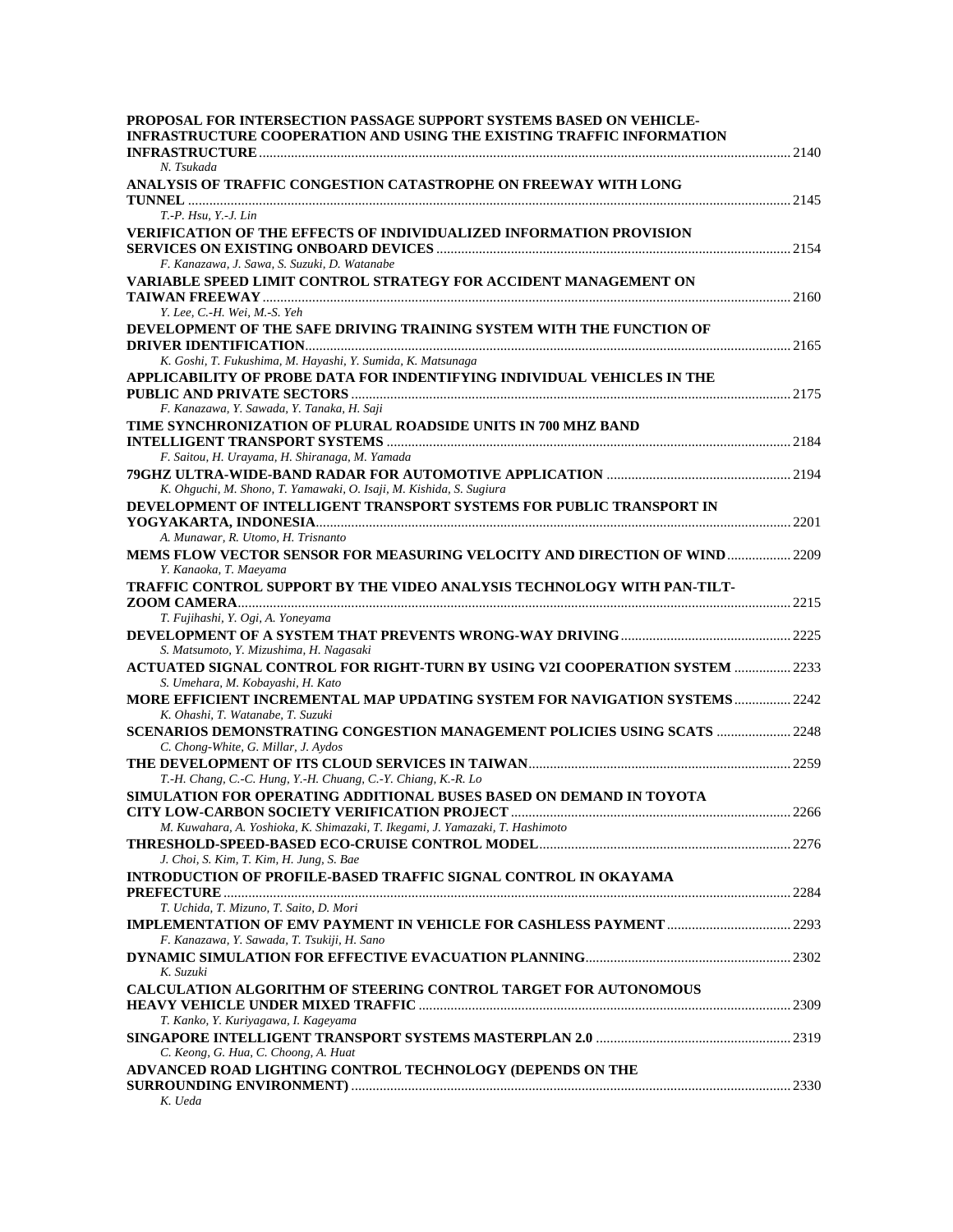| H. Wakishima, R. Matsui, M. Takeuchi, F. Kanazawa                                   |  |
|-------------------------------------------------------------------------------------|--|
| APPLICABILITY FOR GREEN ITS OF HEAVY VEHICLES BY USING AUTOMATIC ROUTE              |  |
|                                                                                     |  |
| H. Wakishima, H. Kitama                                                             |  |
| <b>FUNDAMENTAL EXPERIMENT EVALUATING MONITORING TECHNOLOGIES FOR</b>                |  |
|                                                                                     |  |
| F. Kanazawa, S. Suzuki, T. Tsukiji, Y. Tanaka, H. Saji                              |  |
| RECOMMENDED SPEED NOTIFICATION SYSTEM FOR 2011/2012 GREEN WAVE FIELD                |  |
|                                                                                     |  |
| H. Sugawara, S. Morita, T. Maeda, T. Tosa, K. Ikegami, M. Ikawa, Y. Igarashi        |  |
| <b>ACCURACY IMPROVEMENT BY PHASE ONLY CORRELATION FOR DISTANCE</b>                  |  |
| ESTIMATION SCHEME FOR VISIBLE LIGHT COMMUNICATIONS USING AN LED ARRAY               |  |
|                                                                                     |  |
| A. Ohmura, T. Yamazato, T. Yendo, T. Fujii, H. Okada                                |  |
| CONCERNING THE CONGESTION REDUCTION MEASURES BY PROVIDING DRIVING                   |  |
|                                                                                     |  |
| H. Ishibashi, K. Idezawa                                                            |  |
| ROBUST DEAD-RECKONING IN URBAN AREAS WITH TIGHTLY COUPLED INTEGRATION               |  |
|                                                                                     |  |
| K. Takeyama, Y. Kojima                                                              |  |
|                                                                                     |  |
| Y. Nagashima, M. Kobayashi, H. Kato                                                 |  |
|                                                                                     |  |
| M. Kobayashi, T. Oota, H. Kato                                                      |  |
| FINAL STRATEGIC PLAN FOR DISASTER INFORMATION SERVICES BASED ON VICS  2418          |  |
| H. Ieda, E. Hato, M. Ohara, K. Hatoyama, M. Koga                                    |  |
| DEVELOPMENT AND VERIFICATION TESTS OF DRIVING SAFETY SUPPORT SYSTEMS                |  |
|                                                                                     |  |
| Y. Taniguchi, T. Oota, H. Kato                                                      |  |
|                                                                                     |  |
| N. Takasuka, T. Isogai, T. Kawai                                                    |  |
| <b>EXPERIMENTS TO ADD VALUES TO LIGHT RAIL TRANSIT IN TOYAMA CITY BY SMART</b>      |  |
|                                                                                     |  |
| M. Hori, K. Aoki, M. Nakashima, Y. Ooya, H. Kawajiri, Y. Horita, K. Shibata         |  |
| AUTOMATIC RECOGNITION OF THE NUMBER OF PASSENGERS TO REVISE A BUS                   |  |
|                                                                                     |  |
| M. Matsumiya, J. Tanaka, H. Oishi, Y. Kobayashi                                     |  |
|                                                                                     |  |
| T. Miyake, S. Tsugawa                                                               |  |
| <b>EXPRESSWAY OPERATIONS MANAGEMENT USING A GPS VEHICLE LOCATION</b>                |  |
| <b>MANAGEMENT SYSTEM: EFFECTIVE WORKING VEHICLE MANAGEMENT AND</b>                  |  |
|                                                                                     |  |
| N. Tamura, M. Tomita                                                                |  |
| GEOSPATIAL INFORMATION SEARCH SYSTEM DEVELOPMENT AND OPERATIONS:                    |  |
|                                                                                     |  |
| K. Matsuda, S. Shingu, S. Okazaki                                                   |  |
| MILLIMETER WAVE RADAR USING STEPPED MULTIPLE FREQUENCY                              |  |
|                                                                                     |  |
| M. Watanabe, M. Akita, T. Inaba                                                     |  |
| TRAVEL TIME AND GRAPHICAL BASED TRAFFIC ADVISORY INFORMATION FOR                    |  |
|                                                                                     |  |
| C. Onn, L. Leong                                                                    |  |
| APPLICATION OF THE PAYLOAD MEASURING SYSTEM TECHNOLOGY TO A TRUCK                   |  |
|                                                                                     |  |
| T. Takamori, T. Ikoma                                                               |  |
| <b>MEASURE RESEARCH FOR REALIZATION OF SUSTAINABLE TRAFFIC SOCIETY BY ITS  2506</b> |  |
| K. Koide, K. Ishinazaka, M. Sasaki, T. Oguchi, T. Oishi, K. Ikeuchi                 |  |
|                                                                                     |  |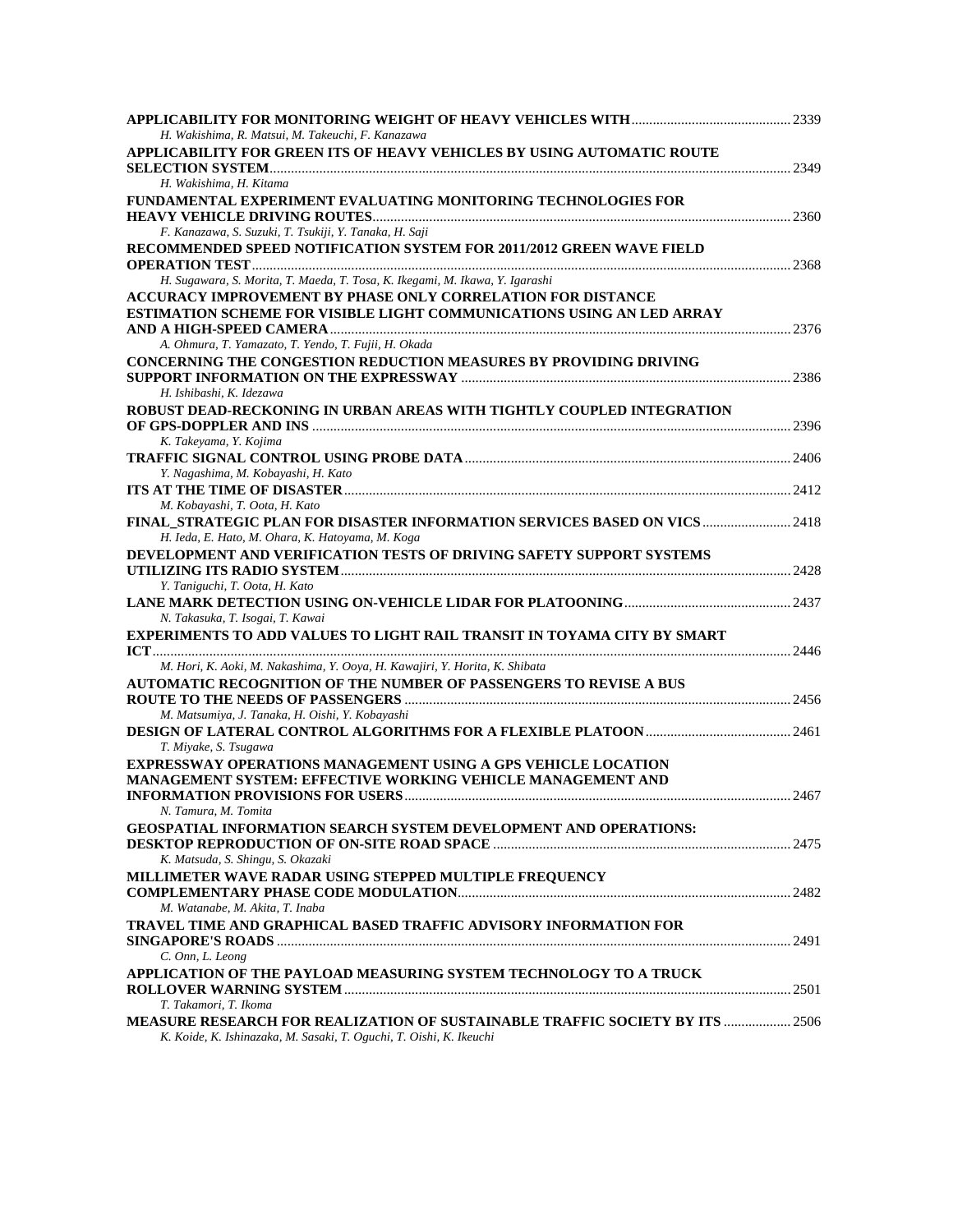| DEVELOPMENT OF A NEW SAFE DRIVING INDICATOR THROUGH TRAFFIC LIGHT                                                        |  |
|--------------------------------------------------------------------------------------------------------------------------|--|
| T. Waki, H. Oishi, J. Tanaka, M. Matsumiya, Y. Kobayashi                                                                 |  |
| PROPAGATION CHARACTERISTICS OF 700MHZ BAND V2X WIRELESS COMMUNICATION  2519<br>Y. Yukizaki, Y. Sugimoto, T. Suzuki       |  |
| IMPACT OF SPEED LIMIT ON TRAFFIC FLOW CHARACTERISTIC IN LONG TUNNEL ON                                                   |  |
| T.-P. Hsu, Y.-Y. Chiang, C.-K. Chang                                                                                     |  |
| HUMAN-VEHICLE INTELLIGENT COMMUNICATION WITH ADVANCED STEERING                                                           |  |
|                                                                                                                          |  |
| Y. Hase dawa, H. Kawanaka, K. Oguri                                                                                      |  |
| APPLICATION OF THE CAMERA-EQUIPPED DRIVE RECORDER TO THE RECOGNITION                                                     |  |
| K. Muramatsu, T. Kato, J. Tanaka, H. Oishi, M. Matsumiya, Y. Kobayashi                                                   |  |
| <b>VEHICLES GROUP IDENTIFICATION TECHNOLOGY IN HOST VEHICLE PATH VIA</b>                                                 |  |
|                                                                                                                          |  |
| M. Ando, J. Funabashi                                                                                                    |  |
| <b>MONITORING ENTIRE-CITY TRAFFIC USING LOW-RESOLUTION WEB CAMERAS  2559</b>                                             |  |
| T. Ide, T. Katsuki, T. Morimura, R. Morris                                                                               |  |
| A OUARTER OF CENTURY OF NATIONAL ROAD MAP DATABASE IN JAPAN AND                                                          |  |
|                                                                                                                          |  |
| K. Izumi, A. Yaguchi, T. Doihara, H. Sasaki<br><b>ESTIMATION OF THE YAW MOMENT OF INERTIA OF A VEHICLE FOR AUTOMATIC</b> |  |
|                                                                                                                          |  |
| S. Lee, K. Nakano, M. Ohori, M. Aki                                                                                      |  |
| THE DEVELOPMENT OF KASHIWA CYBER PHYSICAL DATABASE TO INTEGRATE TIME-                                                    |  |
|                                                                                                                          |  |
| S. Yorozu, S. Sasaki                                                                                                     |  |
| <b>INTEGRATED TRAFFIC MANAGEMENT ACROSS NSW MEGA REGION AND SYDNEY</b>                                                   |  |
|                                                                                                                          |  |
| C. Chong-White, K. Bagde, S. Shaw, A. Mehaffey                                                                           |  |
| ESTABLISHMENT OF THE VARIOUS PLATFORM SYSTEMS THAT EMPHASIZE SAFETY,                                                     |  |
| T. Yamamoto, T. Suzuki, J. Tanaka, T. Waki, S. Sano, F. Nishiyama, R. Wada                                               |  |
|                                                                                                                          |  |
| R. Hamamoto, Y. Inagaki, H. Sugiura, Y. Miyawaki                                                                         |  |
| A STUDY OF GAS PEDAL RELEASE SUPPORT SYSTEM USING VEHICLE-TO-VEHICLE                                                     |  |
|                                                                                                                          |  |
| T. Shimamori, Y. Asano                                                                                                   |  |
| EFFECT OF INTRODUCING TRAFFIC DEMAND PREDICTION-BASED TRAFFIC SIGNAL                                                     |  |
| T. Shimazu, M. Kurosawa, A. Ito                                                                                          |  |
| DEVELOPMENT OF AN AUTOMATIC DETECTION AND ALARM SYSTEM OF TRAFFIC                                                        |  |
| <b>CONTROL FOR DRIVERS USING REAL-TIME ANALYSIS OF PICTURES ON CELLULAR</b>                                              |  |
|                                                                                                                          |  |
| H. Marumo, M. Yokota                                                                                                     |  |
|                                                                                                                          |  |
| K. Shimazaki, M. Kuwahara, A. Yoshioka, Y. Homma, M. Yamada, A. Matsui                                                   |  |
| <b>FADING CHARACTERISTIC MODELING OF V2V COMMUNICATION AT 700MHZ BAND</b>                                                |  |
|                                                                                                                          |  |
| M. Suneya, M. Yamamoto, H. Yamada, T. Okugi, K. Matsumoto, G. Tran, K. Araki                                             |  |
| Y. Katou, K. Yamazaki, M. Wachi                                                                                          |  |
| <b>DEMONSTRATION OF REGIONAL-TRAFFIC-INFORMATION FEEDBACK SYSTEM FOR</b>                                                 |  |
| PROMOTING ENVIRONMENTALLY CONSCIOUS AND EFFICIENT TRAFFIC-RELATED                                                        |  |
|                                                                                                                          |  |
| A. Mitsuyasu, H. Ichikawa, Y. Tamura, M. Hasegawa, M. Suda                                                               |  |
|                                                                                                                          |  |
| M. Kurosawa, K. Kawasugi, K. Yamazaki, M. Honda, Y. Kinoshita                                                            |  |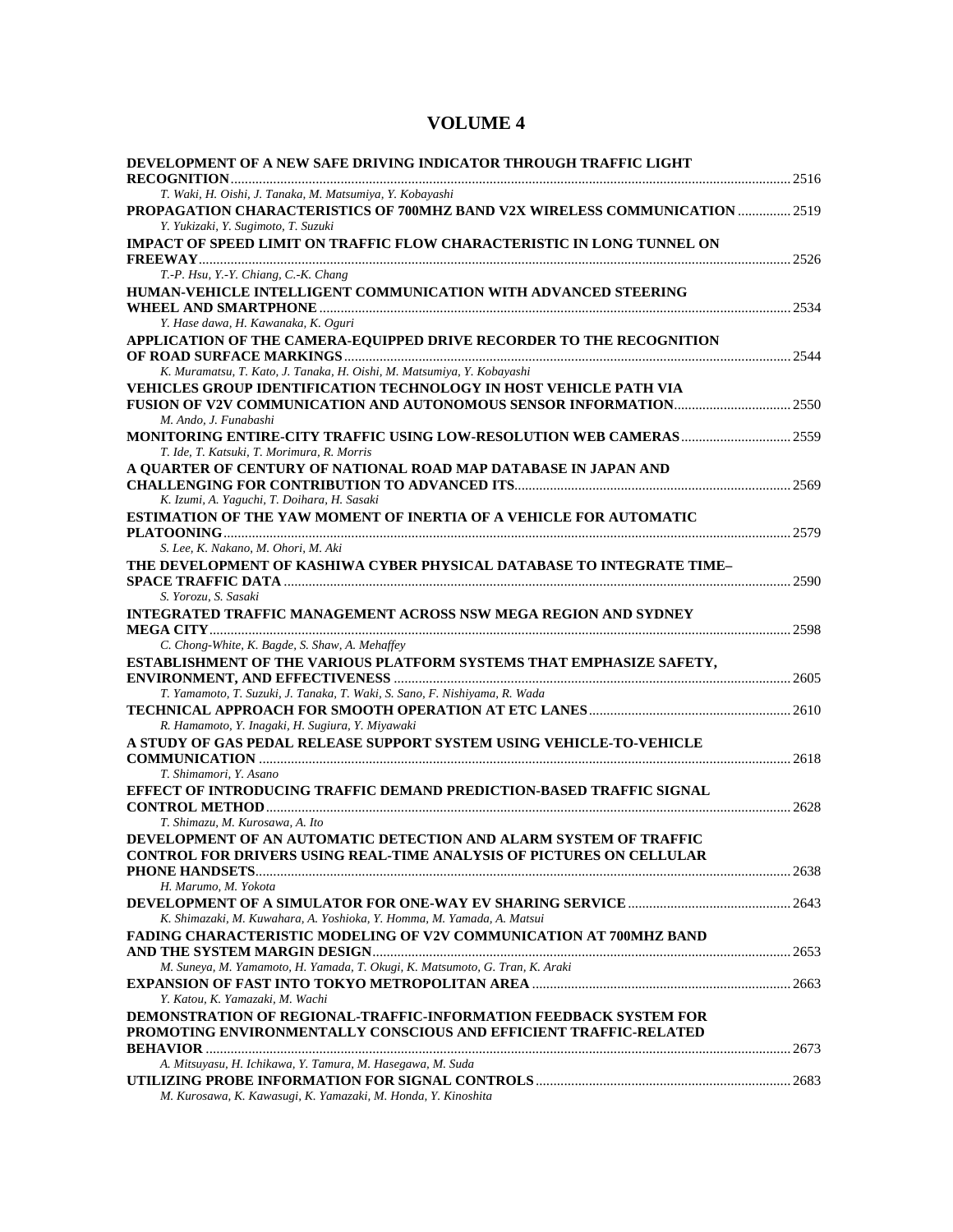| ESTIMATION OF A DRIVER'S STRESS BASED ON STEERING ADMITTANCE<br>2693                                                                                |  |
|-----------------------------------------------------------------------------------------------------------------------------------------------------|--|
| H. Nakamura, K. Nakano, R. Zheng, M. Ohori                                                                                                          |  |
| LONG-TERM EXPERIMENT OF THE ECOLOG DATABASE CAPABILITY OF ESTIMATING                                                                                |  |
| T. Tomii, S. Hagimoto, N. Fueda, T. Deguchi, M. Idenawa, T. Hayashi                                                                                 |  |
| <b>OUANTIFYING ROUTE QUALITY THROUGH VIABILITY INDICES USING ACTUAL</b>                                                                             |  |
| B. Park, J.-I. Son, H. Hwang, O. Ali, J. Jeon, T. Park, S. Son                                                                                      |  |
| EXTRACTION OF VEHICLE QUEUES USING A SATELLITE IMAGE CONSIDERING                                                                                    |  |
| K. Kurita, F. Shinmura, A. Yokoi, H. Saji                                                                                                           |  |
| <b>MEASURES OF INFORMATION COLLECTING DIVERSIFICATION DURING THE</b>                                                                                |  |
|                                                                                                                                                     |  |
| K. Yamazaki, A. Kawaguchi, R. Era                                                                                                                   |  |
|                                                                                                                                                     |  |
| T. Kawano, H. Nakajima, K. Uesaka, H. Inoue, Y. Tanaka, F. Komatsu                                                                                  |  |
| <b>PROVIDING A ROUTE PASSING THROUGH TRAFFIC SIGNALS EFFECTIVELY: A STUDY</b><br>OF THE STOPPING PATTERN EXTRACTION MODEL AT CORRIDOR INTERSECTIONS |  |
|                                                                                                                                                     |  |
| J. Zeng, H. Ishikawa                                                                                                                                |  |
| <b>EXTRACTION OF BLOCKED ROAD REGIONS BY ANALYSIS OF HIGH-RESOLUTION</b>                                                                            |  |
|                                                                                                                                                     |  |
| K. Yamaguchi, H. Saji                                                                                                                               |  |
| A STUDY OF THE PERSONALLY ADAPTIVE DRIVER SUPPORT SYSTEM USING BIG DATA                                                                             |  |
| K. Morita, Y. Iguchi, S. Hisai, T. Imamiya, H. Takeuchi, T. Moribayashi                                                                             |  |
| PROVISIONING VICS PARKING INFORMATION AT THE TIME OF FIREWORKS DISPLAY                                                                              |  |
|                                                                                                                                                     |  |
| K. Yamada, K. Hayashi                                                                                                                               |  |
| DATA FUSION ANALYSIS FOR TRAFFIC MANAGEMENT IN DISASTER AND NORMAL                                                                                  |  |
|                                                                                                                                                     |  |
| T. Ohata, J. Kim, M. Kuwahara, H. Hanabusa, T. Urayama, K. Etoh, T. Yamori, K. Tanji, T. Masuda                                                     |  |
| THE ADVANCEMENT OF ROAD PATROLLING UTILIZING ICT IN THE CHUBU REGION  2802                                                                          |  |
| S. Noda, Y. Takami, Y. Itokawa, S. Itakura, T. Futamura, S. Suhara, H. Yoshida, H. Kawana, J. Ogawa, H.<br>Mizukami                                 |  |
|                                                                                                                                                     |  |
| T. Kawamura, T. Kashiwa, K. Taguchi                                                                                                                 |  |
| DEVELOPMENT OF EV POWER CONSUMPTION ESTIMATION ENGINE ON DISTRIBUTED                                                                                |  |
| J. Yano, H. Yamada, S. Nishimura, M. Nakajima, Y. Hata, M. Moriguchi                                                                                |  |
| A STUDY OF OPTIMAL ALLOCATION OF DETECTORS FOR TRAFIIC SIGNAL CONTROL                                                                               |  |
|                                                                                                                                                     |  |
| S. Niikura, Y. Takayanagi, K. Iwaoka                                                                                                                |  |
| <b>ESTIMATING VEHICLE TRAJECTORIES ON A MOTORWAY BY DATA FUSION OF PROBE</b>                                                                        |  |
|                                                                                                                                                     |  |
| M. Kuwahara, T. Ohata, T. Takigawa, K. Abe, S. Watanabe, H. Warita, K. Nakamura, T. Imai, H. Tsuda                                                  |  |
|                                                                                                                                                     |  |
| T. Osogami, H. Mizuta, T. Ide                                                                                                                       |  |
| DEVELOPMENT OF THE DRIVER ASSISTANCE SYSTEM FOR THE HIGH SPEED TUNNEL                                                                               |  |
| A. Shintaku, Y. Sato, H. Uno, F. Okubo, K. Aoki                                                                                                     |  |
| SYSTEM VERIFICATION CONCPETION AND IMPLEMENTION IN THE LIFECYCLE OF                                                                                 |  |
|                                                                                                                                                     |  |
| Y.-J. Chang                                                                                                                                         |  |
| AUTONOMOUS DRIVING SYSTEM: A COOPERATIVE DRIVING APPROACH TO INCREASE                                                                               |  |
|                                                                                                                                                     |  |
| J. Kim, J. Kim, J. Choi                                                                                                                             |  |
| PROVIDINGTHE DRIVER WITH THE MOST APPROPRIATE VIEWACCORDING TO THE                                                                                  |  |
|                                                                                                                                                     |  |
| M. Yamaguchi, K. Masuda, M. Funaki, H. Saho, M. Miyamoto                                                                                            |  |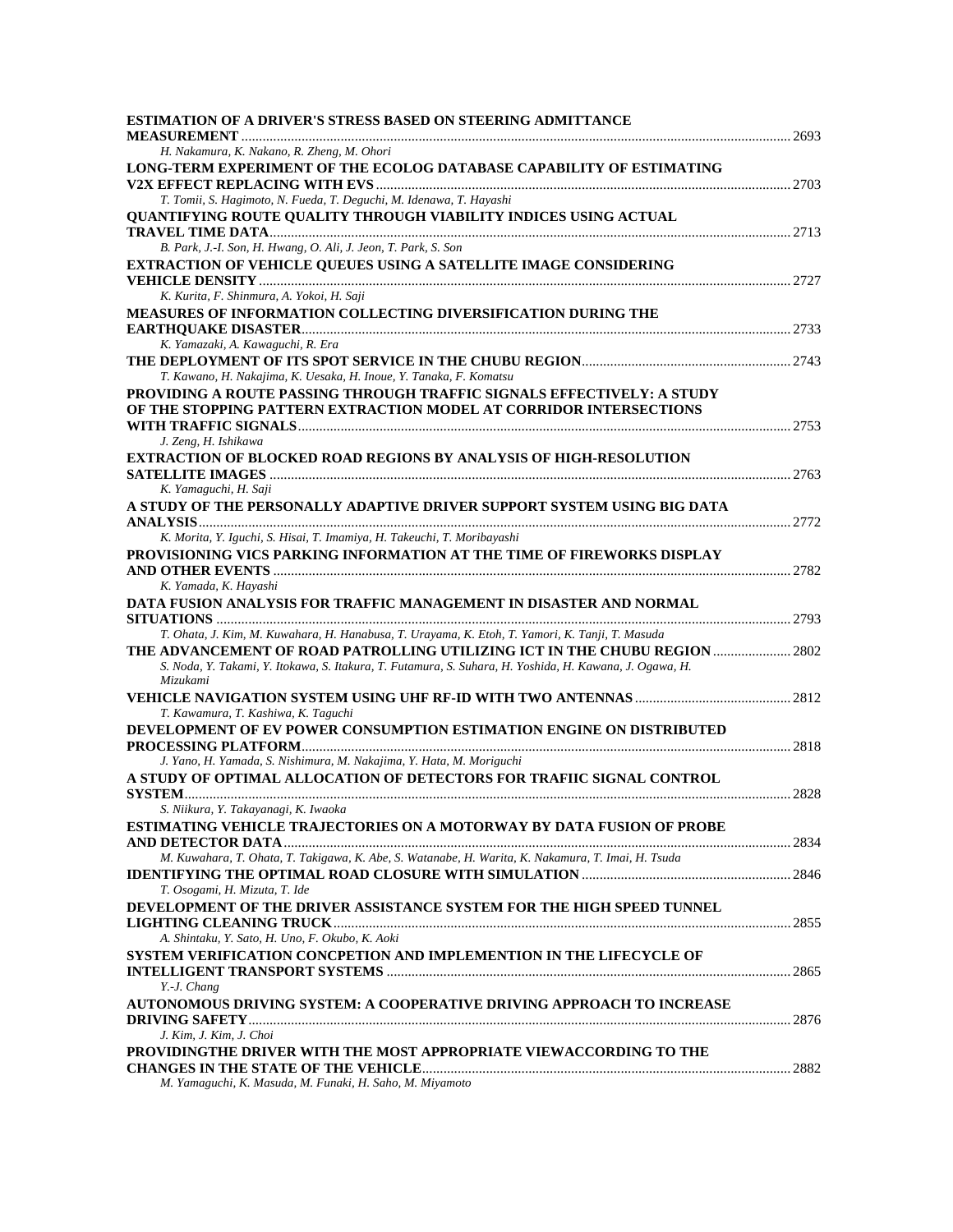| NOVEL APPROACH FOR 1-M POSITIONAL ACCURACY IN MULTIPATH ENVIRONMENTS  2889                                 |  |
|------------------------------------------------------------------------------------------------------------|--|
| M. Endo, N. Shibata, M. Kawai, T. Okada                                                                    |  |
| J.-S. Hwu, C.-C. Lin, Y.-C. Huang                                                                          |  |
| THE AUTOMATED ANALYSIS OF THE VIDEO AND SENSOR MEASUREMENTS AT THE                                         |  |
| OCCURRENCE OF TRAFFIC NEAR-ACCIDENTS LOGGED BY VIDEO EVENT DATA                                            |  |
|                                                                                                            |  |
| K. Kondo, S. Kita, N. Hashiguchi                                                                           |  |
| VPET: A REAL-TIME PERFORMANCE EVALUATION TOOL OF V2X COMMUNICATION                                         |  |
|                                                                                                            |  |
| J. Joo, J. Lee, D. Han                                                                                     |  |
| TRAVEL TIME ESTIMATION METHOD BASED ON TRAFFIC DATA COLLECTED BY                                           |  |
|                                                                                                            |  |
| S. Saburi, H. Mochizuki, S. Takahashi, H. Nakamura, H. Kazama                                              |  |
| PATTERN ANALYSIS OF ROAD TRAFFIC INFORMATION FOR UTILIZATION IN VICS-FM                                    |  |
|                                                                                                            |  |
| S. Goto, T. Tanaka, K. Suzuki                                                                              |  |
| ANALYSIS OF ELECTRIC VEHICLE TRAFFIC CONSIDERING RECHARGING BEHAVIOR 2932                                  |  |
| H. Akatsuka, T. Oguchi, D. Oshima, S. Hong, H. Hanabusa                                                    |  |
| AN ANALYSIS OF ELDERLY DRIVERS' BEHAVIOR AROUND ACCIDENT-PRONE TOLL                                        |  |
|                                                                                                            |  |
| H. Sakamoto, M. Tada, K. Iida, H. Noma, N. Yamada, F. Kume, S. An, K. Renge                                |  |
|                                                                                                            |  |
| P. Chaovalit, T. Kohprasurt, W. Pattara-Atikom                                                             |  |
| <b>EVALUATION OF HMI FOR MOTORCYCLES COMPARISON OF THE SIMPLE INDICATOR</b>                                |  |
|                                                                                                            |  |
| M. Katayama, K. Suzuki, S. Ichimi, K. Maruyama                                                             |  |
|                                                                                                            |  |
| N. Wanichayapong, W. Pattara-Atikom                                                                        |  |
| ANALYSES OF ROUTE CHOICE AND ROUTE SWITCHING BEHAVIOR USING ETC DATA                                       |  |
| T. Tiratanapakhom, T. Oguchi, S. Tanaka, S. Hong, H. Warita                                                |  |
|                                                                                                            |  |
| S.-C. Moon, M.-W. Kim, D.-N. Joo                                                                           |  |
| DEVELOPMENT AND EVALUATION OF NEW AUTOMATIC INCIDENT DETECTOR TO                                           |  |
|                                                                                                            |  |
| W.-B. Chung, J.-K. Lee, S.-G. Jo                                                                           |  |
|                                                                                                            |  |
| S.-C. Moon, M.-W. Kim, D.-N. Joo, S.-G. Lee                                                                |  |
| IMPROVING THE CO <sub>2</sub> REDUCTION EFFECT OF THE GREEN WAVE ADVISORY SYSTEM  3013                     |  |
| Y. Ogura, Y. Iwata, M. Kanematsu, M. Takagi                                                                |  |
| PATH PLANNING BASED ON SUPPORT VECTOR MACHINE FOR AUTONOMOUS VEHICLE                                       |  |
|                                                                                                            |  |
| Y. Ueda, T. Tsuruta, R. Hayashi, T. Hatoh, S. Mita                                                         |  |
|                                                                                                            |  |
| K. Nagata, M. Orita, F. Sato, Y. Hisamitsu, K. Sekimoto, H. Kato                                           |  |
|                                                                                                            |  |
| S. Yoshioka, H. Yamaoka, T. Matsunaga                                                                      |  |
| EFFECT OF STIMULUS OF LIGHT-EMITTING DEVICES FOCUSING ON THE                                               |  |
|                                                                                                            |  |
| W. Okada, K. Tago, H. Takahashi, H. Kameoka, K. Yamamoto, H. Oneyama                                       |  |
| A STUDY ON THE DEVELOPMENT OF PASSAGE SAFETY SYSTEMS IN THE SCHOOL                                         |  |
|                                                                                                            |  |
| D. Lee, B. Lee, W. Kim, J. Lim, S. Lee<br>UNDERSTANDING TRAFFIC PATTERNS THROUGH 4D VISUALIZATION OF DENSE |  |
|                                                                                                            |  |
| S. Pongnumkul, S. Thajchayapong                                                                            |  |
| APPLICATION METHODOLOGY OF A CO <sub>2</sub> EMISSION MODEL COMBINED WITH A                                |  |
|                                                                                                            |  |
| S. Kanari, S. Hayashi, H. Hirai, M. Nakano, S. Kimura, M. Yonezawa, M. Kuwahara                            |  |
|                                                                                                            |  |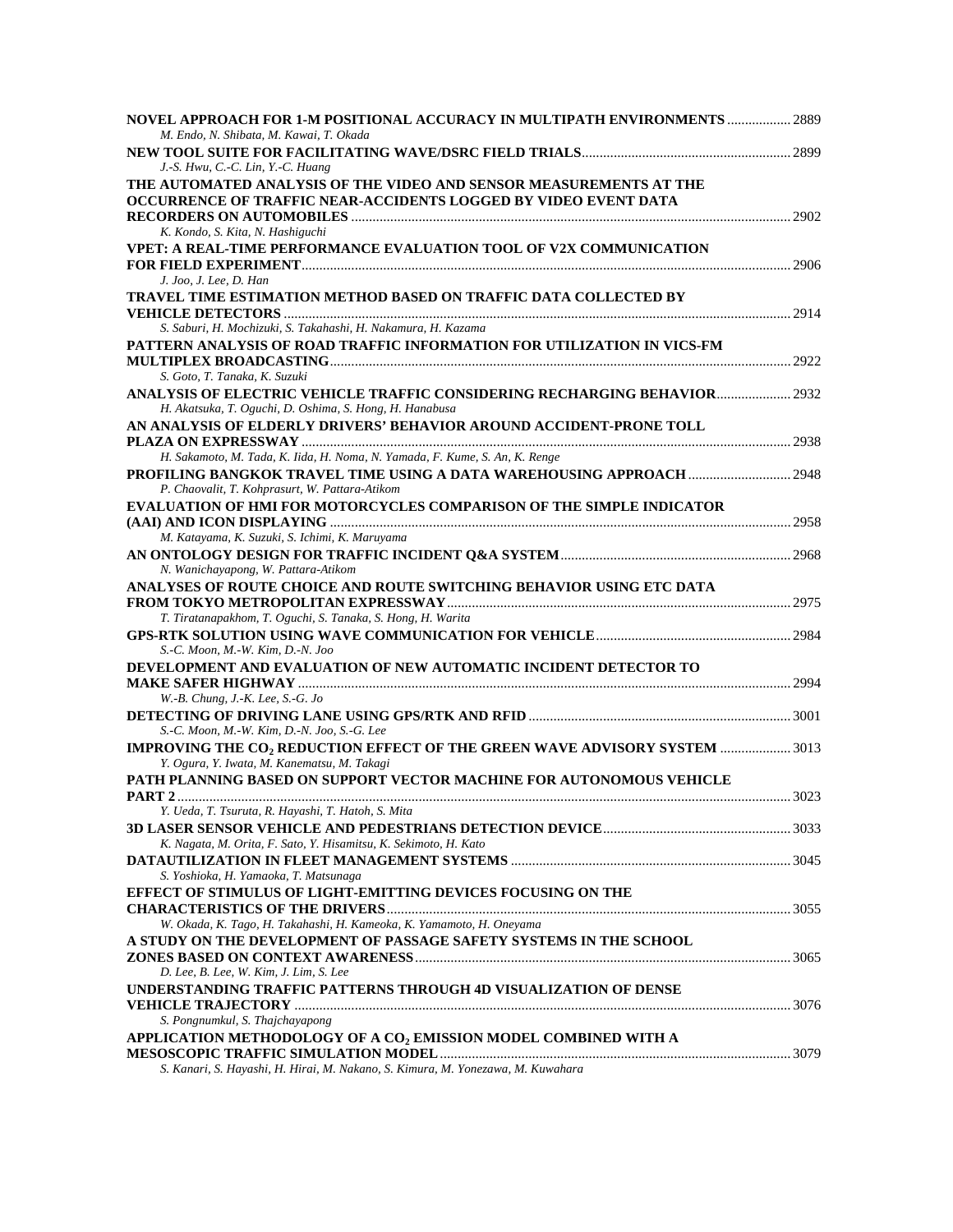| ESTIMATING TIME WHEN A DRIVER REACHES CRITICAL DROWSINESS LEVEL USING            |  |
|----------------------------------------------------------------------------------|--|
| Y. Hayata, S. Bhuiyan, H. Kawanaka, K. Oguri                                     |  |
| A LOVE OF TRAVEL-DEMONSTRATION PROJECT OF SUN-MOON LAKE IMPORTING                |  |
|                                                                                  |  |
| C.-H. Chen, T.-L. Wu, Y.-C. Lee, V. Shieh                                        |  |
| PROPOSAL FOR NOVEL BUS LOCATION SYSTEM USING WIRELESS SENSOR NETWORK 3107        |  |
| M. Hata, H. Adachi, H. Suzuki, K. Kitase, Y. Matsumoto, A. Watanabe              |  |
| MULTIPLE MOVING TARGET SIMULATION SYSTEM FOR DEVELOPING RADAR-BASED              |  |
|                                                                                  |  |
| H. Suzuki, K. Shinbo, K. Tamukai, K. Saito                                       |  |
| DETECTION OF ROAD SURFACE CONDITIONS IN WINTER USING CCTV CAMERA                 |  |
|                                                                                  |  |
| K. Takeuchi, S. Kawai, K. Shibata, Y. Horita, K. Murakami, H. Takata, Y. Oohashi |  |
| A STUDY ON A MEASUREMENT METHOD FOR WAVE ABSORBERS USING A METAL-                |  |
|                                                                                  |  |
| Y. Matsuda, Y. Matsushita, O. Hashimoto                                          |  |
| DEVELOPMENT OF A DRIVER SUPPORT SYSTEM AGAINST PEDESTRIAN ACCIDENTS              |  |
|                                                                                  |  |
| S. Yasuhara, A. Kouzai, T. Takano                                                |  |
| <b>IMPROVEMENT OF THE FREE FLOW SYSTEM BY ARRANGEMENT OF ANTENNA 3153</b>        |  |
| Y. Matsushita, A. Watanabe                                                       |  |
| <b>EVALUATION OF DRIVER ACCEPTANCE OF ROAD WORK SITE INFORMATION SYSTEM</b>      |  |
|                                                                                  |  |
| J. Kobayashi, Y. Ikami, Y. Toyama, M. Tamura                                     |  |
| CAPTURING DRIVERS' AGGRESSIVENESS FROM INTER-VEHICULAR DYNAMICS DATA  3172       |  |
| J.-I. Son, B. Park, J. Son, M. Park, T. Park, S. Son                             |  |
|                                                                                  |  |
| M. Okude, T. Hiruta, T. Nakahara                                                 |  |
| <b>IMAGING RADAR FOR DETECTING SPATIAL DISTRIBUTION OF REFLECTION FROM AN</b>    |  |
|                                                                                  |  |
| H. Suzuki, H. Yamashita, K. Saito, H. Takahashi, H. Yuasa, K. Saimura, T. Usui   |  |
| <b>EVALUATION OF EFFECT OF RIGHT-TURN COLLISION RECOGNITION SUPPORT</b>          |  |
|                                                                                  |  |
| S. Nakamura, Y. Mukaiyama, H. Suganuma                                           |  |
| DEVELOPMENT OF TRAFFIC SIGNAL CONTROL BASED ON STATISTICAL TRAVEL TIME  3205     |  |
| S. Moriyama, T. Ootsubo, Y. Hirotsu                                              |  |
| <b>ESTIMATION OF DRIVER'S DROWSINESS LEVEL CONSIDERING A CHARACTERISTIC</b>      |  |
| A. Imai, K. Oguri                                                                |  |
|                                                                                  |  |
| <b>EVALUATION OF EFFECTIVENESS OF LEFT SIDE CROSSING PEDESTRIAN</b>              |  |
| H. Ide, H. Kimura                                                                |  |
| FIELD EXPERIMENT OF OFFLINE TRAFFIC SIGNAL CONTROL USING PROBE DATA              |  |
|                                                                                  |  |
| K. Iwaoka, S. Asada, S. Niikura, K. Kamata                                       |  |
| <b>INFORMATION SERVICE FOR SAFE DRIVING BY USING ROAD SECTION</b>                |  |
|                                                                                  |  |
| T. Kodama, N. Arima, R. Imai, S. Nakajo, Y. Tokumaru, K. Shigetaka               |  |
| A STUDY ON APPLICATION OF UPLINK DATA COLLECTED VIA INFRARED BEACONS TO          |  |
|                                                                                  |  |
| K. Iwaoka, Y. Hirotsu, Y. Takayanagi                                             |  |
| ANALYSIS OF THE LANE-CHANGE BEHAVIOR AT LANE CLOSURE BY DRIVING                  |  |
|                                                                                  |  |
| S. Hong, S. Yamabe, T. Oguchi, Y. Suda                                           |  |
| AN APPLICABLE EVALUATION OF HUMAN MACHINE INTERFACE FOR COOPERATIVE              |  |
| ADAPTIVE CRUISE CONTROL OF TRUCKS USING A TRUCK DRIVING SIMULATOR                |  |
|                                                                                  |  |
| S. Yamabe, R. Zheng, T. Ogitsu, S. Kato, K. Aoki, K. Nakano, Y. Suda             |  |
| THE INTELLIGENT TRANSPORT SYSTEMS STRATEGY OF THE FUTURE KOREAN                  |  |
|                                                                                  |  |
| Y. Ryunho, H. Eun-Joo, L. Seunghwan                                              |  |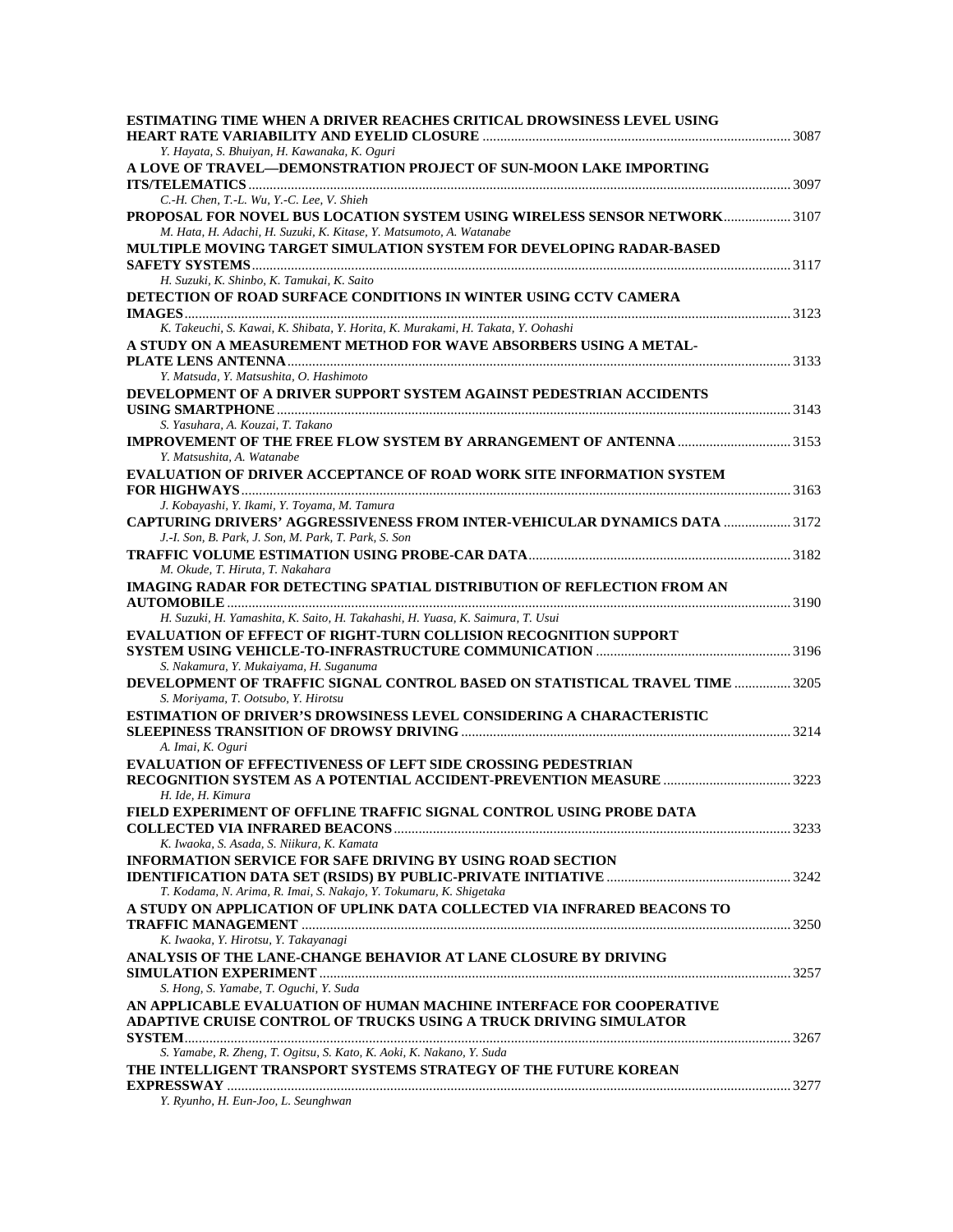| Y -M Shin                                                               |      |
|-------------------------------------------------------------------------|------|
|                                                                         |      |
| K. Kishmoto, M. Jinno, H. Kato                                          |      |
| APPLYING GIS TO ASSESS THE INFLUENCE OF PUBLIC TRANSPORTATION OPERATING |      |
|                                                                         | 3304 |
| J.-M. Su, C.-T. Tsai, C. Chang, J.-Y. Wang                              |      |

| SAFETY EVALUATION OF SYSTEM FAILURES IN FORMATION AND SEPARATION                 |  |
|----------------------------------------------------------------------------------|--|
|                                                                                  |  |
| R. Zheng, K. Nakano, S. Yamabe, Y. Suda                                          |  |
| DEVELOPMENT OF SAFETY ASSIST SYSTEM FOR ULTRA-SMALL EV: EFFORTS FOR              |  |
|                                                                                  |  |
| H. Ogai, S. Kamata, N. Wu, T. Ishi, A. Uchida, M. Kai, M. Iida                   |  |
|                                                                                  |  |
| H. Lee, W. Chung                                                                 |  |
| PRELIMINARY EVALUATION OF ROAD-TRAFFIC SAFETY COUNTERMEASURES                    |  |
|                                                                                  |  |
| R. Zheng, S. Ono, S. Hong, K. Nakano, S. Yamabe, T. Hirasawa, H. Makino, Y. Suda |  |
| NOISE PROPAGATION CONTROL MEASURES AND PREDICTION OF THEIR EFFECTS ON            |  |
|                                                                                  |  |
|                                                                                  |  |
| S. Sakamoto, S. Yokoyama                                                         |  |
| DEVELOPMENT OF NAVIGATION SYSTEM FOR SIGHTSEEING WANDERING: TRANSIT              |  |
|                                                                                  |  |
| H. Morita                                                                        |  |
| SMART ROUTING: CREATING A NEW ROUTE WITH FLOATING CAR DATA THAT                  |  |
|                                                                                  |  |
| S. Amaya, M. Okude                                                               |  |
| TRAFFIC SIGNAL OPTIMIZATION: GREEDY RANDOMIZED TABU SEARCH ALGORITHM 3362        |  |
| L.-W. Chen                                                                       |  |
| <b>REAL-TIME INTELLIGENT TRANSPORT INFORMATION SYSTEM IN A LOCAL VILLAGE</b>     |  |
|                                                                                  |  |
| K. Matsui, Y. Yamagata, H. Ochiai                                                |  |
| AN EMPIRICAL ANALYSIS OF THE RELATIONSHIP BETWEEN ACCESS TO BUS                  |  |
|                                                                                  |  |
| H. Oneyama, S. Ozawa, S. Shikata                                                 |  |
| DISTRIBUTED INTELLIGENCE TO TRANSFORM "UNCERTAIN BIG DATA" INTO                  |  |
|                                                                                  |  |
| N. Asai, K. Akiyama                                                              |  |
|                                                                                  |  |
| K. Walters, T. Ashiki, T. Watanabe                                               |  |
| <b>VERIFICATION OF VEHICLE ACCELERATION BEHAVIORS USING MICROSCOPIC</b>          |  |
|                                                                                  |  |
| H. Oneyama, A. Kikuchi, M. Kuwahara                                              |  |
| THE EFFORTS FOR TRANSMITTING DISASTER RELATED INFORMATION BY                     |  |
|                                                                                  |  |
|                                                                                  |  |
| S. Sudo, G. Urakawa, H. Hayashi                                                  |  |
| ITS FOR SAFER ENVIRONMENT OF VULNERABLE ROAD USERS AND PUBLIC                    |  |
|                                                                                  |  |
| S. Chang, Y.-S. Huang                                                            |  |
| THE EVALUATION OF WAVE COMMUNICATION UNDER HIGH SPEED ENVIRONMENT                |  |
|                                                                                  |  |
| $J.-K.$ Lee, W.-B. Chung, S.-G. Jo                                               |  |
| DEVELOPMENT OF INFORMATION PROVISION SYSTEM BASED ON ACTUAL VEHICLE              |  |
|                                                                                  |  |
|                                                                                  |  |

*Y. Matsumoto, T. Oshima*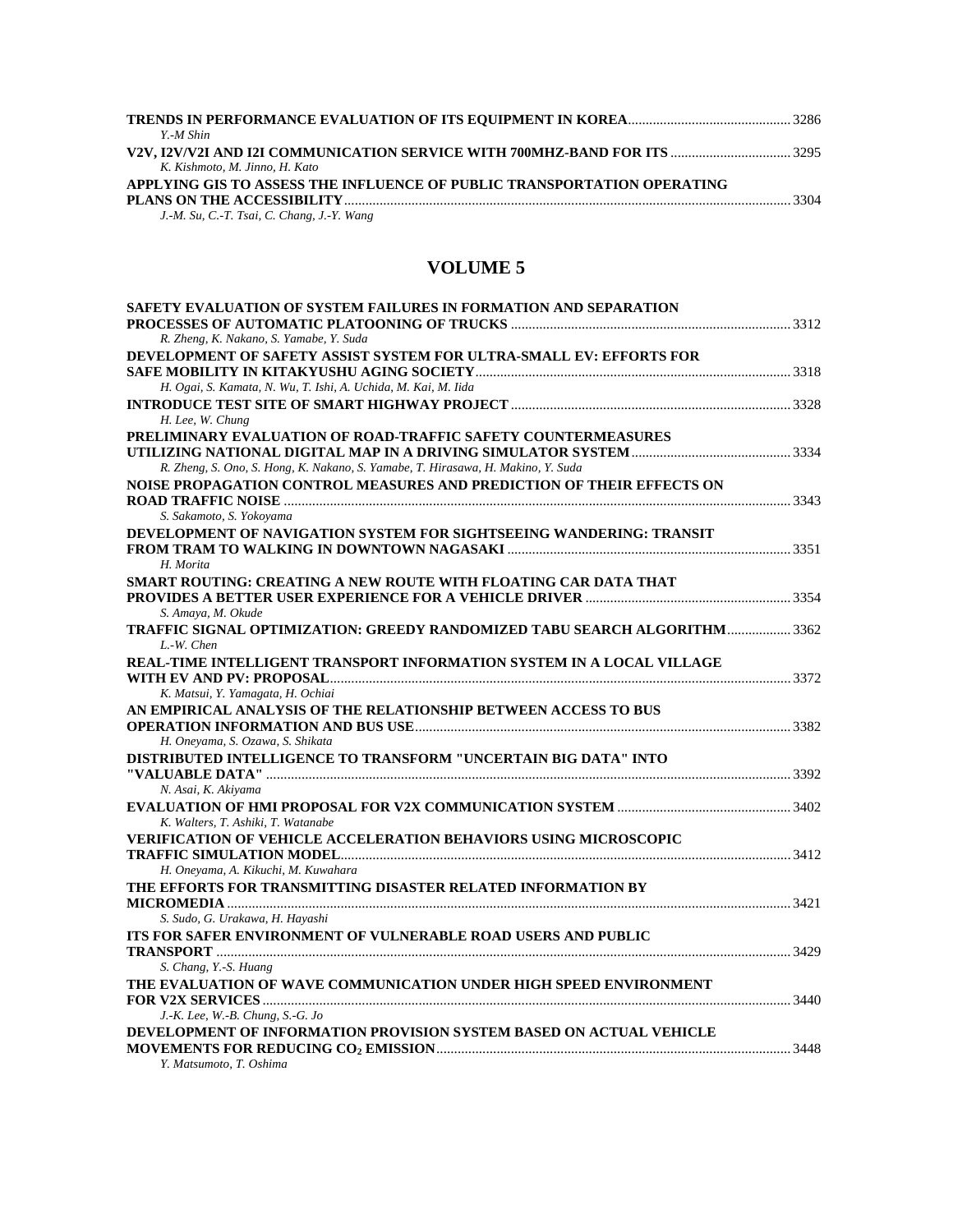| QUASI-REALTIME STREET CONTEXT SERVICES BY STREAM DATA PROCESSING OF                                                                 |  |
|-------------------------------------------------------------------------------------------------------------------------------------|--|
| S. Shimada                                                                                                                          |  |
| STUDY ON THE EFFECT OF INFORMATION PROVISION OF VICS ON ELDERLY DRIVERS'                                                            |  |
| K. Hibino, Y. Kobayashi, T. Daimon, T. Oda                                                                                          |  |
| <b>EVALUATION OF EFFECTIVE NOTIFICATION FOR VARIOUS TARGET VEHICLE TYPES</b>                                                        |  |
| Y. Ino, T. Chiba, T. Kizaki                                                                                                         |  |
| H. Kikuchi, F. Endo                                                                                                                 |  |
| DEVELOPMENT OF AUTO-CALIBRATION FOR IN-VEHICLE MULTI-CAMERA MONITOR                                                                 |  |
| Y. Aoki, S. Shimizu, M. Mizutani                                                                                                    |  |
| VEHICLE DETECTION AND DIMENSION MEASUREMENT WITH LASER SCAN SENSOR 3502                                                             |  |
| M. Ota, T. Okazaki, K. Nakao                                                                                                        |  |
| T. Paul, H. Hayashi, S. Sakakibara, H. Aisu, H. Yamada                                                                              |  |
| <b>VERIFICATION OF EFFECTS OF TRAFFIC SAFETY INSTALLATIONS USING NIRS OF</b>                                                        |  |
|                                                                                                                                     |  |
| K. Yamamoto, H. Takahashi, K. Tago, N. Oka, K. Yoshino, T. Kato, Y. Orino                                                           |  |
| SYSTEM EVALUATION TEST IN SINGAPORE FOR GNSS/CN BASED ROAD PRICING                                                                  |  |
| Y. Mabuchi, K. Fujita, R. Hiura, M. Iehara                                                                                          |  |
|                                                                                                                                     |  |
| W.-L. Chen, S. Chang, Y.-W. Chen<br>AN ANALYSIS OF PARKING DURATION FOR SHORT-TERM PREDICTION OF                                    |  |
|                                                                                                                                     |  |
| N. Uno, M. Hasegawa, K. Yamamoto, T. Muramatsu, M. Miyake, Y. Tsuchihashi                                                           |  |
| <b>EVALUATION OF OPERATING MAGNETIC-FIELD SENSORS IN DYNAMIC PARKING LOT</b>                                                        |  |
|                                                                                                                                     |  |
| H. Takahashi, K. Yamamoto, M. Miyake, K. Tago, T. Muramatsu<br>ANALYSIS OF CONGESTION REDUCTION EFFECT OF INFORMATION PROVIDED VICS |  |
|                                                                                                                                     |  |
| N. Uno, F. Kurauchi, T. Oda, S. Nakagawa                                                                                            |  |
| DRIVER CONDITION MONITORING DEVICE USING A SMARTPHONE WITH AN EAR-CLIP                                                              |  |
| Y. Nakano, S. Sano, Y. Masuda, J. Odagiri, H. Tomimori                                                                              |  |
| <b>EMPLOYMENT OF DYNAMIC PARKING LOT VACANCY INFORMATION SYSTEM IN A</b>                                                            |  |
|                                                                                                                                     |  |
| T. Muramatsu, H. Aihara, Y. Ishibashi, F. Oribe, Y. Ishikawa                                                                        |  |
| Y. Nakano, T. Kojima, H. Kawanaka, K. Oguri                                                                                         |  |
|                                                                                                                                     |  |
| N. Harashina                                                                                                                        |  |
|                                                                                                                                     |  |
| Y. Song, H. Oh, T. Yoon                                                                                                             |  |
| TOWARDS SAFETY DRIVING ASSISTANCE: A METHOD FOR ROBUST AND ACCURATE                                                                 |  |
| S. Yu, S. Picard, J. Odagiri, S. Nakashima                                                                                          |  |
| DEVELOPMENT OF IMAGE-PROCESSING VEHICLE DETECTOR FOR DSSS (DRIVING                                                                  |  |
|                                                                                                                                     |  |
| Y. Koreeda, M. Kobayashi, H. Kato                                                                                                   |  |
| T. Yoon, Y. Song, H. Oh, H. Cho                                                                                                     |  |
| SOCIAL FEEDBACK SYSTEM FOR PROMOTING GENERAL CITIZENS TO CHANGE THEIR                                                               |  |
|                                                                                                                                     |  |
| K. Ikeuchi, T. Oguchi, M. Kuwahara, S. Ono, T. Oishi, S. Kamijo, A. Mitsuyasu, K. Koide, R. Horiguchi, M. Iijima,                   |  |
| H. Hanabusa, M. Yoshimura                                                                                                           |  |
| AN ESTIMATING METHOD OF CO <sub>2</sub> EMISSIONS FROM LOGISTIC VEHICLES USING ITS                                                  |  |
| K. Inoue, F. Kanazawa, Y. Shikatani, T. Negishi                                                                                     |  |
|                                                                                                                                     |  |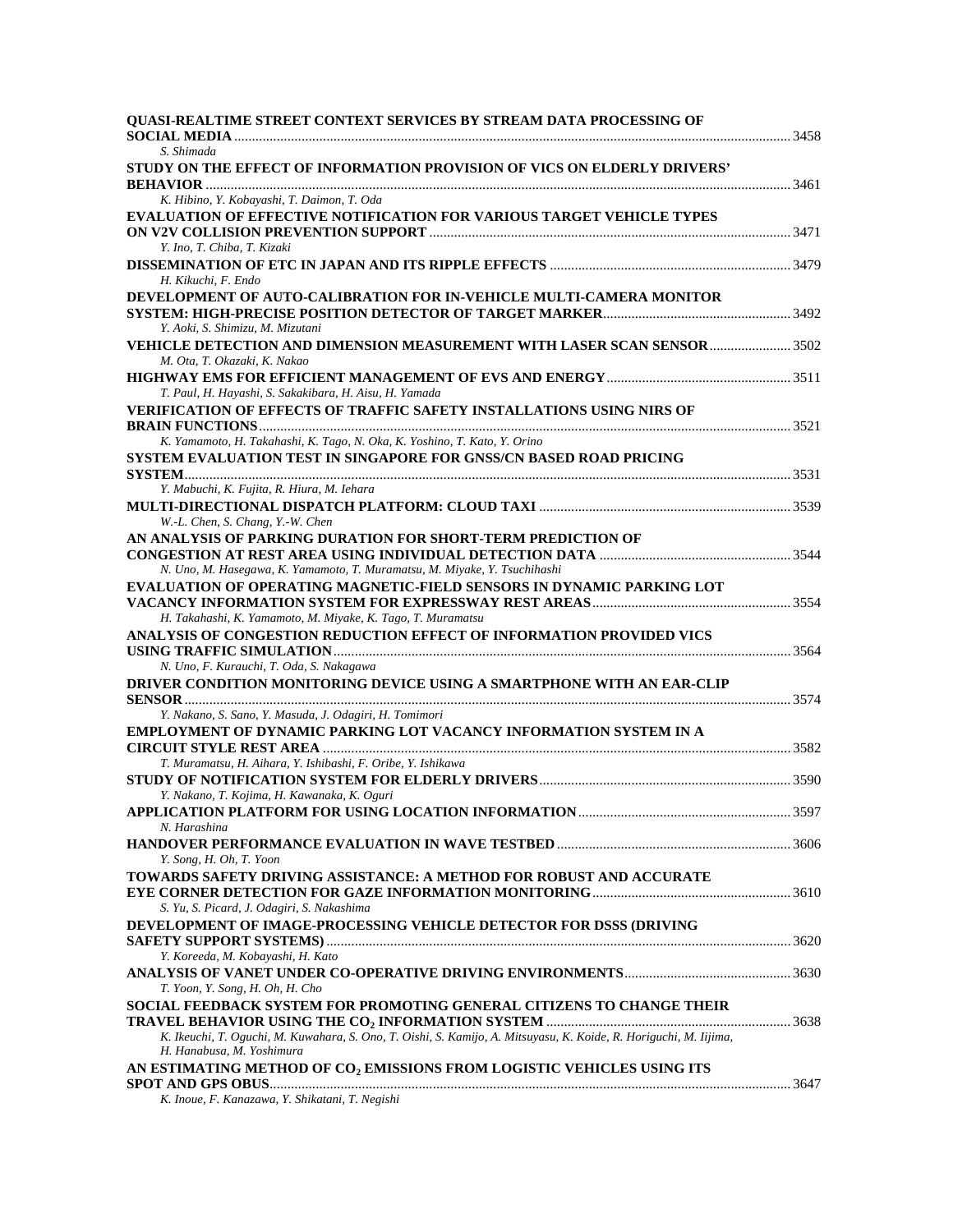| EVALUATION OF SAFETY OF NAVIGATION SYSTEMS USING A DRIVING SIMULATOR 3749 |
|---------------------------------------------------------------------------|
|                                                                           |
|                                                                           |
|                                                                           |
|                                                                           |
|                                                                           |
|                                                                           |
|                                                                           |
|                                                                           |
|                                                                           |
|                                                                           |
|                                                                           |
|                                                                           |
|                                                                           |
|                                                                           |
|                                                                           |
|                                                                           |
|                                                                           |
|                                                                           |
|                                                                           |
|                                                                           |
|                                                                           |
|                                                                           |
|                                                                           |
|                                                                           |
|                                                                           |
|                                                                           |
|                                                                           |
|                                                                           |
|                                                                           |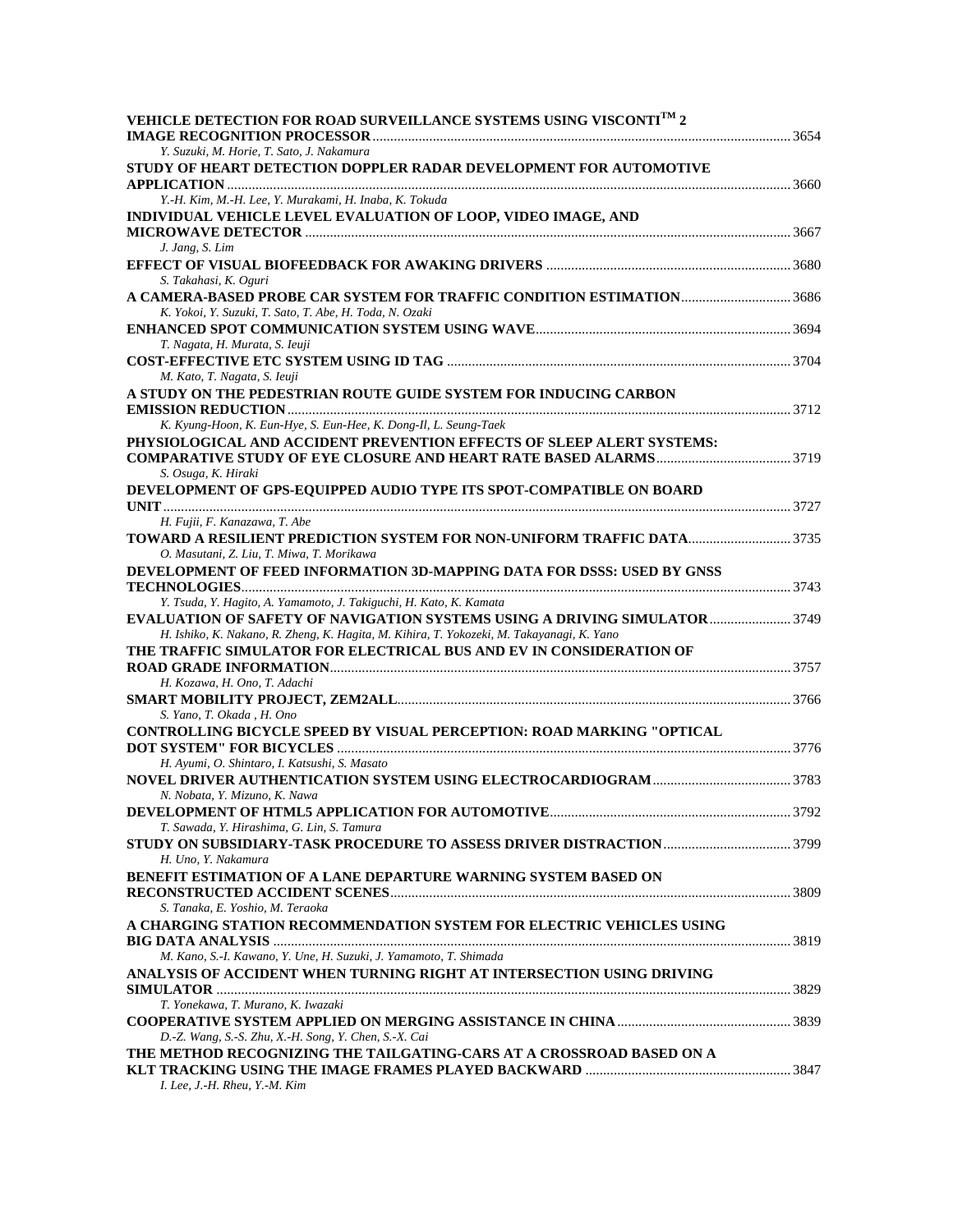| AN ECOLOGICAL DRIVING PATTERN CREATION METHOD FOR ECO-DRIVING                                                                             |  |
|-------------------------------------------------------------------------------------------------------------------------------------------|--|
| Y. Ohta, M. Ikawa, H. Konaka                                                                                                              |  |
| W. Huang                                                                                                                                  |  |
| <b>OPTIMAL DESIGN OF EV CHARGING SYSTEM AND EV CHARGING SCHEDULING </b> 3871<br>T. Shimoo, K. Yaguchi, Y. Miyazaki, T. Kuriyama, N. Ozaki |  |
| USING FLEET GPS DATA TO MONITOR THE MOVEMENT OF COMMERCIAL VEHICLES  3881<br>A. Kerr, S. Hewett                                           |  |
| <b>CHARACTERISTICS OF THE PORTABLE REFERENCE EQUIPMENT DEVELOPED FOR ITS</b>                                                              |  |
| S. Lee                                                                                                                                    |  |
| <b>EVALUATION OF BUS SERVICE PERFORMANCE BASED ON TRANSIT SMART CARD</b>                                                                  |  |
|                                                                                                                                           |  |
| J. Eom, D. Moon, J. Lee                                                                                                                   |  |
| S. Yoon, T. Ota, O. Nishimura, A. Imanishi, K. Mano, M. Kanba, K. Adachi, M. Yonezawa, R. Ichikawa                                        |  |
|                                                                                                                                           |  |
| Y.-Y. Yang, Q.-F. Fan, Y. Zhan, W. Zhang                                                                                                  |  |
| A GPS-BASED DYNAMIC BUS SIGNAL PRIORITY SCHEME USING ROLLING                                                                              |  |
|                                                                                                                                           |  |
| Y.-Y. Chen, B.-L. Zhang, R.-F. Zhang, H.-M. Wu, Y.-Y. Yang                                                                                |  |
| <b>MARKET POTENTIAL OF INTERNET OF VEHICLES AND URBAN TRAFFIC CONDITIONS</b>                                                              |  |
|                                                                                                                                           |  |
| B.-L. Zhang, R.-F. Zhang, S. Ting, H.-M. Wu, Y.-Y. Yang                                                                                   |  |
| VEHICLE'S ENERGY EFFICIENCY DETERMINATION: CASE STUDY BANGKOK TRAFFIC 3923                                                                |  |
| R. Thitipatanapong, S. Klongnaivai, N. Noomwongs                                                                                          |  |
|                                                                                                                                           |  |
| S. Hewett                                                                                                                                 |  |
| MEASURING SMARTPHONE AND WEBSITE USAGE FOR BUS INFORMATION ON TAXI                                                                        |  |
| D. Han, S. Park                                                                                                                           |  |
| IMPROVEMENT OF THE ELECTROMAGNETIC WAVE ENVIRONMENT AT ETC TOLL                                                                           |  |
|                                                                                                                                           |  |
| Y. Tsuda, Y. Matsushita, M. Yamashita, H. Seo, T. Nakamura, A. Noda                                                                       |  |
|                                                                                                                                           |  |
| Q. Yi, D.-M. Liu, F.-M. Zhou                                                                                                              |  |
| SINGLE SYSTEM FOR ACTIVE TRAFFIC MANAGEMENT ACROSS NEW ZEALAND                                                                            |  |
|                                                                                                                                           |  |
| Martin Leak, Steve Griffith, Karen Fehl                                                                                                   |  |
| PROPOSAL AND TRIAL OF FEASIBLE ON-SITE ICT FOR PROMOTION OF STOP-BY                                                                       |  |
|                                                                                                                                           |  |
| T. Hirasawa, M. Ogasawara, D. Ikeda, H. Ishikawa                                                                                          |  |
| A QUANTITATIVE STUDY OF TRAFFIC CHARACTERISTICS BASE ON MTC DATA FROM                                                                     |  |
|                                                                                                                                           |  |
| P. Jiang, T. Qi, N. Zhao, D. Yao, H. Zhou                                                                                                 |  |
| DEVELOPMENT OF HIGH-SPEED V2I AND V2V COMMUNICATION TECHNOLOGY FOR                                                                        |  |
|                                                                                                                                           |  |
| Y.-Y. Yang, Y. Zhan, Q.-F. Fan, W. Zhang                                                                                                  |  |
| LORDS: LOCATION-ORIENTED DESCRIPTION SERVICE - DESIGN AND                                                                                 |  |
| Y. Tsukahara, T. Nemoto, M. Sato, A. Kawami, H. Kobayashi, K. Sugiura                                                                     |  |
| DEVELOPMENT OF NATIONAL ROAD NETWORK OPERATION MONITORING                                                                                 |  |
|                                                                                                                                           |  |
| H. Li, J. Zhang                                                                                                                           |  |
| FIELD OPERATION TEST OF SENSING SYSTEM AND ECU FUNCTION FOR AUTOMATIC                                                                     |  |
|                                                                                                                                           |  |
| M. Aki, T. Rojanaarpa, K. Nakano, Y. Suda, T. Kishinami, N. Takasuka, T. Isogai, T. Kawai, K. Onoguchi, K. Aoki                           |  |
| IMPLEMENTATION OF TRAFFIC CLOUD USING TAXI FLEET AS VEHICLE PROBE 4024                                                                    |  |
| Y.-C. Cho, W. Lin, K.-T. Lee, C.-Y. Mu                                                                                                    |  |
| DEVELOPMENT OF BACK-UP BRAKE SYSTEM FOR AUTOMATIC PLATOONING TRUCKS 4034                                                                  |  |
| M. Aki, K. Nakano, Y. Suda, Y. Suzuki, H. Kawashima                                                                                       |  |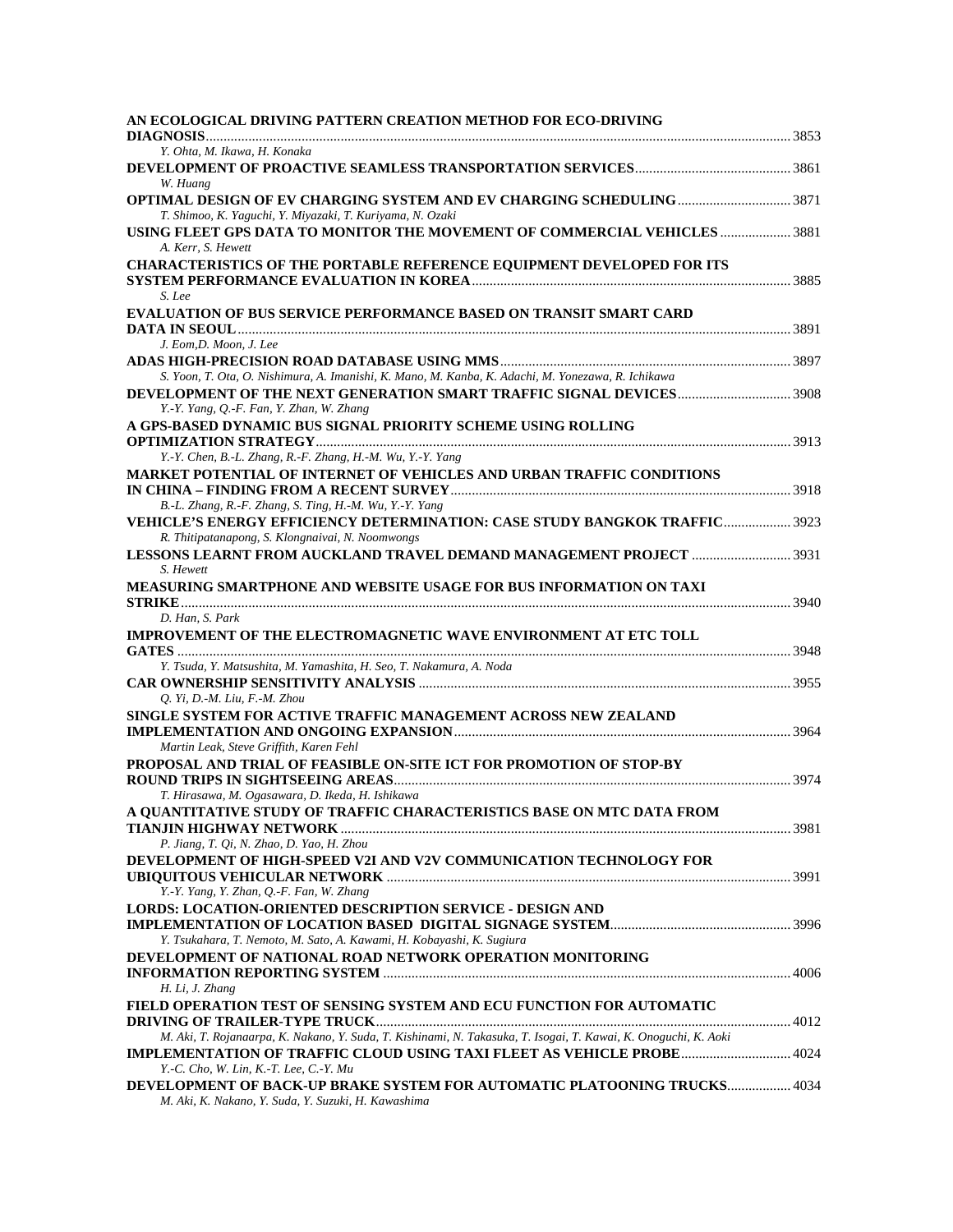| USING TRAFFIC INFORMATION IN OPERATIONS ANALYSIS FOR RESPONSE OF                                             |  |
|--------------------------------------------------------------------------------------------------------------|--|
|                                                                                                              |  |
| M. Sindhwani, S. Bhattacharyya                                                                               |  |
|                                                                                                              |  |
| S. Shim, K. Shin, K. Choi, S. Kim, H. Lee                                                                    |  |
| <b>TRAVEL TIME AND SPEED ESTIMATION FROM LOCATION AND SPOT SPEED</b>                                         |  |
|                                                                                                              |  |
| T. Kohprasurt, P. Chaovalit, W. Pattara-Atikom                                                               |  |
| POSSIBILITY FOR THE USE OF THE "AUTHORITY MAP" FOR ITS SERVICES IN JAPAN 4064                                |  |
| S. Nakajo, T. Hamada, Y. Tojo                                                                                |  |
|                                                                                                              |  |
| L. Cai, C. Meng, L. Hao                                                                                      |  |
| FOT OF INNOVATIVE ASV IN HIROSHIMA - V2V BY COMMUNICATION BETWEEN                                            |  |
|                                                                                                              |  |
| Y. Suda, K. Nakano, T. Hirasawa, H. Yoshida, T. Suzuki, T. Hasegawa, I. Sakamoto, Y. Yamamoto, K. Kojima, H. |  |
| Fujimoto, K. Higashi                                                                                         |  |
| SMOOTH STOP BRAKE CONTROL FOR PASSENGER VEHICLE FOR FULL-SPEED RANGE                                         |  |
|                                                                                                              |  |
| Y. Hashimot, S. Naganawa                                                                                     |  |
| CCTV MONITORING TECHNOLOGY OF NIGHTTIME LOW-LIGHT SITUATIONS AT THE                                          |  |
|                                                                                                              |  |
| <u>יי מזי זה ה</u>                                                                                           |  |

#### *D. Choi, N. Baik*

| <b>IMPROVING SCATS PERFORMANCE IN OVERSATURATION CONDITIONS IN ORDER TO</b>                                     |  |
|-----------------------------------------------------------------------------------------------------------------|--|
|                                                                                                                 |  |
| H. Behrooz, N. Dehghani, H. Habibi                                                                              |  |
| EFFECTIVENESS OF SPEED RECOVERY AND LANE UTILIZATION INFORMATION AT AN                                          |  |
|                                                                                                                 |  |
| T. Muramatsu, Y. Watanabe, H. Tada, F. Oribe                                                                    |  |
|                                                                                                                 |  |
| N. Intiruk, W. Pattara-Atikom, K. Saikaew, T. Kohprasurt                                                        |  |
| PERSPECTIVE FOR THE DEPLOYMENT OF INTELLIGENT SPEED ADAPTATION FROM                                             |  |
|                                                                                                                 |  |
| Y. Oguri                                                                                                        |  |
| INTEGRATING TRAFFIC AND POWER SIMULATORS USING METAMASTM FOR                                                    |  |
|                                                                                                                 |  |
| H. Hayashi, T. Paul, S. Sakakibara, H. Aisu, H. Yamada                                                          |  |
| FUTURE URBAN MOBILITY SURVEY: A NEXT GENERATION TRAVEL DIARY                                                    |  |
|                                                                                                                 |  |
| F. Pereira, F. Zhao, C. Carrion, R. Ball, M. Abou-Zeid, C. Cottrill, C. Zegras                                  |  |
| AUTOMATIC DETECTION AND RECOGNITION OF LICENSE PLATES IN THAILAND 4132                                          |  |
| Y. Ogiuchi, M. Higashikubo, S. Panwai, E. Luenagvilai                                                           |  |
|                                                                                                                 |  |
| S. Robinson, F. Pereira, X. Yan, V. An, T. Srikanthan, D. Rosario, G. Tan, M. Jayasuriya, R. Daratan, Y. Lu, E. |  |
| Park, C. Antoniou, M. Ben-Akiva                                                                                 |  |
| DEVELOPMENT OF AN EV SIMULATOR FOR ESTIMATING ELECTRIC ENERGY                                                   |  |
|                                                                                                                 |  |
| E. Ishii, M. Yoshida                                                                                            |  |
| <b>OPTIMIZATION OF TRAIN RUNNING PROFILE ON THE BASIS OF PRUNING ALGORITHM 4162</b>                             |  |
| Y. Tonosaki, J. Ohya, T. Suzuki                                                                                 |  |
| A CAR TO X COMMUNICATION UNIT FROM C2X RESEARCH TOWARDS DEPLOYMENT  4172                                        |  |
| Y. Shimizu, T. Yamamoto, M. Sakata, M. Fukukawa, M. Kato, M. Goleva, R. Baldessari                              |  |
| DEVELOPMENT OF THE STATION ENERGY MANAGEMENT SYSTEM                                                             |  |
| Y. Hanashima, H. Kaneko, A. Sumiya, M. Murai, M. Akashi, Y. Taguchi, M. Saito, M. Taira                         |  |
|                                                                                                                 |  |
| B. Kim, Y.-S. Kang, K. Chung                                                                                    |  |
|                                                                                                                 |  |
| N. Ozaki, K. Suzuki, Y. Mugiya                                                                                  |  |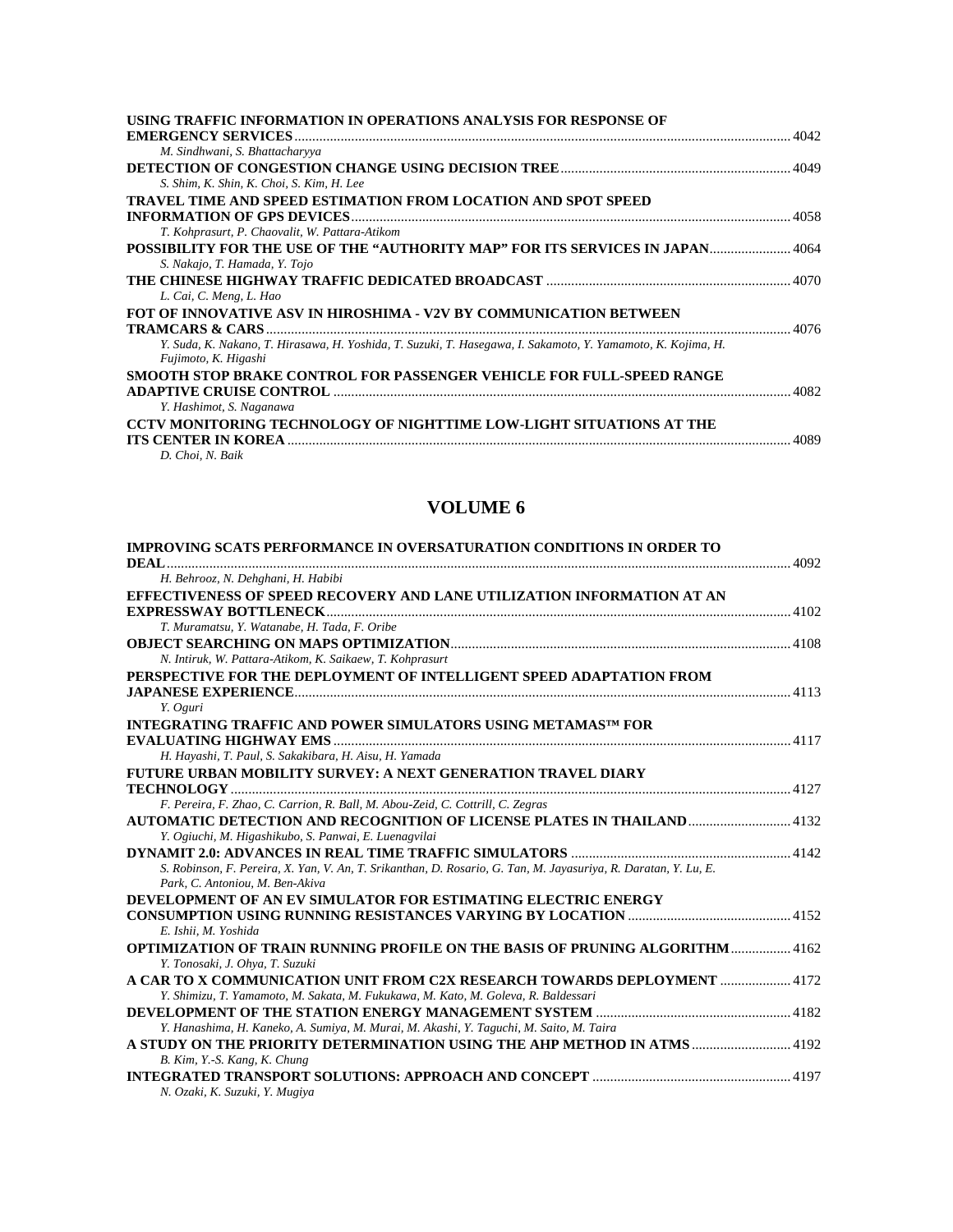| K. Miyakita, K. Nakano, Y. Ibe                                                                                                            |  |
|-------------------------------------------------------------------------------------------------------------------------------------------|--|
| VEHICLE DETECTION IN DENSE TRAFFIC USING ELECTRONIC SCAN MILLIMETER-                                                                      |  |
|                                                                                                                                           |  |
| K. Shite, T. Ikeya                                                                                                                        |  |
| THE CONCEPT OF ENERGY MANAGEMENT IN RAILWAY SYSTEMS AND DEVELOPMENT                                                                       |  |
|                                                                                                                                           |  |
| M. Miyoshi, O. Koike, T. Takeba, J. Ohya, Y. Tonosaki                                                                                     |  |
| FUEL ECONOMY DUE TO TRAFFIC CONGESTION DETECTOR USING SMARTPHONE  4232                                                                    |  |
| T. Koshizen, H. Koike                                                                                                                     |  |
| DEVELOPMENT OF RAMP METERING METHODOLOGY BASED ON INDIVIDUAL                                                                              |  |
|                                                                                                                                           |  |
| K. Kim, K. Yoo                                                                                                                            |  |
| A FEASIBILITY STUDY OF THE NEW METHOD FOR VEHICLE TROUBLESHOOTING                                                                         |  |
|                                                                                                                                           |  |
| T. Yasuda, H. Igata                                                                                                                       |  |
| A CELL TRANSMISSION MODEL APPLIED TO LEVEL OF SERVICE CONTROL OF                                                                          |  |
|                                                                                                                                           |  |
| L.-T. Lin, H.-J. Huang, F.-Y. Liu                                                                                                         |  |
| A GENERAL APPROACH TO EXPLOIT AVAILABLE TRAFFIC DATA FOR A SMARTER                                                                        |  |
|                                                                                                                                           |  |
| B. Srivastava, R. Rudy, J. Xu, B. Miller, A. Giacomel, S. Wysmuller, V. Gupta, N. Jacob, C. Osgood, Kevin Parker,<br>C. Gately, L. Hutyra |  |
| AN IMPROVED CALIBRATION METHOD FOR VISSIM SIMULATION MODEL OF                                                                             |  |
|                                                                                                                                           |  |
| Y. Quan, W. Meng, L. Ning                                                                                                                 |  |
| RESEARCH ON LOCATION PLANNING OF ITS SPOTS FOR USING PROBE DATA IN                                                                        |  |
|                                                                                                                                           |  |
| F. Kanazawa, Y. Tanaka, T. Tsukiji                                                                                                        |  |
| TRAFFIC SIGNAL CONTROL OPTIMIZATION USING GENETIC ALGORITHM AND                                                                           |  |
|                                                                                                                                           |  |
| I. Wijaya, K. Uchimura, G. Koutaki, T. Nishihara                                                                                          |  |
| <b>IMPACT ASSESSMENT OF HEAVY PRECIPITATION ON NETWORK RELIABILITY  4307</b>                                                              |  |
| T.-Y. Hu, W.-M. Ho, L.-W. Chen                                                                                                            |  |
| <b>ENHANCEMENT OF LANE DEPARTURE WARNING SYSTEM IN SHORT TERM</b>                                                                         |  |
|                                                                                                                                           |  |
| C. Hsu, Y. Su, K. Chang, C. Hung                                                                                                          |  |
| VEHICLE ROUTING PROBLEM IN STOCHASTIC TIME-DEPENDENT NETWORKS WITH                                                                        |  |
|                                                                                                                                           |  |
| S. Sun, Z. Duan, D. Yang                                                                                                                  |  |
| A PROPOSAL OF A DETECTION METHOD FOR SIMULTANEOUS SMARTPHONE                                                                              |  |
|                                                                                                                                           |  |
| Y. Okamoto, K. Sumi, D. Kato, M. Kawasumi, T. Nakano, S. Yamamoto, M. Yamada                                                              |  |
| VERIFICATION ON THE EFFECT IN RELIEVING FATIGUE OF THE DRIVER BY                                                                          |  |
|                                                                                                                                           |  |
| Y. Ogawa, H. Yamasaki, M. Kawasumi, T. Nakano, S. Yamamoto, M. Yamada                                                                     |  |
| T.-Y. Hsieh, P.-C. Tsai, C.-W. Hsu                                                                                                        |  |
| DETERMINING THE URBAN CITY-TRAFFIC SITUATION USING ITS SPOTS: INITIATIVES                                                                 |  |
|                                                                                                                                           |  |
| H. Yoshida, M. Nishimura, M. Koibuchi, M. Sasaki                                                                                          |  |
| ADVANCED INTERSECTION MANAGEMENT SYSTEM: INTELLIGENT TRAFFIC CONTROL                                                                      |  |
|                                                                                                                                           |  |
| C.-H. Cho, K.-H. Wu, J.-N. Lin, Y.-H. Chu, W.-Y. Chang, F. Tsai                                                                           |  |
| STUDY ON INCLINATION TO USE PERSONAL TRANSPORTERS FOR SIGHTSEEING TOURS  4382                                                             |  |
| H. Nishiuchi, T. Todoroki, K. Saito                                                                                                       |  |
| DEVELOPMENT AND FIELD-TESTING OF AN IMAGE SENSOR SYSTEM WITH EXISTING                                                                     |  |
|                                                                                                                                           |  |
| T. Matsunuma, H. Goto, A. Tanaka, S. Kamijo                                                                                               |  |
| <b>GLOBAL COORDINATE ADJUSTMENT OF 3D SURVEY MODELS IN WORLD GEODETIC</b>                                                                 |  |
|                                                                                                                                           |  |
| A. Kumar, T. Oishi, S. Ono, A. Banno, K. Ikeuchi                                                                                          |  |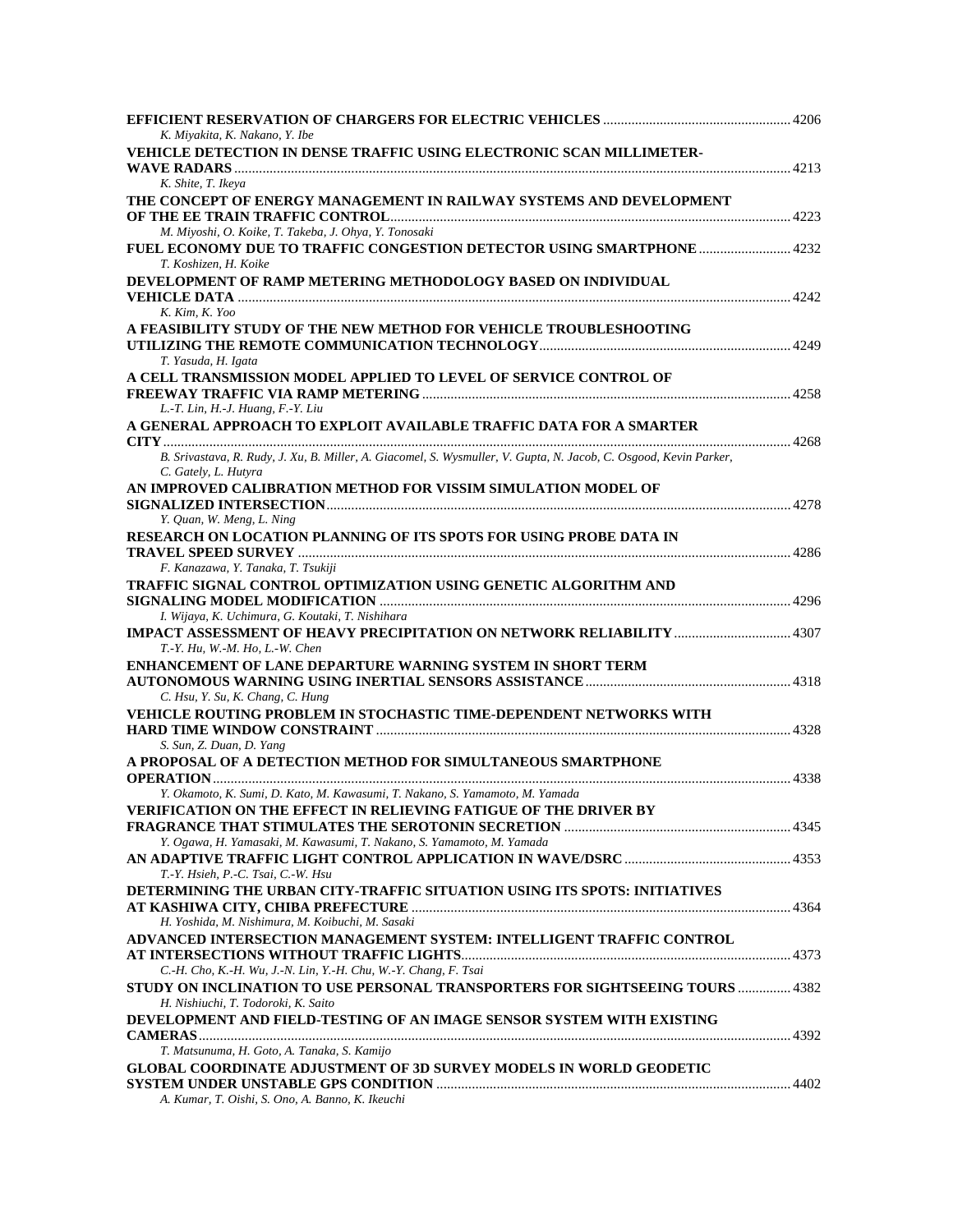| T. Masuda, T. Imai, H. Tsuda, T. Yamori, H. Ohta                                                             |  |
|--------------------------------------------------------------------------------------------------------------|--|
| DEVELOPMENT OF THE ALGORITHM FOR ON-DEMAND TRANSPORTATION WITH                                               |  |
|                                                                                                              |  |
| H. Yamato, J. Kim, K. Ishiguro                                                                               |  |
|                                                                                                              |  |
| T. Kim, H. Lee, J. Choi, S. Kim, S. Bae                                                                      |  |
| APPLICATION OF TRUNCATED DISTRIBUTION TO TRAVEL TIME ON SIGNALIZED ROAD                                      |  |
|                                                                                                              |  |
| P. Cao, T. Miwa, T. Morikawa                                                                                 |  |
| ANALYSIS OF BRT PRIORITY SIGNAL CONTROL SYSTEM IMPLEMENTATION IN MAJOR                                       |  |
|                                                                                                              |  |
| S. Toma, A. Fukuda                                                                                           |  |
| EVALUATING SIGNAL CONTROL STRATEGIES BASED ON HARDWARE-IN-THE-LOOP                                           |  |
|                                                                                                              |  |
| Z. Xiaohua, D. Hongji, R. Jian, Z. Xingjian                                                                  |  |
|                                                                                                              |  |
| P. Ranadive, V. Vaidya                                                                                       |  |
| MODELING THE IMPACT OF INTER-VEHICLE COMMUNICATIONS ON CHAIN                                                 |  |
|                                                                                                              |  |
| S. Yousefi, M. Ashrafi, H. Karimi, S. Hosseini, H. Rostami, H. Ataeian                                       |  |
|                                                                                                              |  |
| TRIAL USE OF ICT TO CONSTRUCT THE GAMAGORI BYPASS ON NATIONAL HIGHWAY                                        |  |
|                                                                                                              |  |
| N. Hiroshi, K. Takahiro, Y. Kenji, M. Masanao, I. Hirofumi, S. Katsuhiro, A. Mochizuki, K. Kikuyama          |  |
| FIELD TEST OF THE MULTI-TRANSPORTATION SHARING SERVICE MANAGEMENT                                            |  |
|                                                                                                              |  |
| J. Kim, H. Yamato                                                                                            |  |
| STRONGER VANET PRIVACY, SECURITY, AND ROBUSTNESS THROUGH                                                     |  |
|                                                                                                              |  |
| E. Hill                                                                                                      |  |
|                                                                                                              |  |
| P. Anantharam, B. Srivastava                                                                                 |  |
| AGENT-BASED SIMULATION OF LOCAL ELECTRICITY SHARING SYSTEM: CAN WE                                           |  |
|                                                                                                              |  |
| Y. Yamagata, H. Seya, S. Kuroda                                                                              |  |
| A PROPOSAL OF NETWORK ARCHITECTURE FOR NARROWBAND V2X                                                        |  |
|                                                                                                              |  |
| K. Sato, E. Matsumoto, H. Shimada, A. Yamaguchi, S. Honda, H. Takada                                         |  |
| <b>CHARACTERIZATION OF VEHICLE CONGESTION DETECTION BY DIFFRACTION</b>                                       |  |
|                                                                                                              |  |
| B. Kim                                                                                                       |  |
| DEVELOPMENT OF GPS/DSRC IN-VEHICLE UNIT FOR DRIVING SAFETY SUPPORT  4562                                     |  |
| R. Hashi, T. Takano, H. Uno, T. Takiguchi, T. Abe                                                            |  |
| DUAL-BAND CIRCULARLY POLARIZED PATCH ANTENNA WITH PARASITIC ELEMENTS                                         |  |
|                                                                                                              |  |
| H. Uno, M. Obata, Y. Kashino, T. Takano, T. Takiguchi, T. Abe                                                |  |
| <b>TOWARD THE DEVELOPMENT OF A DRIVING SUPPORT SYSTEM FOR REPRESSING</b>                                     |  |
|                                                                                                              |  |
| Y. Tanaka, T. Bando, M. Egawa, H. Okuda, H. Terai, T. Hirayama, C. Miyajima, D. Deguchi, K. Kaji, K. Takeda, |  |
| T. Suzuki                                                                                                    |  |
| IMPACT OF VEHICULAR OBSTRUCTIONS IN VEHICLE-TO-VEHICLE COMMUNICATION                                         |  |
|                                                                                                              |  |
| L. Huang, J. Wang, Y. Wang, X. Yang                                                                          |  |
|                                                                                                              |  |
| P. Kirby, P. McCombs                                                                                         |  |
| RECONSTRUCTION OF THE MISSING DATA OF LOCATION-SPECIFIC DETECTORS USING                                      |  |
|                                                                                                              |  |
| L. Sun, H.-H. Li, Q.-L. Wang                                                                                 |  |
| <b>CHINESE PUBLIC TRANSPORT OPERATION MODE RESEARCH BASED ON THE LIMITED</b>                                 |  |
| LIABILITY GOVERNMENT IN THE NEW SITUATION: CASE STUDY OF FOSHAN, CHINA  4615                                 |  |
| W. Wang, D. Liu                                                                                              |  |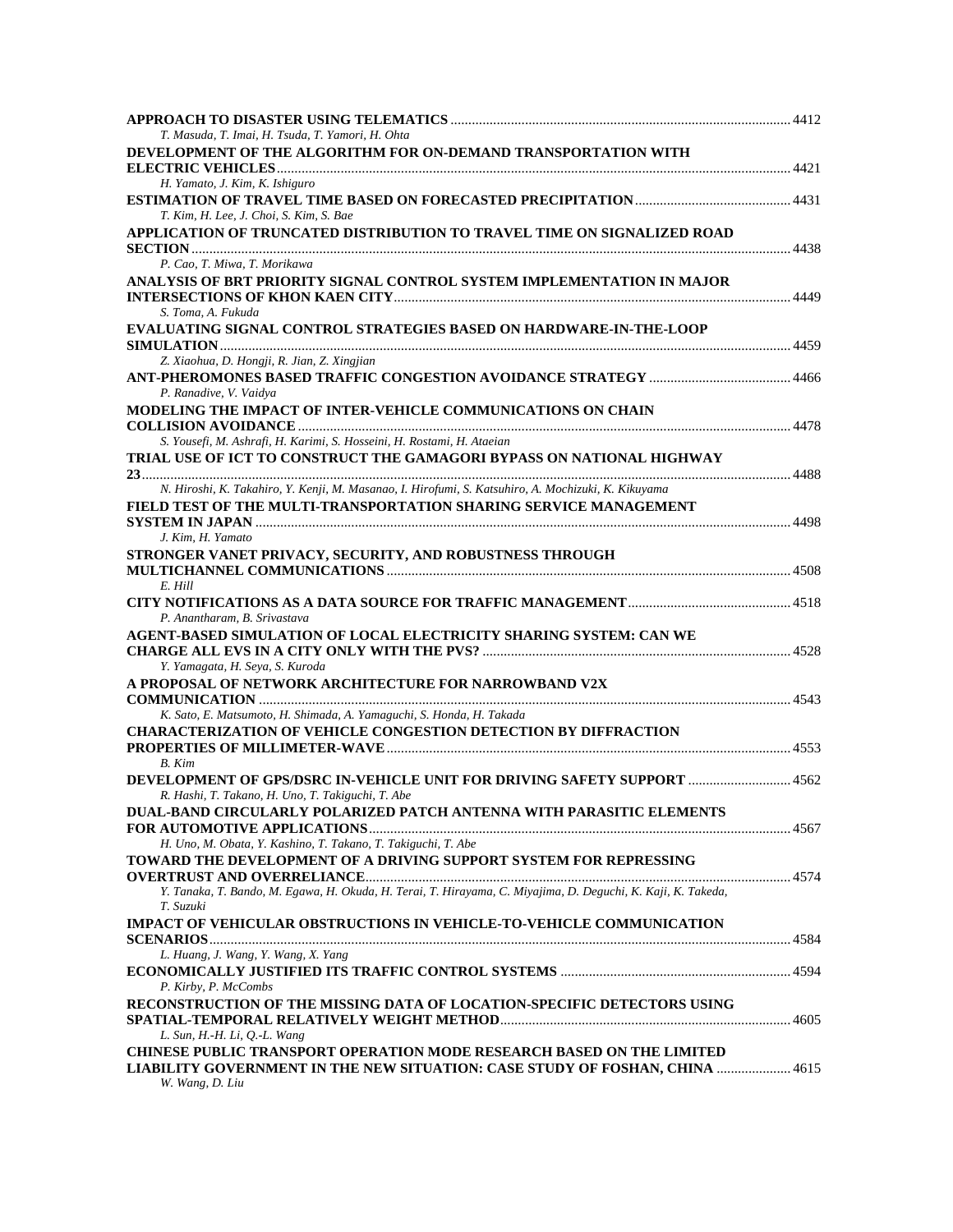| <b>TRAFFIC CHARACTERISTICS ANALYSIS ON FREEWAY DURING HOLIDAY IN TIANJIN</b>                                                                       |  |
|----------------------------------------------------------------------------------------------------------------------------------------------------|--|
|                                                                                                                                                    |  |
| N. Zhao, T. Qi, P. Jiang, D. Yao, B. Wang                                                                                                          |  |
| THE MIXED FLOW SIGNAL-CONTROL MODEL WITH OPTIMIZATION AT SINGLE ROAD<br><b>INTERSECTION FOR BOTH CARS AND MOTORCYCLES WITH CASE STUDY OF CLOUD</b> |  |
|                                                                                                                                                    |  |
| S. Tengchen, Y.-C. Chen                                                                                                                            |  |
| MODELING AND PARAMETER CORRECTION BASED ON DIFFERENT PSYCHOLOGICAL                                                                                 |  |
|                                                                                                                                                    |  |
| H. Zhang                                                                                                                                           |  |
| A SCHEME TO BUILD A SYSTEM FOR SMART MOBILITY-BASED FUTURE TRANSPORT                                                                               |  |
|                                                                                                                                                    |  |
| D. Hong<br>STUDY ON THE SPEED CRITERIA OF EXPRESSWAY TRAFFIC CONDITIONS FOR FTMS                                                                   |  |
|                                                                                                                                                    |  |
| I. Yun, W. Lee, E. Han, H. An, K. Kim                                                                                                              |  |
| PERFORMANCE ASSESSMENT STUDY OF ROAD USER SENSING METHOD BY RSSI                                                                                   |  |
|                                                                                                                                                    |  |
| S. Hisaka, S. Miura, S. Kamijo                                                                                                                     |  |
| ROAD MARKING 'OPTICAL DOT SYSTEM' FOR CONTROLLING THE SPEED:                                                                                       |  |
| H. Ayumi, O. Shintaro, I. Katushi, S. Yoshihiro, S. Masato                                                                                         |  |
| MODELING AND ANALYSIS ON PERSONAL ALLOCATION OF HIGHWAY MAINTENANCE  4679                                                                          |  |
| G. Yanmei, L. Hongwei, H. Bin                                                                                                                      |  |
| ALGORITHM ANALYSIS AND IMPLEMENTATION OF THE REAL-TIME TRAFFIC STATE                                                                               |  |
| <b>IDENTIFICATION OF SIGNALIZED INTERSECTIONS BASED ON FLOATING CAR DATA 4684</b>                                                                  |  |
| A. Wu, X. Yang                                                                                                                                     |  |
| AGENT BASED SIMULATION FOR PEDESTRIAN MOVEMENT DURING PANIC SITUATION  4693                                                                        |  |
| M. Mustafa, Z. Rahman, S. Bachok                                                                                                                   |  |
| <b>MONOCULAR-CAMERA BASED OBSTACLE DETECTION WITH MEASUREMENT ERROR</b>                                                                            |  |
| A. Seki, R. Okada                                                                                                                                  |  |
| FIELD INVESTIGATION OF DRIVER RESPONSE TO IN-VEHICLE SAFETY WARNING                                                                                |  |
|                                                                                                                                                    |  |
| T.-J. Song, S. Park, C. Oh                                                                                                                         |  |
|                                                                                                                                                    |  |
| W. Yin, X. Yang<br><b>EVALUATION OF PERSONAL SPACE FOR PEDESTRIANS ENCOUNTERING PERSONAL</b>                                                       |  |
|                                                                                                                                                    |  |
| C. Nakagawa, K. Nakano, T. Koga, Y. Suda, Y. Kawarasaki, Y. Kosaka                                                                                 |  |
|                                                                                                                                                    |  |
| C. Saiprasert, T. Pholprasit, W. Pattara-Atikom                                                                                                    |  |
| PRIVACY-PRESERVING KEY MANAGEMENT SCHEME FOR VEHICLE-TO-GRID                                                                                       |  |
|                                                                                                                                                    |  |
| $H.-R.$ Tseng<br>A FLEXIBLE SYSTEM FOR STUDYING DRIVER VISUAL ATTENTIVENESS WHILE USING                                                            |  |
|                                                                                                                                                    |  |
| G. Widmann, J. Salinger, C. Green, F. Bolourchi, M. Nanjundaiah, R. Prieto, R. Llaneras, T. Yang, T. Kaufmann,                                     |  |
| Y. Chen                                                                                                                                            |  |
| A CASE STUDY ON EVALUATION OF THREE-WHEELED PERSONAL MOBILITY                                                                                      |  |
|                                                                                                                                                    |  |
| R. Ando, A. Li, H. Kato<br>ACCURACY OF TRAVEL DISTANCE CALCULATION BASED ON GNSS TECHNOLOGY  4784                                                  |  |
| S. Suzuki, F. Kanazawa, T. Tsukiji, H. Sano                                                                                                        |  |
|                                                                                                                                                    |  |
| K. Morita, N. Tanaka, M. Sekine, Y. Aoki                                                                                                           |  |
| <b>IMPEDANCE INVERTER BASED ANALYSIS OF WIRELESS POWER TRANSFER VIA</b>                                                                            |  |
| <b>MAGNETIC RESONANT COUPLING FOR CHARGING MOVING ELECTRIC VEHICLES 4804</b>                                                                       |  |
| K. Ean, T. Imura, Y. Hori                                                                                                                          |  |
| DEVELOPMENT OF A CAR-FOLLOWING TENDENCY PREDICTION METHOD AND ITS                                                                                  |  |
| H. Aoki, O. Ozaki                                                                                                                                  |  |
|                                                                                                                                                    |  |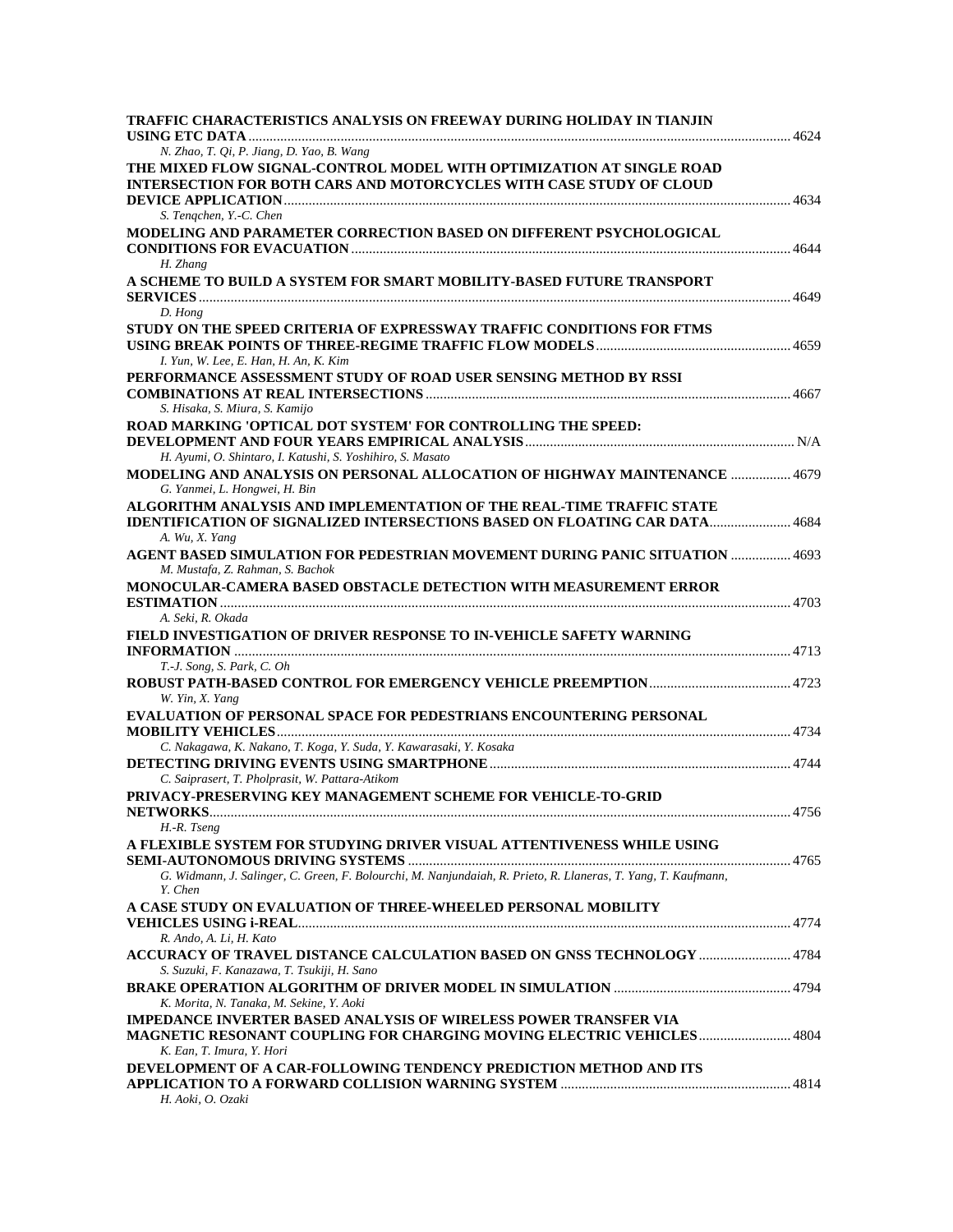| DEVELOPMENT OF MULTIMODAL STIMULUS DETECTION TASK FOR ASSESSING         |  |
|-------------------------------------------------------------------------|--|
| <b>MENTAL WORKLOAD ASSOCIATED WITH OPERATING IN-VEHICLE INFORMATION</b> |  |
|                                                                         |  |
| T. Ishikawa, K. Ishida, S. Yoshida, H. Naito, K. Shinohara              |  |
| A HIERARCHICAL TRAFFIC MANAGEMENT FRAMEWORK WITH MULTIPLE               |  |
|                                                                         |  |
| $C.-W.$ Hsu, T.-Y. Hsieh                                                |  |
| A FRAMEWORK OF AUTONOMOUS ELECTRIC VEHICLE WITH ADVANCED MOTION         |  |
| CONTROL BASED ON THE INTEGRATION OF GPS RECEIVER AND ON-BOARD DYNAMIC   |  |
|                                                                         |  |
| B. Nguyen, H. Fujimoto, Y. Hori                                         |  |
| AN ENERGY MANAGEMENT SYSTEM USING TRIP INFORMATION AND FUZZY LOGIC      |  |
|                                                                         |  |
| N. Denis. M. Dubois. A. Desrochers                                      |  |

| POWER SPLIT STRATEGY FOR A PLUG-IN HYBRID ELECTRIC VEHICLE USING DRIVING                                                      |      |
|-------------------------------------------------------------------------------------------------------------------------------|------|
|                                                                                                                               |      |
| N. Denis, M. Dubois, R. Dube, A. Desrochers                                                                                   |      |
|                                                                                                                               |      |
| K. Sumi, Y. Okamoto, D. Kato, M. Kawasumi, T. Nakano, S. Yamamoto, A. Watanabe, M. Yamada                                     |      |
| <b>COGNITIVE VISION FOR DRIVING ENVIRONMENT CATEGORIZATION USING</b>                                                          |      |
|                                                                                                                               |      |
| $T.$ Ito                                                                                                                      |      |
| URBAN ROAD EXTRACTION ON THE DSM DATA BASED ON ART, HOUGH TRANSFORM,                                                          |      |
|                                                                                                                               | 4899 |
| D. Herumurti, K. Uchimura, G. Koutaki, T. Uemura                                                                              |      |
| UTILIZATION OF SPATIO-TEMPORAL IMAGE FOR LED ARRAY ACQUISITION IN ROAD                                                        |      |
|                                                                                                                               |      |
| S. Usui, T. Yamazato, S. Arai, T. Yendo, T. Fujii, H. Okada                                                                   |      |
| <b>INTERACTIVE LOCAL ROAD WEATHER SERVICES THROUGH VANET-CAPABLE ROAD</b>                                                     |      |
|                                                                                                                               |      |
| T. Sukuvaara, K. Maenpaa, R. Ylitalo, P. Nurmi, E. Atlaskin                                                                   |      |
|                                                                                                                               |      |
| B. Zou, Y. Liu, X. Zhou                                                                                                       |      |
| THE EFFECTS OF CHANGES IN PASSENGER HABIT WITH THE REAL-TIME TRANSIT                                                          |      |
|                                                                                                                               |      |
| J.-Y. Wang, T.-L. Wu                                                                                                          |      |
| ANALYSIS OF ROAD USER'S PERCEPTIONS TO RADIO TRAFFIC INFORMATION IN                                                           |      |
|                                                                                                                               |      |
| M. Javid, T. Okamura, F. Nakamura, S. Tanaka, R. Wang                                                                         |      |
| DEVELOPING A REAL-TIME QUEUE ESTIMATION MODEL WITH DYNAMIC CAPACITY                                                           |      |
|                                                                                                                               |      |
| J. Cao, M. Hadiuzzaman, Y. Luo, T. Oiu                                                                                        |      |
| A TRAFFIC DEMAND FORECASTING MODEL FOR INTERNAL JUNCTION IN A MULTI-                                                          |      |
|                                                                                                                               |      |
| C.-H. Wei, S. Chien, M.-J. Hsu, D.-J. Wang                                                                                    |      |
| <b>GIGABIT OPTICAL TRANSMISSION USING STEP-INDEX HARD POLYMER CLADDING</b>                                                    |      |
|                                                                                                                               |      |
| T. Aiba, T. Wakabayashi, K. Shirasu, Y. Koyamada<br>A ROBUST TRAFFIC LIGHT DETECTION ALGORITHM BASED ON COMPUTER VISION  4991 |      |
| B. Zou, O. Liu                                                                                                                |      |
| UTILIZING MACHINE-TO-MACHINE COMMUNICATION FOR SPEEDING ALERTS AND                                                            |      |
|                                                                                                                               |      |
| C.-Y. Chan, S. Gupta                                                                                                          |      |
|                                                                                                                               |      |
| Y.-F. Su, C.-B. Chiang, T.-H. Yen, C.-H. Yang                                                                                 |      |
|                                                                                                                               |      |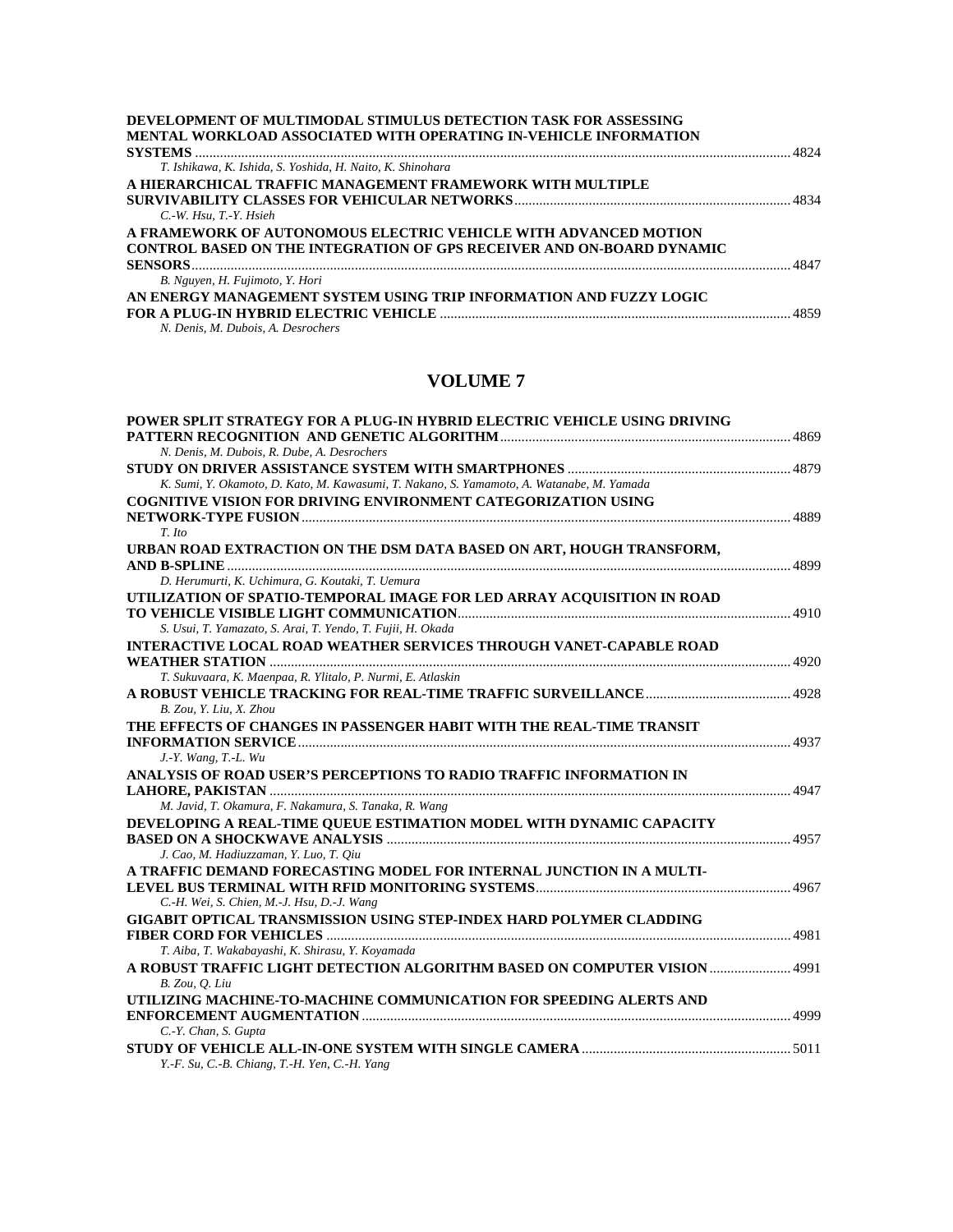| AUTOMATED COURIER TRANSPORT SYSTEM USING PUBLIC TRANSPORT: USE OF ITS-                                 |  |
|--------------------------------------------------------------------------------------------------------|--|
| T. Yamamoto, H. Ishiguro                                                                               |  |
| Y. Liu, S. Ono, K. Ikeuchi                                                                             |  |
| CONCEPTS OF A TRAFFIC MANAGEMENT SYSTEM AND PARTICIPATION POLICY FOR                                   |  |
| R. Reghelin, L. de Arruda                                                                              |  |
| OFFSET OPTIMIZATION TO MAXIMIZE GREEN-TIME OVERLAP CONSIDERING A<br>H. Niimi, N. Aoki, S. Kamijo       |  |
| FUZZY INFERENCE-BASED SELF-TUNING OF STEERING CONTROL GAINS FOR HEAVY-                                 |  |
| T. Ario, T. Sugimachi, T. Fukao, H. Kawashima                                                          |  |
| S. Meland, A. Holt, T. Hovland                                                                         |  |
| SELF-LEARNING ALGORITHM AND SIGNAL STATE PROGNOSIS AT TRAFFIC LIGHTS                                   |  |
| T. Otto, F. Weichenmeier                                                                               |  |
| ACCELERATING LARGE-SCALE DISTRIBUTED TRAFFIC SIMULATION WITH ADAPTIVE                                  |  |
| T. Suzumura, H. Kanezashi                                                                              |  |
| <b>CRITERION-SHIFT IN A COMPLEX VISUAL ENVIRONMENT AS FUNCTION OF LOCATION</b>                         |  |
| M. Menozzi, Y.-Y. Huang                                                                                |  |
| SMARTER MOBILITY INTEGRATED SYSTEM: A REAL TIME PROCESSING FRAMEWORK                                   |  |
| T. Chiba, H. Imai, K. Maeda, A. Koseki, Y. Negishi, H. Komatsu                                         |  |
| <b>MODELING EN-ROUTE DRIVER DIVERSION BEHAVIOR WITH ADVANCED TRAVELER</b>                              |  |
| C. Xiong, L. Zhang<br><b>DESIGN OF SEAT-MOUNTED ECG SENSOR FOR DETECTING ABSENT-MINDEDNESS IN</b>      |  |
| K. Yanai, K. Sakai, K. Nishii                                                                          |  |
| A MODEL AND SIMULATION OF EV USE IN ENVIRONMENTS WITH V2H AND BATTERY                                  |  |
|                                                                                                        |  |
| M. Zhanikeevy, H. Watanabey                                                                            |  |
| HIGH THROUGHPUT ROUTING BASED ON SNR PREDICTION FOR VARIABLE MOBILITY                                  |  |
| T. Suzuki, T. Kimura, S. Kako, T. Fujii                                                                |  |
| PRACTICAL LATERAL CONTROL FOR AUTONOMOUS PLATOONING SYSTEM OF                                          |  |
| T. Sugimachi, T. Fukao, T. Ario, Y. Suzuki, H. Kawashima                                               |  |
| R. Baumbach, R. Weber, O. Michler                                                                      |  |
| <b>EFFECTS OF DYNAMIC TRAVEL INFORMATION ON DRIVERS' HETEROGENEOUS</b>                                 |  |
| Y. Jiang, J. Zhang, A. Fujiwara, H. Tomitaka, T. Matsushita                                            |  |
| ANALYSIS OF PURCHASE PREFERENCES FOR ELECTRIC VEHICLES AND ITS                                         |  |
| Y. Tsuchiya, F. Ito, N. Tagashira, K. Baba, T. Ikeya                                                   |  |
|                                                                                                        |  |
| H. Chen, H. Rakha, C. McGhee                                                                           |  |
| PUBLIC PERCEPTION ON INCREASED USE OF TECHNOLOGY IN AUTOMOBILES:                                       |  |
| K. Kamalanathsharma, I. Zohdy, H. Rakha                                                                |  |
| DESIGN OF A MOBILE GNSS REFERENCE SYSTEM FOR ROAD VEHICLE LOCALISATION5232<br>M. Wegener, E. Schnieder |  |
| K. Hiriotappa, S. Thajchayapong                                                                        |  |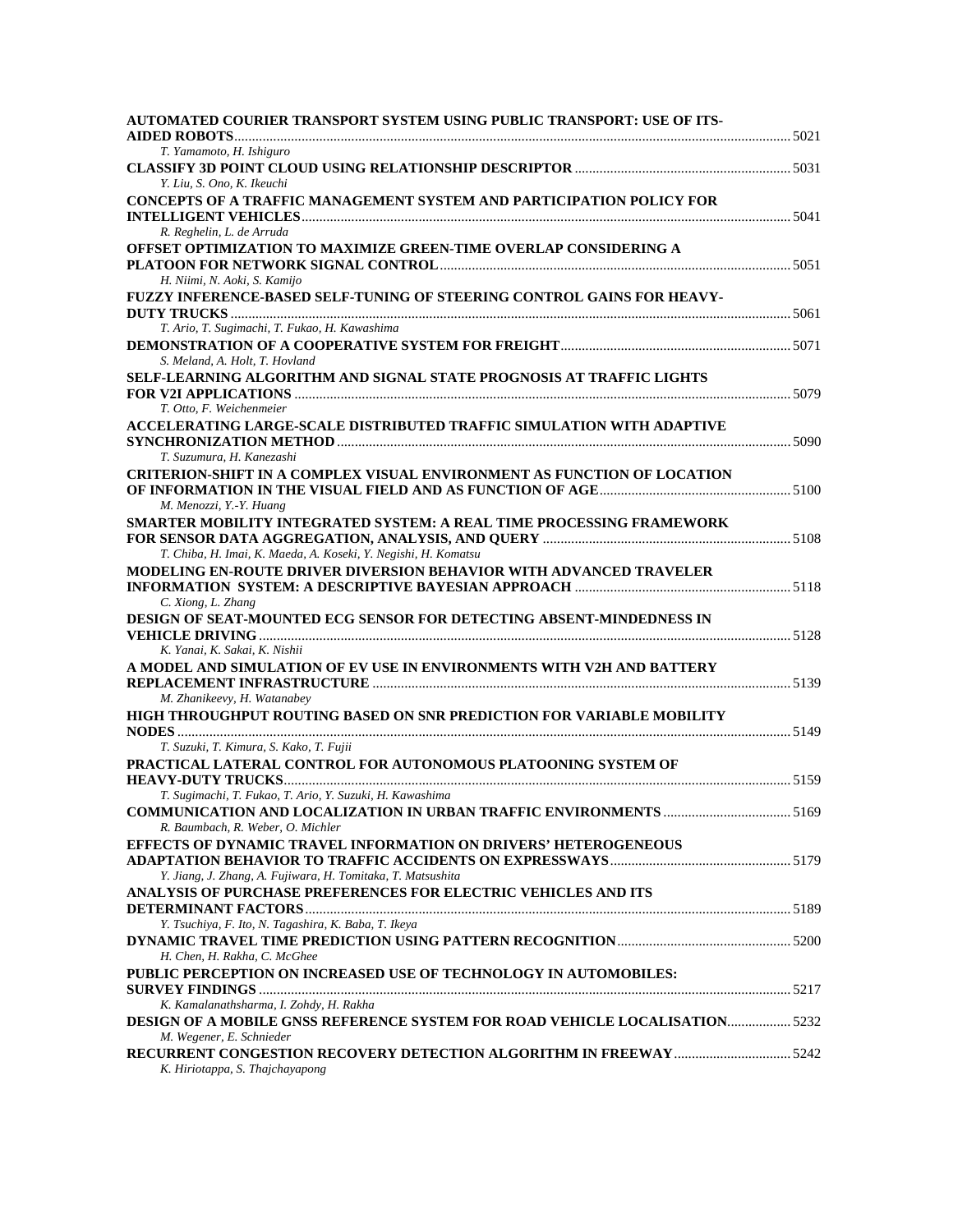| DIRECTLY ESTIMATING VALUE OF TIME AND ITS ACROSS-/WITHIN-PERSON                                             |  |
|-------------------------------------------------------------------------------------------------------------|--|
|                                                                                                             |  |
| L. Zhang, C. Krause                                                                                         |  |
|                                                                                                             |  |
| C. Maki, C. Marte, C. Fontana, C. Sakurai, L. Yoshioka, L. Peron, P. Facin                                  |  |
| DERIVING A SURROGATE SAFETY MEASURE FOR FREEWAY INCIDENTS BASED ON                                          |  |
|                                                                                                             |  |
| C.-S. Chou, A. Nichols                                                                                      |  |
| <b>ENABLING AUTOMATED PEDESTRIAN DATA COLLECTION USING COMPUTER VISION 5296</b>                             |  |
| T. Sayed, M. Zaki, H. Hediyeh                                                                               |  |
| THE DEVELOPMENT OF A GREEN CONTROL UNIT FOR ECO-DRIVING OF ELECTRIC                                         |  |
| F.-C. Chou, K. Li, L.-W. Jeng                                                                               |  |
|                                                                                                             |  |
| Y. Wang, J. van Schuppen, J. Vrancken                                                                       |  |
| IMPROVING MOVING JAM DETECTION PERFORMANCE WITH V2I COMMUNICATION 5332                                      |  |
| B. Netten, A. Hegyi, B. Arem, C. Leeuwen, T. Alkim                                                          |  |
| FUEL-OPTIMAL VEHICLE THROTTLE CONTROL: MODEL LOGIC AND PRELIMINARY                                          |  |
|                                                                                                             |  |
| R. Kamalanathsharma, H. Rakha                                                                               |  |
| ON-VEHICLE VIDEOS LOCALIZATION USING GEOMETRIC AND SPATIO-TEMPORAL                                          |  |
|                                                                                                             |  |
| K. Fukumoto, H. Kawasaki, S. Ono, H. Koyasu, K. Ikeuchi                                                     |  |
| DETECTING AND STABILIZING SHAKY SEGMENTS IN LONG OMNIDIRECTIONAL                                            |  |
|                                                                                                             |  |
| M. Kamali, S. Ono, K. Ikeuchi                                                                               |  |
| <b>EVALUATION AND ANALYSIS OF CORRELATION IN REFLECTED SIGNALS AND ITS</b>                                  |  |
|                                                                                                             |  |
| R. Furukawa, S. Tang, N. Kawanishi, M. Ohashi                                                               |  |
| AN ANALYSIS OF COLLISION AVOIDANCE EFFECTIVENESS BY USING THE                                               |  |
| M. Mochizuki, R. Mukai, K. Goto, K. Suzuki                                                                  |  |
| AN EFFICIENT LICENSE PLATE RECOGNITION ALGORITHM UNDER COMPLEX                                              |  |
|                                                                                                             |  |
| B. Zou, D. Zou, F. Gao                                                                                      |  |
| CONNECTED VEHICLE BASED DYNAMIC ALL-RED EXTENSION FOR ADAPTIVE                                              |  |
|                                                                                                             |  |
| X. Chen, D. Xu, X. Lin, X. Cui, T. Sun, M. Li                                                               |  |
| <b>CHARACTERISTICS OF AND COUNTERMEASURES AGAINST WRONG-WAY DRIVING ON</b>                                  |  |
|                                                                                                             |  |
| J. Xing                                                                                                     |  |
| STUDY ON THE ESTIMATION OF DYNAMIC ORIGIN-DESTINATION FOR VARIABLE                                          |  |
|                                                                                                             |  |
| J.W. Li, D.-M. Liu, J. Wang, Q. Yi                                                                          |  |
| ASSESSING RAMP METERING AND VARIABLE SPEED LIMITS STRATEGIES FOR                                            |  |
|                                                                                                             |  |
| Duo Li, P. Ranjitkar                                                                                        |  |
|                                                                                                             |  |
| L. Sun, J. Jin, D.-H. Lee, A. Erath                                                                         |  |
| <b>COMPARATIVE ANALYSIS OF BUS DWELL TIME BASED ON TIME SERIES METHODS 5462</b><br>S. Rashidi, P. Ranjitkar |  |
|                                                                                                             |  |
| Z. Fang-Ming, Y. Qian, L. Dong-Mei, L. Jun-Wei                                                              |  |
| <b>TRAVEL ROUTE OF SUBWAY PASSENGER MEASUREMENTS FROM CELLULAR PHONE</b>                                    |  |
|                                                                                                             |  |
| J. Lai, Y. Chen, G. Zhang, Y. Zhong                                                                         |  |
|                                                                                                             |  |
| K. Hitomi, T. Taniguchi, T. Bando, K. Takenaka                                                              |  |
| THE EFFECT OF SECONDARY TASK TIMING AND DIFFICULTY ON DRIVING-RELATED                                       |  |
|                                                                                                             |  |
| S. Mizobuchi, M. Chignell, D. Canella, M. Eizenman, S. Yoshizu, C. Sannomiya, K. Nawa                       |  |
|                                                                                                             |  |